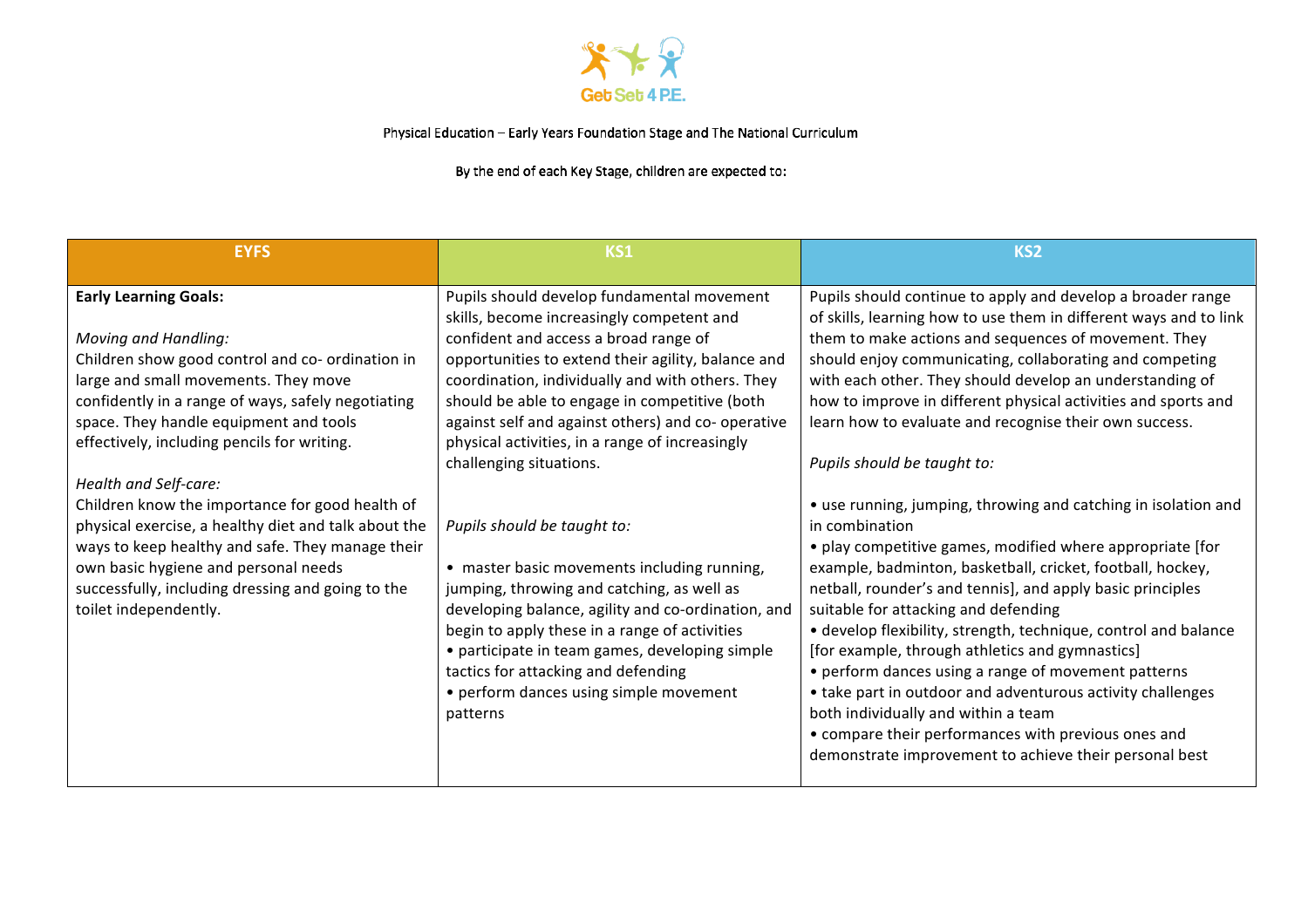| Athletics | <b>Overview</b>                                                                                                                                                                                                                                                                                                                                                                                                                                                                                                                                                                                                                        | <b>Key Skills</b>                                  |                                                                                                                                                                                                                                                                  | <b>Assessment</b>                                                                                                                                                                                                                                                                                                                                                                                                                                                                                                                                                   |
|-----------|----------------------------------------------------------------------------------------------------------------------------------------------------------------------------------------------------------------------------------------------------------------------------------------------------------------------------------------------------------------------------------------------------------------------------------------------------------------------------------------------------------------------------------------------------------------------------------------------------------------------------------------|----------------------------------------------------|------------------------------------------------------------------------------------------------------------------------------------------------------------------------------------------------------------------------------------------------------------------|---------------------------------------------------------------------------------------------------------------------------------------------------------------------------------------------------------------------------------------------------------------------------------------------------------------------------------------------------------------------------------------------------------------------------------------------------------------------------------------------------------------------------------------------------------------------|
| <b>Y1</b> | Pupils will develop skills required in athletic activities such as<br>running at different speeds, changing direction, jumping and<br>throwing. In all athletic based activities, pupils will engage in<br>performing skills and measuring performance, competing to<br>improve on their own score and against others. They are<br>given opportunities to work collaboratively as well as<br>independently.                                                                                                                                                                                                                            | Physical<br>Social                                 | Running at varying speeds, agility,<br>balance, running over obstacles,<br>jumping, hopping and leaping in<br>combination and for distance,<br>throwing for distance<br>Working safely, collaborating with<br>others                                             | I am beginning to link running and jumping movements.<br>I can run at different speeds.<br>I am beginning to show balance and co-ordination when changing direction.<br>I understand the difference between a jump, a leap and a hop and can choose which allows me to<br>jump the furthest.<br>I am developing over arm throwing.<br>I am able to throw towards a target.                                                                                                                                                                                          |
|           |                                                                                                                                                                                                                                                                                                                                                                                                                                                                                                                                                                                                                                        | Emotional<br>Thinking                              | Working independently, honesty<br>and playing to the rules,<br>determination<br>Exploring ideas                                                                                                                                                                  | I can work with others and make safe choices.<br>I can recognise changes in my body when I do exercise.<br>I try my best.                                                                                                                                                                                                                                                                                                                                                                                                                                           |
| <b>Y2</b> | Pupils will develop skills required in athletic activities such as<br>running at different speeds, changing direction, jumping and<br>throwing. In all athletic based activities, pupils will engage in<br>performing skills and measuring performance, competing to<br>improve on their own score and against others. They are<br>given opportunities to work collaboratively as well as<br>independently. They learn how to improve by identifying<br>areas of strength as well as areas to develop.                                                                                                                                 | Physical<br>Social<br>Emotional<br><b>Thinking</b> | Running at varying speeds, agility,<br>co-ordination, combining running<br>and jumping, throwing for distance<br>Working safely, collaborating with<br>others<br>Working independently,<br>determination<br>Exploring ideas, observing and<br>providing feedback | I can link running and jumping movements with some control and balance.<br>I show balance and co-ordination when running at different speeds and in different directions.<br>I can jump and land with control.<br>I can use an overarm throw to help me to throw for distance.<br>I can work with others, taking turns and sharing ideas.<br>I can identify good technique.<br>I can describe how my body feels during exercise.<br>I try my best.                                                                                                                  |
| <b>Y3</b> | Pupils will develop basic running, jumping and throwing<br>techniques. They are set challenges for distance and time<br>that involve using different styles and combinations of<br>running, jumping and throwing. As in all athletic activities,<br>pupils think about how to achieve their greatest possible<br>speed, height, distance or accuracy and learn how to<br>persevere to achieve their personal best. Pupils are also<br>given opportunities to measure, time and record scores.                                                                                                                                          | Physical<br>Social<br>Emotional<br>Thinking        | Sprinting, running over obstacles,<br>jumping for distance and height,<br>push and pull throw for distance<br>Working collaboratively, working<br>safely<br>Perseverance, determination<br>Observing and providing feedback                                      | I can use key points to help me to improve my sprinting technique.<br>I can take part in a relay activity, remembering when to run and what to do.<br>I am developing jumping for distance and height.<br>I can use different take off and landings when jumping.<br>I can throw a variety of objects, changing my action for accuracy and distance.<br>I can work with a partner and in a small group, sharing ideas.<br>I can identify when I was successful.<br>I understand why it is important to warm up.                                                     |
| <b>Y4</b> | Pupils will develop basic running, jumping and throwing<br>techniques. They are set challenges for distance and time<br>that involve using different styles and combinations of<br>running, jumping and throwing. As in all athletic activities,<br>pupils think about how to achieve their greatest possible<br>speed, height, distance or accuracy and learn how to<br>persevere to achieve their personal best. In this unit pupils<br>are able to experience running for distance, sprinting, relay,<br>long jump, vertical jump and javelin.                                                                                      | Physical<br>Social<br>Emotional<br>Thinking        | Pacing, sprinting, jumping for<br>distance and height, throw, heave,<br>launch for distance<br>Working collaboratively, working<br>safely<br>Perseverance, determination<br>Observing and providing feedback,<br>exploring ideas                                 | I can demonstrate the difference in sprinting and jogging techniques.<br>I can jump for distance and height with balance and control.<br>I can throw with some accuracy and power towards a target area.<br>I support and encourage others to work to their best.<br>I can identify when I was successful and what I need to do to improve.<br>I can explain what happens in my body when I warm up.<br>I show determination to improve my personal best.<br>I can demonstrate the difference in sprinting and jogging techniques.                                  |
| <b>Y5</b> | Pupils are set challenges for distance and time that involve<br>using different styles and combinations of running, jumping<br>and throwing. As in all athletic activities, pupils think about<br>how to achieve their greatest possible speed, height,<br>distance or accuracy and learn how to persevere to achieve<br>their personal best. They learn how to improve by<br>identifying areas of strength as well as areas to develop.<br>Pupils are also given opportunities to lead when officiating<br>as well as observe and provide feedback to others. In this<br>unit pupils learn the following athletic activities: running | Physical<br>Social<br>Emotional<br>Thinking        | Pacing, sprinting, relay<br>changeovers, jumping for distance<br>and height, push and pull throw for<br>distance<br>Collaborating with others,<br>supporting others<br>Perseverance, determination<br>Observing and providing feedback                           | I can choose the best pace for a running event.<br>I can use feedback to improve my sprinting technique.<br>I can perform a range of jumps showing some technique.<br>I can show control at take-off and landing in jumping activities.<br>I show accuracy and power when throwing for distance.<br>I can take on the role of coach, official and timer when working in a group.<br>I can identify good athletic performance and explain why it is good.<br>I can understand how stamina and power help people to perform well in different<br>athletic activities. |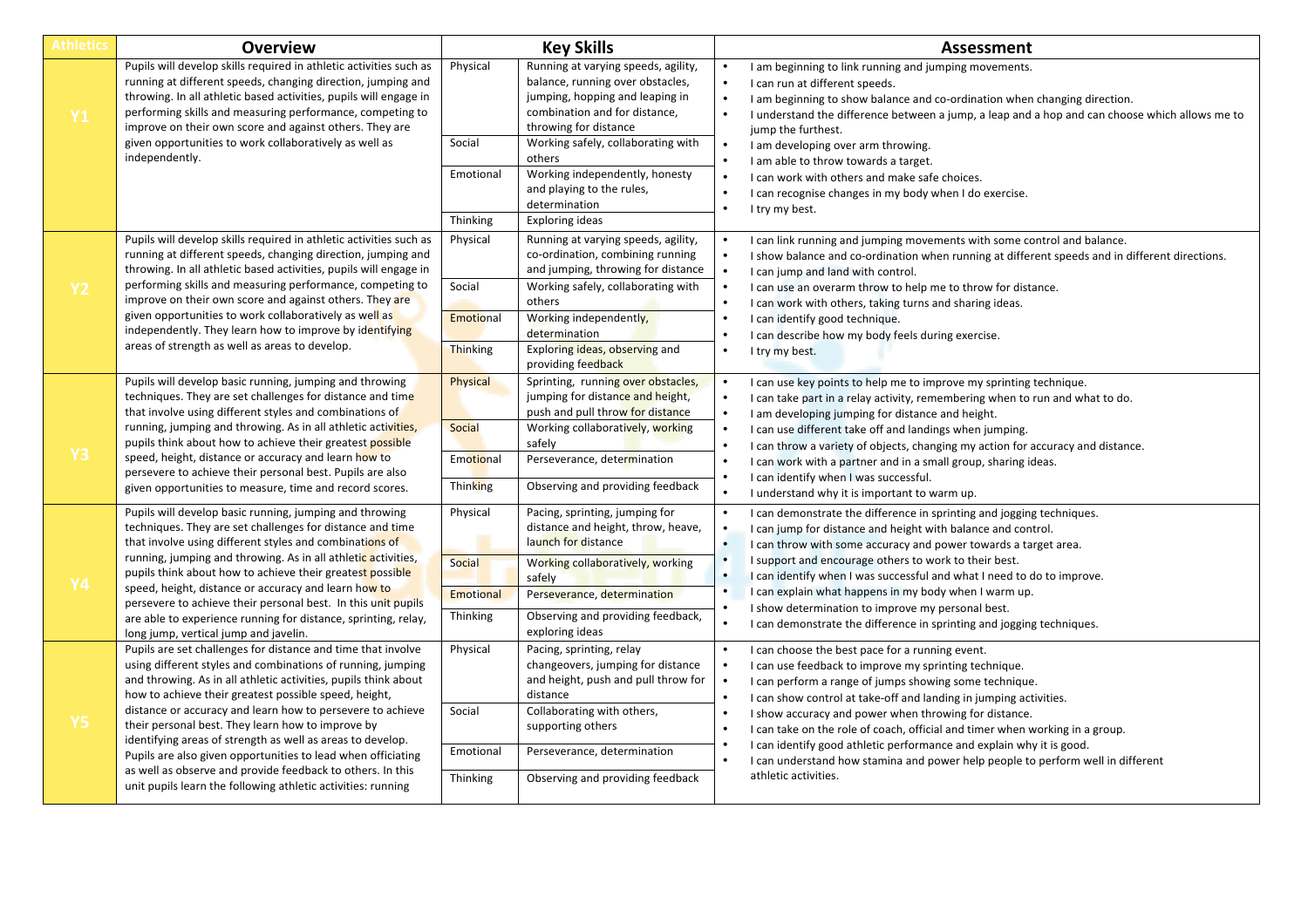|      | over longer distances, sprinting, relay, long jump, triple<br>jump, shot put and javelin.                                                                                                                                                                                                                             |                    |                                                                                                                                                 |                                                                                                                                                                                                                                                                                                                                                                              |
|------|-----------------------------------------------------------------------------------------------------------------------------------------------------------------------------------------------------------------------------------------------------------------------------------------------------------------------|--------------------|-------------------------------------------------------------------------------------------------------------------------------------------------|------------------------------------------------------------------------------------------------------------------------------------------------------------------------------------------------------------------------------------------------------------------------------------------------------------------------------------------------------------------------------|
| Y6 ' | Pupils are set challenges for distance and time that involve<br>using different styles and combinations of running, jumping<br>and throwing. As in all athletic activities, pupils think about<br>how to achieve their greatest possible speed, height,<br>distance or accuracy and learn how to persevere to achieve | Physical<br>Social | Pacing, sprinting, relay<br>changeovers, jumping for distance<br>and height, push and fling throw<br>for distance<br>Collaborating with others, | I can select and apply the best pace for a running event.<br>I can perform jumps for height and distance using good technique.<br>I show accuracy and good technique when throwing for distance.<br>I can help others to improve their technique using key teaching points.<br>I can identify my own and others' strengths and areas for development and can suggest ways to |
|      | their personal best. They learn how to improve by<br>identifying areas of strength as well as areas to develop.                                                                                                                                                                                                       |                    | negotiating                                                                                                                                     | improve.<br>I understand that there are different areas of fitness and how this helps me in different activities.                                                                                                                                                                                                                                                            |
|      | Pupils are also given opportunities to lead when officiating<br>as well as observe and provide feedback to others.<br>In this unit pupils learn the following athletic activities: long                                                                                                                               | Emotional          | Perseverance, determination                                                                                                                     | I use different strategies to persevere to achieve my personal best.<br>I can compete within the rules showing fair play and honesty.                                                                                                                                                                                                                                        |
|      | distance running, sprinting, hurdles, high jump, triple jump,<br>discus and shot put.                                                                                                                                                                                                                                 | Thinking           | Observing and providing feedback                                                                                                                |                                                                                                                                                                                                                                                                                                                                                                              |

| <b>Ball</b>   | <b>Overview</b>                                                                                                                                                                                                                                                                                                                           | <b>Key Skills</b>                                                            |                                                                                                                                                                              |                                                                                                      | Assessment                                                                                                                                                                                                                                                                                                                                                                                                                                                                    |
|---------------|-------------------------------------------------------------------------------------------------------------------------------------------------------------------------------------------------------------------------------------------------------------------------------------------------------------------------------------------|------------------------------------------------------------------------------|------------------------------------------------------------------------------------------------------------------------------------------------------------------------------|------------------------------------------------------------------------------------------------------|-------------------------------------------------------------------------------------------------------------------------------------------------------------------------------------------------------------------------------------------------------------------------------------------------------------------------------------------------------------------------------------------------------------------------------------------------------------------------------|
| <b>Skills</b> |                                                                                                                                                                                                                                                                                                                                           |                                                                              |                                                                                                                                                                              |                                                                                                      |                                                                                                                                                                                                                                                                                                                                                                                                                                                                               |
| <b>EYFS</b>   | Children will develop fundamental ball skills such as<br>rolling and receiving a ball, throwing to a target,<br>bouncing and catching, dribbling with feet and kicking a<br>ball. Children will be able to develop their fine and gross                                                                                                   | Physical                                                                     | Rolling a ball, stopping a rolling ball, throwing<br>at a target, tracking a ball, bouncing a ball,<br>dribbling a ball with feet, kicking a ball                            | $\bullet$<br>$\bullet$<br>$\bullet$                                                                  | I am confident to try new activities.<br>I ask for help if needed.<br>I can handle equipment effectively.<br>I can move confidently in a range of ways.                                                                                                                                                                                                                                                                                                                       |
|               | motor skills though a range of game play using a variety<br>of equipment. Children will be given opportunities to<br>work independently and with a partner and will develop<br>decision making and using simple tactics.                                                                                                                  | Social<br>taking turns<br>Emotional                                          | Cooperation, supporting others, sharing and<br>Honesty, perseverance, determination                                                                                          | $\bullet$                                                                                            | I can safely negotiate space.<br>I can show good control and co-ordination in small and large movements.<br>I can talk about ways to keep healthy and safe.<br>I know the importance for good health and physical exercise.                                                                                                                                                                                                                                                   |
|               |                                                                                                                                                                                                                                                                                                                                           | Thinking                                                                     | Using tactics, decision making                                                                                                                                               | $\bullet$<br>$\bullet$<br>$\bullet$<br>$\bullet$                                                     | I am sensitive to others' feelings.<br>I play co-operatively, taking turns.<br>I can talk about my own ideas and use them in response to a task.<br>I understand and follow rules.                                                                                                                                                                                                                                                                                            |
| <b>Y1</b>     | Pupils will develop their fundamental ball skills such as<br>throwing and catching, rolling, hitting a target, dribbling<br>with both hands and feet and kicking a ball. Pupils will<br>have the opportunity to work independently, in pairs<br>and small groups. Pupils will be able to explore their<br>own ideas in response to tasks. | Physical<br>bouncing<br>Social<br>supporting others<br>Emotional<br>Thinking | Rolling, kicking, throwing, catching, dribbling,<br>Cooperation, communication, leadership,<br>Honesty, perseverance, challenging myself<br>Using tactics, exploring actions | $\bullet$<br>$\bullet$<br>$\bullet$<br>$\bullet$<br>$\bullet$<br>$\bullet$<br>$\bullet$<br>$\bullet$ | I am beginning to catch with two hands.<br>I can roll and throw with some accuracy towards a target.<br>I can track a ball that is coming towards me.<br>I am beginning to dribble a ball with my hands and feet.<br>I can work co-operatively with a partner.<br>I can say when someone was successful.<br>I can recognise changes in my body when I do exercise.<br>I am beginning to understand simple tactics.                                                            |
| <b>Y2</b>     | Pupils will develop their fundamental ball skills such as<br>throwing and catching, rolling, hitting a target, dribbling<br>with both hands and feet and kicking a ball. Pupils will<br>have the opportunity to work independently, in pairs<br>and small groups. Pupils will be able to explore their<br>own ideas in response to tasks. | Physical<br>bouncing<br>Social<br>supporting others<br>Emotional<br>Thinking | Rolling, kicking, throwing, catching, dribbling,<br>Cooperation, communication, leadership,<br>Honesty, perseverance, challenging myself<br>Using tactics, exploring actions | $\bullet$<br>$\bullet$<br>$\bullet$<br>$\bullet$<br>$\bullet$                                        | I can send and receive a ball using both kicking and throwing and catching skills.<br>I can roll and throw a ball to hit a target.<br>I can track a ball and collect it.<br>I can dribble a ball with my hands and feet with some control.<br>I can work co-operatively with a partner and a small group.<br>I am beginning to provide feedback using key words.<br>I can describe how my body feels during exercise.<br>I am beginning to understand and use simple tactics. |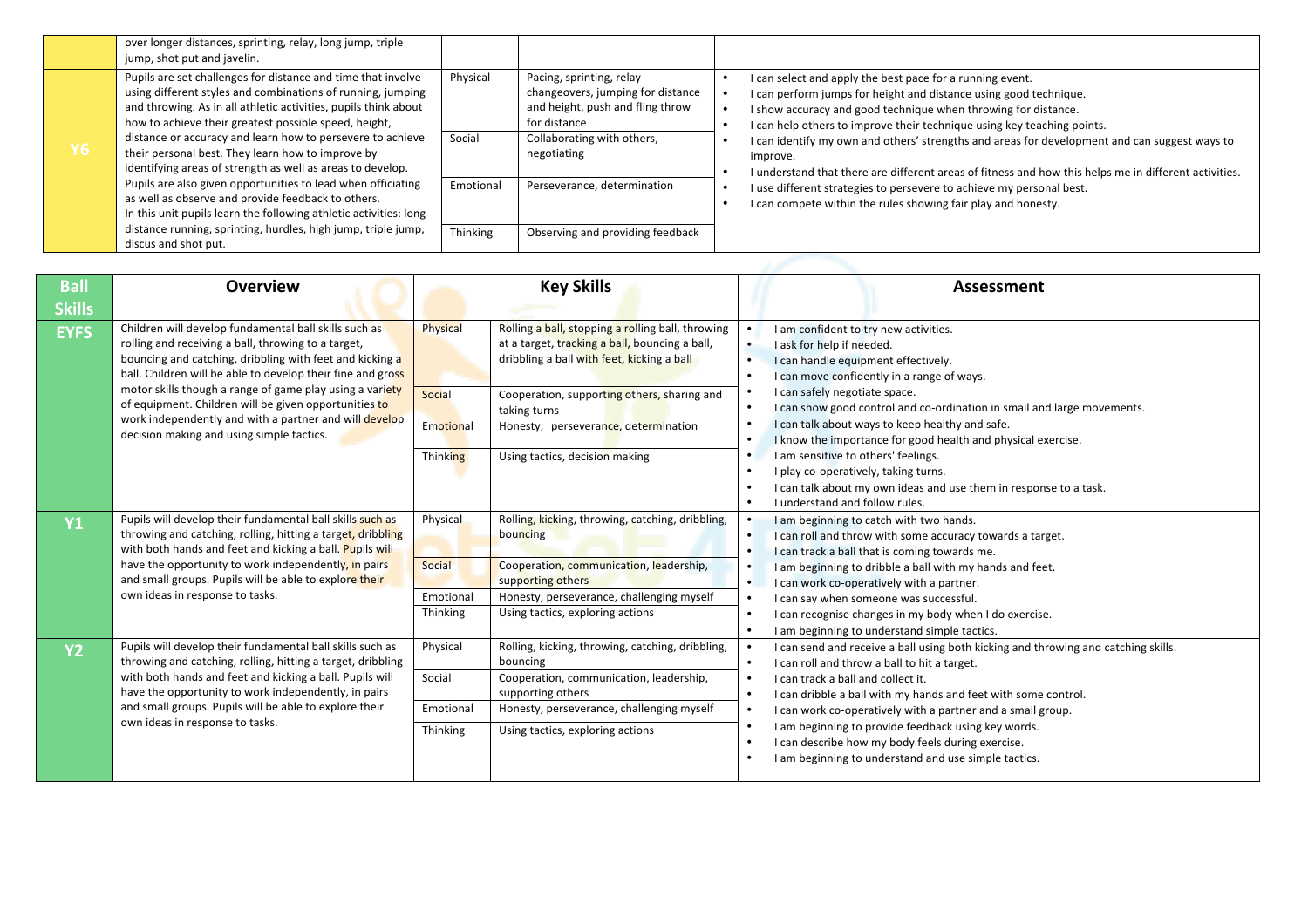| 3asket        | <b>Overview</b>                                                                                                                                                                                                                                                                                                            | <b>Key Skills</b>                                                                                                                                                                                                                                                  |                                                                                                                                              | <b>Assessment</b>                                                                                                                                                                                                                                                                                                                                                                         |  |
|---------------|----------------------------------------------------------------------------------------------------------------------------------------------------------------------------------------------------------------------------------------------------------------------------------------------------------------------------|--------------------------------------------------------------------------------------------------------------------------------------------------------------------------------------------------------------------------------------------------------------------|----------------------------------------------------------------------------------------------------------------------------------------------|-------------------------------------------------------------------------------------------------------------------------------------------------------------------------------------------------------------------------------------------------------------------------------------------------------------------------------------------------------------------------------------------|--|
| bal           |                                                                                                                                                                                                                                                                                                                            |                                                                                                                                                                                                                                                                    |                                                                                                                                              |                                                                                                                                                                                                                                                                                                                                                                                           |  |
|               | Pupils will be encouraged to persevere when developing<br>competencies in key skills and principles such as defending,<br>attacking, throwing, catching and dribbling. Pupils will learn<br>to use attacking skills to maintain possession of the ball. They                                                               | Physical<br>Social                                                                                                                                                                                                                                                 | Throwing, catching, dribbling,<br>intercepting, changing direction<br>and speed, shooting<br>Working safely, communication,                  | I can dribble, pass, receive and shoot the ball with some control.<br>I can find space away from others and near to my goal.<br>I can move with a ball towards goal with increasing control.<br>I can track an opponent to slow them down.                                                                                                                                                |  |
|               | will start by playing uneven and then move onto even sided<br>games. Pupils will understand the importance of playing fairly<br>and keeping to the rules. They will be encouraged to think<br>about how to use skills, strategies and tactics to outwit the<br>opposition as well as learn how to evaluate their own and   | Emotional                                                                                                                                                                                                                                                          | collaboration<br>Honesty and fair play,<br>perseverance                                                                                      | I understand the benefits of exercise.<br>I work cooperatively with my group to self-manage games.<br>I can provide feedback using key words.<br>I understand my role as an attacker and as a defender.                                                                                                                                                                                   |  |
|               | others' performances, and how to identify a focus for<br>improvement.                                                                                                                                                                                                                                                      | Thinking                                                                                                                                                                                                                                                           | Planning strategies, using tactics,<br>observing and providing feedback                                                                      | I am learning the rules of the game and am beginning to use them honestly.<br>I am beginning to use simple tactics.                                                                                                                                                                                                                                                                       |  |
|               | Pupils will be encouraged to persevere when developing<br>competencies in key skills and principles such as defending.<br>attacking, throwing, catching and dribbling. Pupils will learn<br>to use attacking skills to maintain possession of the ball. They<br>will start by playing uneven and then move onto even sided | Physical<br>Social                                                                                                                                                                                                                                                 | Throwing, catching, dribbling,<br>intercepting, changing direction<br>and speed, shooting<br>Working safely, communication,<br>collaboration | I can dribble, pass, receive and shoot the ball with increasing control.<br>I can move to space to help my team to keep possession and score goals.<br>I can delay an opponent and help to prevent the other team from scoring.<br>I can explain what happens to my body when I exercise and how this helps to make me healthy.<br>I share ideas and work with others to manage our game. |  |
|               | games. Pupils will understand the importance of playing fairly<br>Honesty and fair play,<br>Emotional<br>and keeping to the rules. They will be encouraged to think<br>perseverance<br>about how to use skills, strategies and tactics to outwit the<br>opposition as well as learn how to evaluate their own and          | I can provide feedback using key terminology and understand what I need to do to improve.<br>I am learning the rules of the game and I am beginning to use them to play honestly and fairly.<br>I can use simple tactics to help my team score or gain possession. |                                                                                                                                              |                                                                                                                                                                                                                                                                                                                                                                                           |  |
|               | others' performances, and how to identify a focus for<br>improvement.                                                                                                                                                                                                                                                      | Thinking                                                                                                                                                                                                                                                           | Planning strategies, using tactics,<br>observing and providing feedback                                                                      |                                                                                                                                                                                                                                                                                                                                                                                           |  |
|               | Pupils will develop key skills and principles such as defending,<br>attacking, throwing, catching, dribbling and shooting. Pupils<br>will learn to use attacking skills to maintain possession as well                                                                                                                     | Physical<br>Social                                                                                                                                                                                                                                                 | Throwing, catching, dribbling,<br>intercepting, shooting<br>Communication, collaboration                                                     | I can dribble, pass, receive and shoot the ball with some control under pressure.<br>I understand there are different skills for different situations and I am beginning to apply this.                                                                                                                                                                                                   |  |
|               | as defending skills to gain possession. Pupils will be<br>encouraged to work collaboratively to think about how to                                                                                                                                                                                                         | <b>Emotional</b>                                                                                                                                                                                                                                                   | Honesty and fair play,                                                                                                                       | I can communicate with my team and move into space to keep possession and score.<br>I can often make the correct decision of who to pass to and when.<br>I can use tracking and intercepting when playing in defence.                                                                                                                                                                     |  |
|               | use skills, strategies and tactics to outwit the opposition.<br>They develop their understanding of the importance of fair                                                                                                                                                                                                 | <b>Thinking</b>                                                                                                                                                                                                                                                    | perseverance<br>Planning strategies, using tactics,                                                                                          | I can identify how different activities can benefit my physical health.<br>I can identify when I was successful and what I need to do to improve.                                                                                                                                                                                                                                         |  |
|               | play and honesty while self managing games, as well as<br>developing their ability to evaluate their own and others'<br>performances.                                                                                                                                                                                      |                                                                                                                                                                                                                                                                    | observing and providing feedback                                                                                                             | I can use feedback provided to improve my work.<br>I know what position I am playing in and how to contribute when attacking and defending.<br>I understand the rules of the game and I can apply them honestly most of the time.<br>I understand the need for tactics and can identify when to use them in different situations.                                                         |  |
|               | Pupils will develop key skills and principles such as defending,<br>attacking, throwing, catching, dribbling and shooting. Pupils                                                                                                                                                                                          | Physical                                                                                                                                                                                                                                                           | Throwing, catching, dribbling,<br>intercepting, shooting                                                                                     | I can dribble, pass, receive and shoot the ball with increasing control under pressure.<br>I can select the appropriate action for the situation and make this decision quickly.                                                                                                                                                                                                          |  |
| performances. | will learn to use attacking skills to maintain possession as well<br>as defending skills to gain possession. Pupils will be<br>encouraged to work collaboratively to think about how to                                                                                                                                    | Social                                                                                                                                                                                                                                                             | Communication, collaboration                                                                                                                 | I can create and use space to help my team.<br>I understand when to use different styles of defence in game situations.<br>I understand that there are different areas of fitness and how this helps me in different activities.                                                                                                                                                          |  |
|               | use skills, strategies and tactics to outwit the opposition.<br>They develop their understanding of the importance of fair<br>play and honesty while self managing games, as well as<br>developing their ability to evaluate their own and others'                                                                         | Emotional                                                                                                                                                                                                                                                          | Honesty and fair play,<br>perseverance                                                                                                       | I can work in collaboration with others so that games run smoothly.<br>I recognise my own and others strengths and areas for development and can<br>suggest ways to improve.                                                                                                                                                                                                              |  |
|               |                                                                                                                                                                                                                                                                                                                            | Thinking                                                                                                                                                                                                                                                           | Planning strategies, using tactics,<br>observing and providing feedback                                                                      | I can use feedback provided to improve the quality of my work.<br>I can use the rules of the game honestly and consistently.<br>I can work collaboratively to create tactics with my team and evaluate the<br>effectiveness of these.                                                                                                                                                     |  |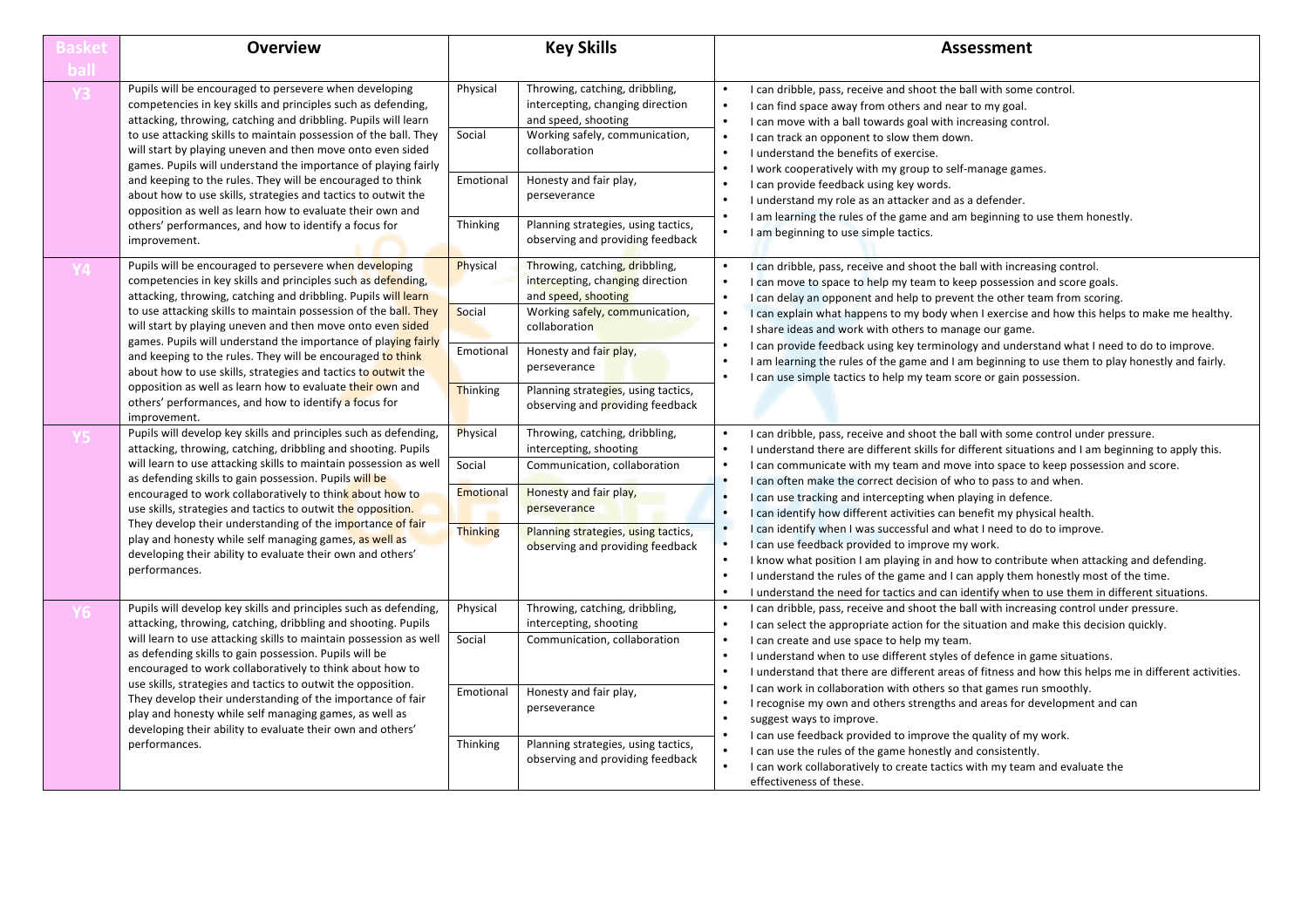| <b>Cricket</b> | <b>Overview</b>                                                                                                                                                                                                                                                                     | <b>Key Skills</b>            |                                                                                                              |                                                  | <b>Assessment</b>                                                                                                                                                                                                                                                                    |  |  |
|----------------|-------------------------------------------------------------------------------------------------------------------------------------------------------------------------------------------------------------------------------------------------------------------------------------|------------------------------|--------------------------------------------------------------------------------------------------------------|--------------------------------------------------|--------------------------------------------------------------------------------------------------------------------------------------------------------------------------------------------------------------------------------------------------------------------------------------|--|--|
|                | Pupils learn how to strike the ball into space so that they can score<br>runs. When fielding, they learn how to keep the batters' scores low.<br>In all games activities, pupils have to think about how they use skills,                                                           | Physical                     | Underarm and overarm<br>throwing, catching, over and<br>underarm bowling, batting                            | $\bullet$                                        | I am able to bowl a ball towards a target.<br>I am beginning to strike a bowled ball after a bounce.<br>I can use overarm and underarm throwing, and catching skills.                                                                                                                |  |  |
| <b>Y3</b>      | strategies and tactics to outwit the opposition. In cricket, pupils<br>achieve this by striking a ball and trying to deceive or avoid fielders,                                                                                                                                     | Social                       | Communication, collaboration,<br>respect                                                                     |                                                  | I am learning the rules of the game and I am beginning to use them honestly.<br>I am developing an understanding of tactics and I am beginning to use them in game situations.                                                                                                       |  |  |
|                | so that they can run between wickets to score runs. Pupils are given<br>opportunities to work in collaboration with others, play fairly                                                                                                                                             | Emotional                    | Perseverance, honesty                                                                                        | $\bullet$<br>$\bullet$                           | I understand the benefits of exercise.<br>I can provide feedback using key words.                                                                                                                                                                                                    |  |  |
|                | demonstrating an understanding of the rules, as well as being<br>respectful of the people they play with and against.                                                                                                                                                               | Thinking                     | Observing and providing<br>feedback, applying strategies                                                     | $\bullet$<br>$\bullet$<br>$\bullet$              | I work cooperatively with my group to self-manage games.<br>I can persevere when learning a new skill.<br>I understand the aim of the game and this shows in my performance.                                                                                                         |  |  |
|                | Pupils learn how to strike the ball into space so that they can score<br>runs. When fielding, they learn how to keep the batters' scores low.<br>In all games activities, pupils have to think about how they use skills,                                                           | Physical                     | Underarm and overarm<br>throwing, catching, over and<br>underarm bowling, batting                            | $\bullet$<br>$\bullet$<br>$\bullet$              | I am able to bowl a ball with some accuracy, and consistency.<br>I can strike a bowled ball after a bounce.<br>I can use overarm and underarm throwing, and catching skills with increasing accuracy.                                                                                |  |  |
| <b>Y4</b>      | strategies and tactics to outwit the opposition. In cricket, pupils<br>achieve this by striking a ball and trying to deceive or avoid fielders,                                                                                                                                     | Social                       | Communication, collaboration,<br>respect                                                                     | $\bullet$                                        | I am learning the rules of the game and I am beginning to use them to play honestly and fairly.<br>I can communicate with my teammates to apply simple tactics.                                                                                                                      |  |  |
|                | so that they can run between wickets to score runs. Pupils are given<br>opportunities to work in collaboration with others, play fairly<br>demonstrating an understanding of the rules, as well as being                                                                            | Emotional<br><b>Thinking</b> | Perseverance, honesty<br>Observing and providing                                                             | $\bullet$<br>$\bullet$                           | I can explain what happens to my body when I exercise and how this helps to make me healthy.<br>I can provide feedback using key terminology and understand what I need to do to improve.                                                                                            |  |  |
|                | respectful of the people they play with and against.                                                                                                                                                                                                                                |                              | feedback, applying strategies                                                                                | $\bullet$                                        | I share ideas and work with others to manage our game.<br>I can persevere when learning a new skill.                                                                                                                                                                                 |  |  |
| <b>Y5</b>      | Pupils develop the range and quality of striking and fielding skills<br>and their understanding of cricket. They learn how to play the<br>different roles of bowler, wicket keeper, fielder and batter. In all<br>games activities, pupils have to think about how they use skills, | Physical                     | Underarm and overarm<br>throwing, catching, over and<br>underarm bowling, batting,<br>long and short barrier | $\bullet$<br>$\bullet$<br>$\bullet$              | I am developing a wider range of fielding skills and I am beginning to use these under some<br>pressure.<br>I can strike a bowled ball with increasing consistency.<br>I understand there are different skills for different situations and I am beginning to use this.              |  |  |
|                | strategies and tactics to outwit the opposition. In cricket, pupils<br>achieve this by striking a ball and trying to deceive or avoid fielders,                                                                                                                                     | Social                       | Communication, collaboration,<br>respect                                                                     | $\bullet$<br>$\bullet$                           | I understand the rules of the game and I can apply them honestly most of the time.<br>I understand the need for tactics and can identify when to use them in different situations.                                                                                                   |  |  |
|                | so that they can run between wickets to score runs. Pupils are given<br>opportunities to work in collaboration with others, play fairly<br>demonstrating an understanding of the rules, as well as being                                                                            | Emotional                    | Honesty                                                                                                      | $\bullet$<br>$\bullet$                           | I can identify how different activities can benefit my physical health.<br>I can identify when I was successful and what I need to do to improve.                                                                                                                                    |  |  |
|                | respectful of the people they play with and against.                                                                                                                                                                                                                                | Thinking                     | Observing and providing<br>feedback, applying strategies                                                     | $\bullet$<br>$\bullet$                           | I can use feedback provided to improve my work.<br>I can work collaboratively with others to score runs.<br>I can work co-operatively with others to manage our game.                                                                                                                |  |  |
| <b>Y6</b>      | Pupils develop the range and quality of striking and fielding skills<br>and their understanding of cricket. They learn how to play the<br>different roles of bowler, wicket keeper, fielder and batter. In all<br>games activities, pupils have to think about how they use skills, | Physical                     | Underarm and overarm<br>throwing, catching, over and<br>underarm bowling, batting,<br>long and short barrier | $\bullet$<br>$\bullet$<br>$\bullet$<br>$\bullet$ | I can use a wider range of fielding skills with increasing control under pressure.<br>I can select the appropriate action for the situation.<br>I can strike a bowled ball with increasing consistency and accuracy.<br>I can use the rules of the game consistently to play fairly. |  |  |
|                | strategies and tactics to outwit the opposition. In cricket, pupils<br>achieve this by striking a ball and trying to deceive or avoid fielders,<br>so that they can run between wickets to score runs. Pupils are given                                                             | Social<br>Emotional          | Communication, collaboration,<br>respect<br>Honesty                                                          | $\bullet$                                        | I understand and can apply some tactics in the game as a batter, bowler and fielder.<br>I understand that there are different areas of fitness and how this helps me in different<br>activities.                                                                                     |  |  |
|                | opportunities to work in collaboration with others, play fairly<br>demonstrating an understanding of the rules, as well as being<br>respectful of the people they play with and against.                                                                                            | Thinking                     | Observing and providing<br>feedback, applying strategies                                                     | $\bullet$<br>$\bullet$                           | I recognise my own and others strengths and areas for development and can suggest ways to<br>improve.<br>I can use feedback provided to improve the quality of my work.                                                                                                              |  |  |
|                |                                                                                                                                                                                                                                                                                     |                              |                                                                                                              | $\bullet$                                        | I can work collaboratively with others to score runs and to get batters out.<br>I can work in collaboration with others so that games run smoothly.                                                                                                                                  |  |  |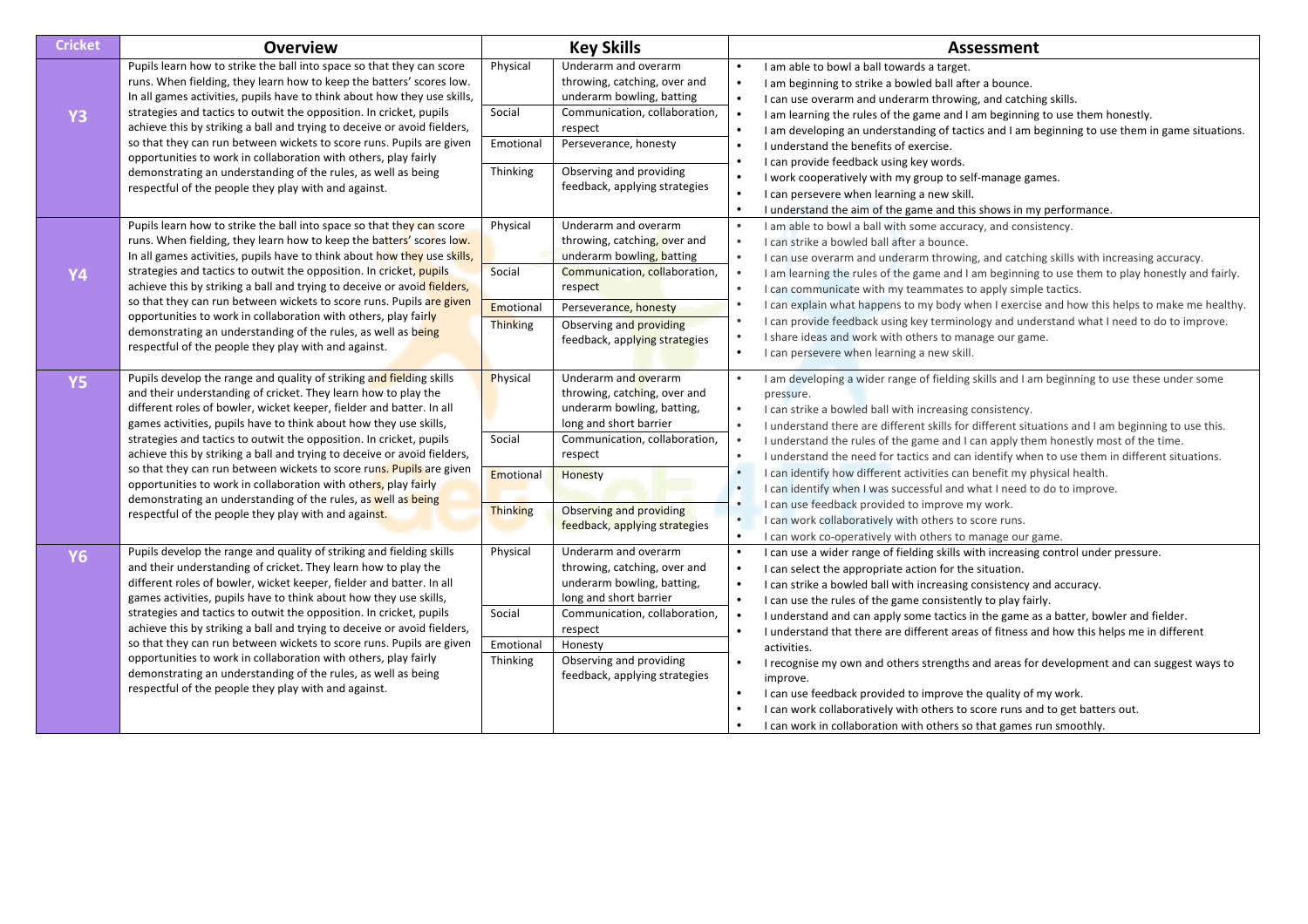| <b>Dance</b>   | <b>Overview</b>                                                                                                                                                                                                                                                                                                                                                                                                                           |                 | <b>Key Skills</b>                                                                                         | <b>Assessment</b>                                                                                                                                                                                                                      |
|----------------|-------------------------------------------------------------------------------------------------------------------------------------------------------------------------------------------------------------------------------------------------------------------------------------------------------------------------------------------------------------------------------------------------------------------------------------------|-----------------|-----------------------------------------------------------------------------------------------------------|----------------------------------------------------------------------------------------------------------------------------------------------------------------------------------------------------------------------------------------|
|                | Children explore space and how to use space safely.<br>They explore travelling movements, shapes and<br>balances. Children choose their own actions in                                                                                                                                                                                                                                                                                    | Physical        | Travel, action, perform, copy                                                                             | I am confident to try new activities.<br>$\bullet$<br>I ask for help if needed.<br>$\bullet$<br>I can handle equipment effectively.<br>$\bullet$                                                                                       |
| <b>EYFS</b>    | response to a stimulus. They are given the opportunity<br>to copy, repeat and remember actions. They are<br>introduced to counting to help them keep in time with                                                                                                                                                                                                                                                                         | Social          | Respect, co-operation                                                                                     | I can move confidently in a range of ways.<br>$\bullet$<br>I can safely negotiate space.<br>$\bullet$                                                                                                                                  |
|                | the music. They perform to others and begin to provide<br>simple feedback.                                                                                                                                                                                                                                                                                                                                                                | Emotional       | Working independently, confidence                                                                         | I can show good control and co-ordination in small and large movements.<br>$\bullet$<br>I can talk about ways to keep healthy and safe.<br>$\bullet$<br>I know the importance for good health and physical exercise.<br>$\bullet$      |
|                |                                                                                                                                                                                                                                                                                                                                                                                                                                           | Thinking        | Counting, observing and providing<br>feedback, selecting and applying actions                             | I am sensitive to others' feelings.<br>$\bullet$<br>I play co-operatively, taking turns.<br>$\bullet$<br>$\bullet$<br>I can talk about my own ideas and use them in response to a task.<br>I understand and follow rules.<br>$\bullet$ |
|                | Pupils will explore travelling actions, movement skills                                                                                                                                                                                                                                                                                                                                                                                   | Physical        | Travel, action, shape, perform, copy                                                                      | I show some sense of dynamic and expressive qualities in my dance.<br>$\bullet$                                                                                                                                                        |
| <b>Y1</b>      | and balancing. They will understand why it is important<br>to count to music and use this in their dances. Pupils<br>will copy and repeat actions linking them together to<br>make short dance phrases. Pupils will work individually<br>and with a partner to create ideas in relation to the<br>theme. Pupils will be given the opportunity to perform<br>and also to provide feedback, beginning to use dance<br>terminology to do so. | Social          | Co-operation, communication, coming to<br>decisions with a partner, respect                               | I choose appropriate movements for different dance ideas.<br>٠<br>$\bullet$<br>I can copy, remember and repeat actions.<br>$\bullet$<br>I can move confidently and safely.                                                             |
|                |                                                                                                                                                                                                                                                                                                                                                                                                                                           | Emotional       | Confidence, acceptance                                                                                    | I recognise changes in my body when I do exercise.<br>$\bullet$                                                                                                                                                                        |
|                |                                                                                                                                                                                                                                                                                                                                                                                                                                           | <b>Thinking</b> | Counting, observing and providing<br>feedback, selecting and applying actions                             | I say what I liked about someone else's performance.<br>$\bullet$<br>I can work with others to share ideas and select actions.<br>$\bullet$<br>$\bullet$<br>I am beginning to use counts.                                              |
|                | Pupils will explore space and how their body can move<br>to express and idea, mood, character or feeling. They<br>will expand their knowledge of travelling actions and                                                                                                                                                                                                                                                                   | Physical        | Travel, action, shape, perform, copy, using<br>dynamics, using expression, using speed,<br>using pathways | I can show a character and idea through the actions and dynamics I choose.<br>$\bullet$<br>I can copy, remember and repeat a series of actions.<br>$\bullet$<br>I show confidence to perform.<br>$\bullet$                             |
| <b>Y2</b>      | use them in relation to a stimulus. They will build on<br>their understanding of dynamics and expression. They<br>will use counts of 8 consistently to keep in time with                                                                                                                                                                                                                                                                  | Social          | Respect, consideration, sharing ideas,<br>decision making with others                                     | I can describe how my body feels during exercise.<br>$\bullet$<br>I am beginning to provide feedback using key words.<br>$\bullet$                                                                                                     |
|                | the music and a partner. Pupils will also explore<br>pathways, levels, shapes, directions, speeds and timing.                                                                                                                                                                                                                                                                                                                             | Emotional       | Confidence, acceptance                                                                                    | I can work with a partner using mirroring and unison in our actions.<br>$\bullet$<br>I can use counts to stay in time with music.<br>$\bullet$                                                                                         |
|                | They will be given the opportunity to work<br>independently and with others to perform and provide<br>feedback beginning to use key terminology.                                                                                                                                                                                                                                                                                          | Thinking        | Observing and providing feedback, selecting<br>and applying actions, creating, counting                   |                                                                                                                                                                                                                                        |
|                | Pupils create dances in relation to an idea including<br>historical and scientific stimuli. Pupils work individually,<br>with a partner and in small groups, sharing their ideas.                                                                                                                                                                                                                                                         | Physical        | Copying and performing actions, using<br>canon, unison, formation, dynamics,<br>pathways, direction       | I can use dynamic and and expressive qualities in relation to an idea.<br>$\bullet$<br>$\bullet$<br>I create short dance phrases that communicate the idea.<br>I am respectful of others when watching them perform.<br>$\bullet$      |
| Y <sub>3</sub> | Pupils develop their use of counting and rhythm. Pupils<br>learn to use canon, unison, formation and levels in                                                                                                                                                                                                                                                                                                                            | Social          | Sharing ideas, respect, inclusion of others,<br>leadership, working safely                                | I can repeat, remember and perform a dance phrase.<br>$\bullet$<br>$\bullet$<br>I understand the benefits of exercise.                                                                                                                 |
|                | their dances. They will be given the opportunity to                                                                                                                                                                                                                                                                                                                                                                                       | Emotional       | Confidence, acceptance                                                                                    | $\bullet$<br>I can provide feedback using key words.                                                                                                                                                                                   |
|                | perform to others and provide feedback using key<br>terminology.                                                                                                                                                                                                                                                                                                                                                                          | Thinking        | Observing and providing feedback, selecting<br>and applying actions, creating                             | I can work with a partner and in a small group, sharing ideas.<br>$\bullet$<br>$\bullet$<br>I can use counts to keep in time with a partner and group.                                                                                 |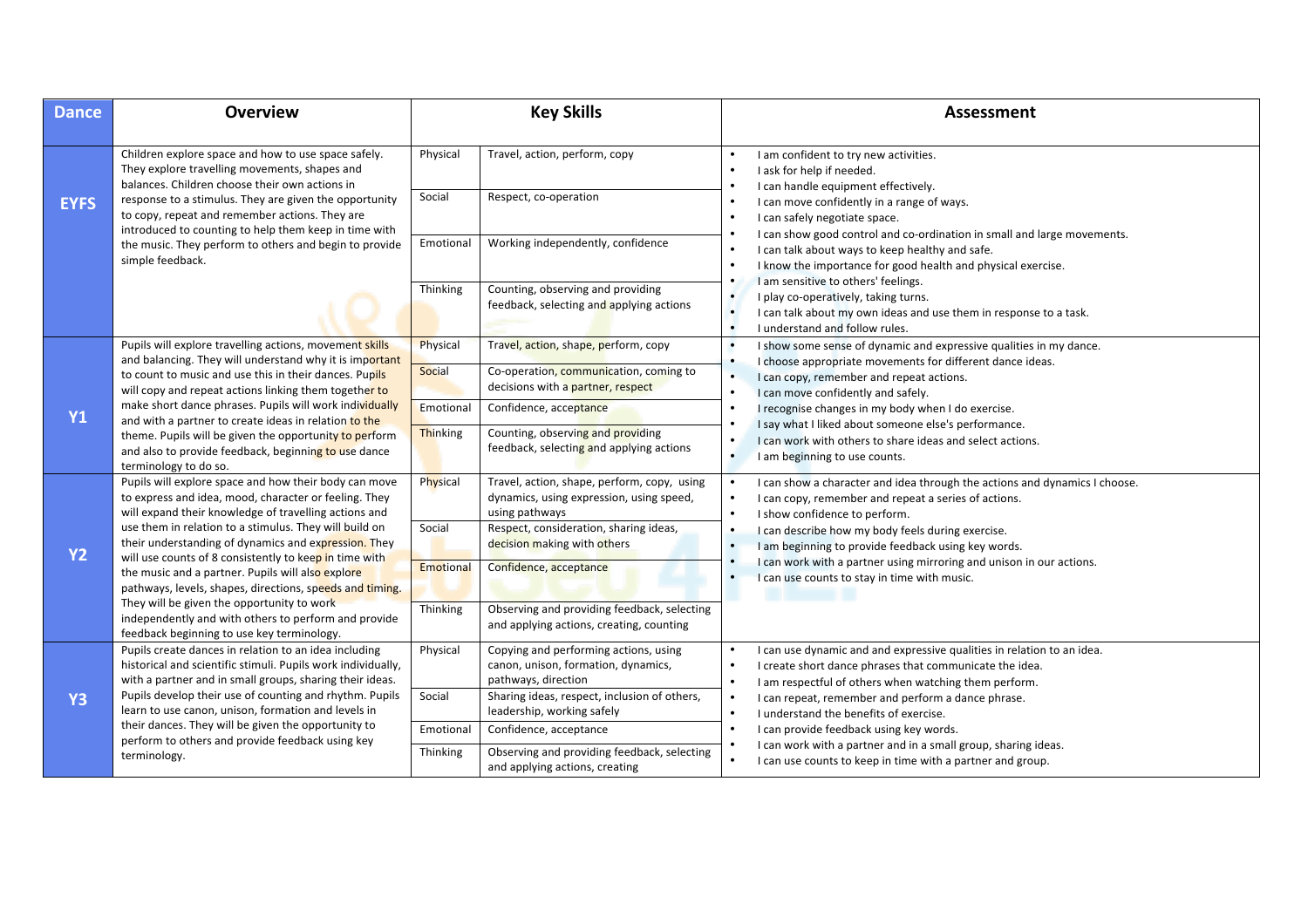| <b>Y4</b> | Pupils focus on creating characters and narrative<br>through movement and gesture. They gain inspiration<br>from a range of stimuli, working individually, in pairs<br>and small groups. In dance as a whole, pupils think<br>about how to use movement to explore and<br>communicate ideas and issues, and their own feelings<br>and thoughts. Pupils will develop confidence in<br>performing and will be given the opportunity to<br>provide feedback and utilise feedback to improve their<br>own work.                                 | Physical<br>Social<br>Emotional<br>Thinking        | Performing actions, using canon, unison,<br>formation, dynamics, character, structure,<br>space<br>Collaboration, consideration, inclusion,<br>respect<br>Empathy, confidence,<br>Observing and providing feedback, selecting<br>and applying actions                                                                                                                                                                                                 | I can use changes in timing and spacing to develop a dance.<br>I can choose actions and dynamics to convey a character or idea.<br>I can respond imaginatively to a range of stimuli relating to character and narrative.<br>I can copy and remember set choreography.<br>I show respect for others when working as a group and watching others perform.<br>I can explain what happens to my body when I exercise and how this helps to make me healthy.<br>I can provide feedback using appropriate language relating to the lesson.<br>I can use simple movement patterns to structure dance phrases on my own, with a partner and in<br>a group.<br>I can use counts to keep in time with others and the music.<br>$\bullet$                                                                                   |
|-----------|---------------------------------------------------------------------------------------------------------------------------------------------------------------------------------------------------------------------------------------------------------------------------------------------------------------------------------------------------------------------------------------------------------------------------------------------------------------------------------------------------------------------------------------------|----------------------------------------------------|-------------------------------------------------------------------------------------------------------------------------------------------------------------------------------------------------------------------------------------------------------------------------------------------------------------------------------------------------------------------------------------------------------------------------------------------------------|-------------------------------------------------------------------------------------------------------------------------------------------------------------------------------------------------------------------------------------------------------------------------------------------------------------------------------------------------------------------------------------------------------------------------------------------------------------------------------------------------------------------------------------------------------------------------------------------------------------------------------------------------------------------------------------------------------------------------------------------------------------------------------------------------------------------|
| <b>Y5</b> | Pupils learn different styles of dance, working<br>individually, as a pair and in small groups. In dance as a<br>whole, pupils think about how to use movement to<br>explore and communicate ideas and issues, and their<br>own feelings and thoughts. As they work, they develop<br>an awareness of the historical and cultural origins of                                                                                                                                                                                                 | Physical<br>Social                                 | Performing actions, using canon, unison,<br>formation, dynamics, character, structure,<br>space, emotion, matching, mirroring,<br>transitions<br>Collaboration, consideration and awareness<br>of others, inclusion, respect                                                                                                                                                                                                                          | I can refine the way I use actions, dynamics, relationships and space in my dance in response to a<br>stimulus.<br>I can choreograph phrases individually and with others considering actions and dynamics.<br>I can accurately copy and repeat set choreography.<br>I can confidently perform different styles of dance, clearly and fluently, showing a good sense of<br>timing.                                                                                                                                                                                                                                                                                                                                                                                                                                |
|           | different dances. Pupils will be provided with the<br>opportunity to create and perform their work. They will<br>be asked to provide feedback using the correct dance<br>terminology and will be able to use this feedback to<br>improve their work. Pupils will work safely with each<br>other and show respect towards others.                                                                                                                                                                                                            | Emotional<br><b>Thinking</b>                       | Empathy, confidence<br>Observing and providing feedback, selecting<br>and applying actions, creating, using<br>feedback to improve performance                                                                                                                                                                                                                                                                                                        | I can identify how different activities can benefit my physical health.<br>I can suggest ways to improve my own and other people's work using key terminology.<br>I can use feedback provided to improve my work.<br>I can lead a group through short warm-up routines.<br>I can use counts when choreographing to stay in time with others and the music.                                                                                                                                                                                                                                                                                                                                                                                                                                                        |
| <b>Y6</b> | Pupils will focus on developing an idea or theme into<br>dance choreography. They will work in pairs and groups<br>using different choreographing tools to create dances<br>e.g. formations, timing, dynamics. Pupils will have<br>opportunities to choreograph, perform and provide<br>feedback on dance. Pupils think about how to use<br>movement to convey ideas, emotions, feelings and<br>characters. Pupils will show an awareness of keeping<br>others safe and will have the opportunity to lead others<br>through short warm ups. | Physical<br><b>Social</b><br>Emotional<br>Thinking | Performing actions, using canon, unison,<br>formation, dynamics, character, structure,<br>space, emotion, matching, mirroring,<br>transitions<br>Collaboration and sharing ideas,<br>consideration and awareness of others,<br>inclusion, respect, leadership, supporting<br>and encouraging others<br>Empathy, confidence<br>Observing and providing feedback, selecting<br>and applying actions, creating, using<br>feedback to improve performance | I can refine the way I use actions, dynamics and relationships to represent ideas, emotions,<br>feelings and characters.<br>I can choreograph a dance and work safely using a prop.<br>I can perform dances confidently and fluently with accuracy and good timing.<br>I understand that there are different areas of fitness and how this helps me in different activities.<br>I can use appropriate language to evaluate and refine my own and others' work.<br>$\bullet$<br>I can use feedback provided to improve the quality of my work.<br>I can lead a small group through a short warm-up routine.<br>I can work creatively and imaginatively on my own, with a partner and in a group to choreograph<br>and structure dances.<br>I can use counts when choreographing to improve the quality of my work. |
|           |                                                                                                                                                                                                                                                                                                                                                                                                                                                                                                                                             |                                                    |                                                                                                                                                                                                                                                                                                                                                                                                                                                       |                                                                                                                                                                                                                                                                                                                                                                                                                                                                                                                                                                                                                                                                                                                                                                                                                   |

| <b>Dodge</b> | Overview                                                                                                                                                                                                  |           | <b>Key Skills</b>                        | <b>Assessment</b>                                                                                                                                                         |  |  |  |
|--------------|-----------------------------------------------------------------------------------------------------------------------------------------------------------------------------------------------------------|-----------|------------------------------------------|---------------------------------------------------------------------------------------------------------------------------------------------------------------------------|--|--|--|
| <b>ball</b>  |                                                                                                                                                                                                           |           |                                          |                                                                                                                                                                           |  |  |  |
|              | Pupils will improve on key skills used in dodgeball such as<br>throwing, dodging and catching. The learn how to apply simple<br>tactics to the game to outwit their opponent. In dodgeball, pupils        | Physical  | Throwing, catching, dodging,<br>blocking | I am learning the rules of the game and I am beginning to use them to play honestly.<br>I understand the benefits of exercise.<br>I can provide feedback using key words. |  |  |  |
| Y3           | achieve this by hitting opponents with a ball whilst avoiding being<br>hit. Pupils are given opportunities to play games independently<br>and are taught the importance of being honest whilst playing to | Social    | Respect, collaboration                   | I can throw with some accuracy and I am beginning to catch with some consistency.                                                                                         |  |  |  |
|              |                                                                                                                                                                                                           | Emotional | Honesty, perseverance                    | I work cooperatively with my group to self-manage games.<br>I understand the aim of the game.                                                                             |  |  |  |
|              | the rules. Pupils are given opportunities to evaluate and improve<br>on their own and others performances.                                                                                                | Thinking  | Decision making                          |                                                                                                                                                                           |  |  |  |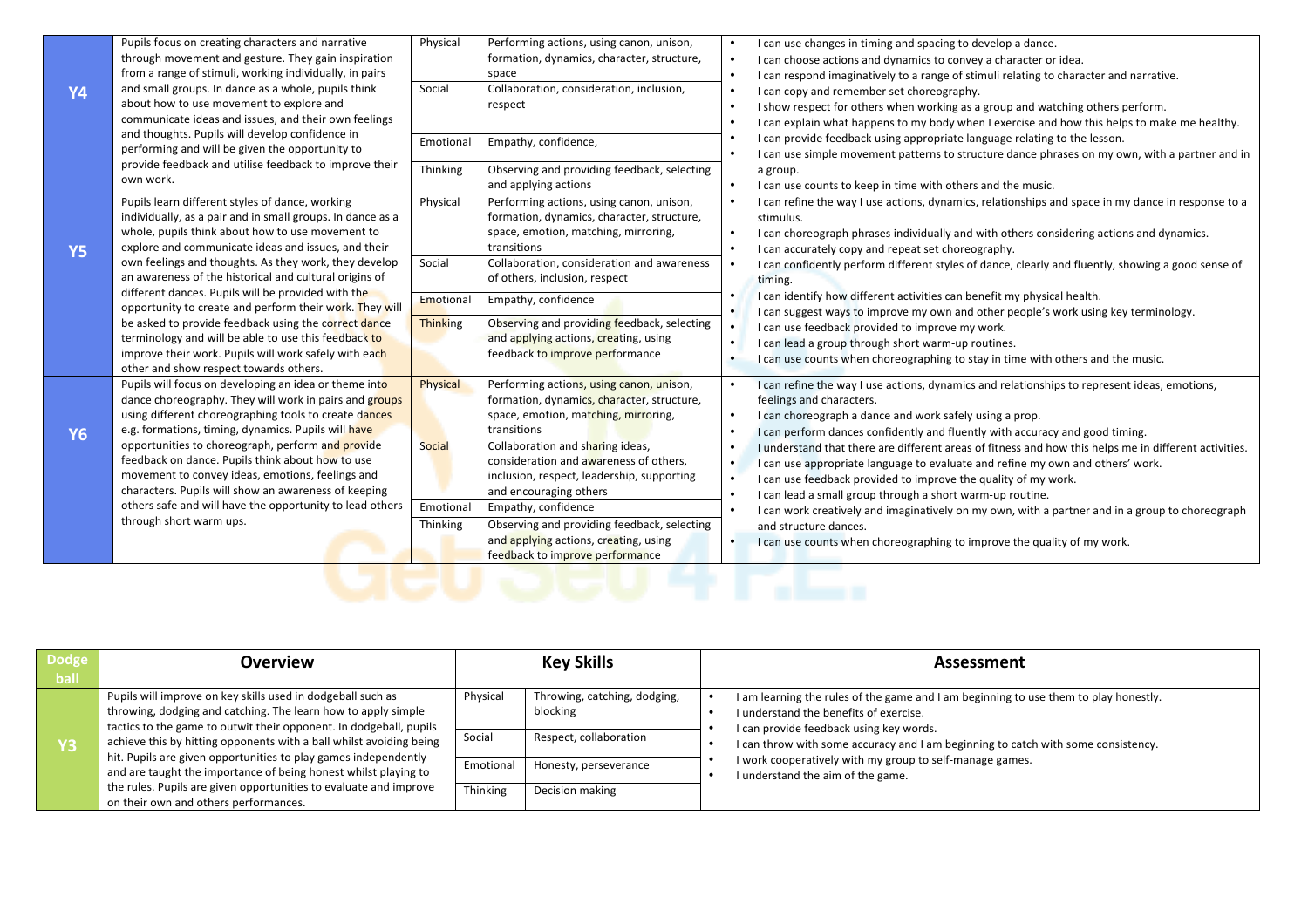| <b>Y4</b> | Pupils will improve on key skills used in dodgeball such as<br>throwing, dodging and catching. The learn how to apply simple<br>tactics to the game to outwit their opponent. In dodgeball, pupils<br>achieve this by hitting opponents with a ball whilst avoiding being<br>hit. Pupils are given opportunities to play games independently<br>and are taught the importance of being honest whilst playing to<br>the rules. Pupils are given opportunities to evaluate and improve<br>on their own and others performances.                                                                               | Physical<br>Social<br>Emotional<br>Thinking | Throwing, catching, dodging,<br>blocking<br>Respect, collaboration<br>Honesty, perseverance<br>Decision making                      | I am learning the rules of the game and I am beginning to use them to play honestly and fairly.<br>I can communicate with my teammates to apply simple tactics.<br>I can explain what happens to my body when I exercise and how this helps to make me healthy.<br>I can provide feedback using key terminology and understand what I need to do to improve.<br>I can catch with increasing consistency.<br>I can throw with some accuracy at a target.<br>I share ideas and work with others to manage our game.<br>I can return to the ready position to defend myself.                                                                                                                                                                                                                 |
|-----------|-------------------------------------------------------------------------------------------------------------------------------------------------------------------------------------------------------------------------------------------------------------------------------------------------------------------------------------------------------------------------------------------------------------------------------------------------------------------------------------------------------------------------------------------------------------------------------------------------------------|---------------------------------------------|-------------------------------------------------------------------------------------------------------------------------------------|-------------------------------------------------------------------------------------------------------------------------------------------------------------------------------------------------------------------------------------------------------------------------------------------------------------------------------------------------------------------------------------------------------------------------------------------------------------------------------------------------------------------------------------------------------------------------------------------------------------------------------------------------------------------------------------------------------------------------------------------------------------------------------------------|
| <b>Y5</b> | Pupils will improve on key skills used in dodgeball such as<br>throwing, dodging and catching. They also learn how to select and<br>apply tactics to the game to outwit their opponent. In dodgeball,<br>pupils achieve this by hitting opponents with a ball whilst avoiding<br>being hit. Pupils are given opportunities to play games<br>independently and are taught the importance of being honest<br>whilst playing to the rules. Pupils learn officiating skills when<br>refereeing games and are given opportunities to evaluate and<br>suggest improvements to their own and others' performances. | Physical<br>Social<br>Emotional<br>Thinking | Throwing, catching, dodging,<br>blocking<br>Respect, collaboration<br>Honesty<br>Decision making, selecting and<br>applying tactics | I understand the rules of the game and I can apply them honestly most of the time.<br>I understand the need for tactics and can identify when to use them in different situations.<br>I can identify how different activities can benefit my physical health.<br>I can identify when I was successful and what I need to do to improve.<br>I can use feedback provided to improve my work.<br>I am developing a wider range of skills and I am beginning to use these under some pressure.<br>I can throw accurately at a target.<br>I can work co-operatively with others to manage our game.<br>I understand there are different skills for different situations and I am beginning to use these.                                                                                       |
| <b>Y6</b> | Pupils will improve on key skills used in dodgeball such as<br>throwing, dodging and catching. They also learn how to select and<br>apply tactics to the game to outwit their opponent. In dodgeball,<br>pupils achieve this by hitting opponents with a ball whilst avoiding<br>being hit. Pupils are given opportunities to play games<br>independently and are taught the importance of being honest<br>whilst playing to the rules. Pupils learn officiating skills when<br>refereeing games and are given opportunities to evaluate and<br>suggest improvements to their own and others' performances. | Physical<br>Social<br>Emotional<br>Thinking | Throwing, catching, dodging,<br>blocking<br>Respect, collaboration<br>Honesty<br>Decision making, selecting and<br>applying tactics | I can use the rules of the game consistently to play honestly and fairly.<br>I can work collaboratively to create tactics with my team and evaluate the effectiveness of these.<br>$\bullet$<br>I understand that there are different areas of fitness and how this helps me in different activities.<br>I recognise my own and others strengths and areas for development and can suggest ways to<br>improve.<br>I can use feedback provided to improve the quality of my work.<br>I can use a wider range of skills with increasing control under pressure.<br>I can select the appropriate action for the situation and make this decision quickly.<br>I can work in collaboration with others so that games run smoothly.<br>I can officiate and help to manage a game by refereeing. |

| <b>Fitness</b> | Overview                                                                                                                                                   |           | <b>Key Skills</b>                                                                       | <b>Assessment</b>                                                                                   |
|----------------|------------------------------------------------------------------------------------------------------------------------------------------------------------|-----------|-----------------------------------------------------------------------------------------|-----------------------------------------------------------------------------------------------------|
|                | Pupils will take part in a range of fitness activities to develop components<br>of fitness. Pupils will begin to explore and develop agility, balance, co- | Physical  | Agility, balance, co-ordination, speed,<br>stamina, skipping                            | I use co-ordination to turn a skipping rope.<br>I show co-ordination when trying hula hoop skills.  |
|                | ordination, speed and stamina. Pupils will be given the opportunity to<br>work independently and with others. Pupils will develop perseverance             | Social    | Taking turns, supporting and<br>encouraging others                                      | I can change direction when running.<br>I can run at different speeds.                              |
|                | and show determination to work for longer periods of time.                                                                                                 | Emotional | Determination, perseverance,<br>challenging myself                                      | I can show hopping and jumping movements.<br>I can recognise changes in my body when I do exercise. |
|                |                                                                                                                                                            | Thinking  | Identifying strengths and areas for<br>improvement, observing and<br>providing feedback | I work with others to turn a rope.<br>I try my hardest to keep working over longer periods of time. |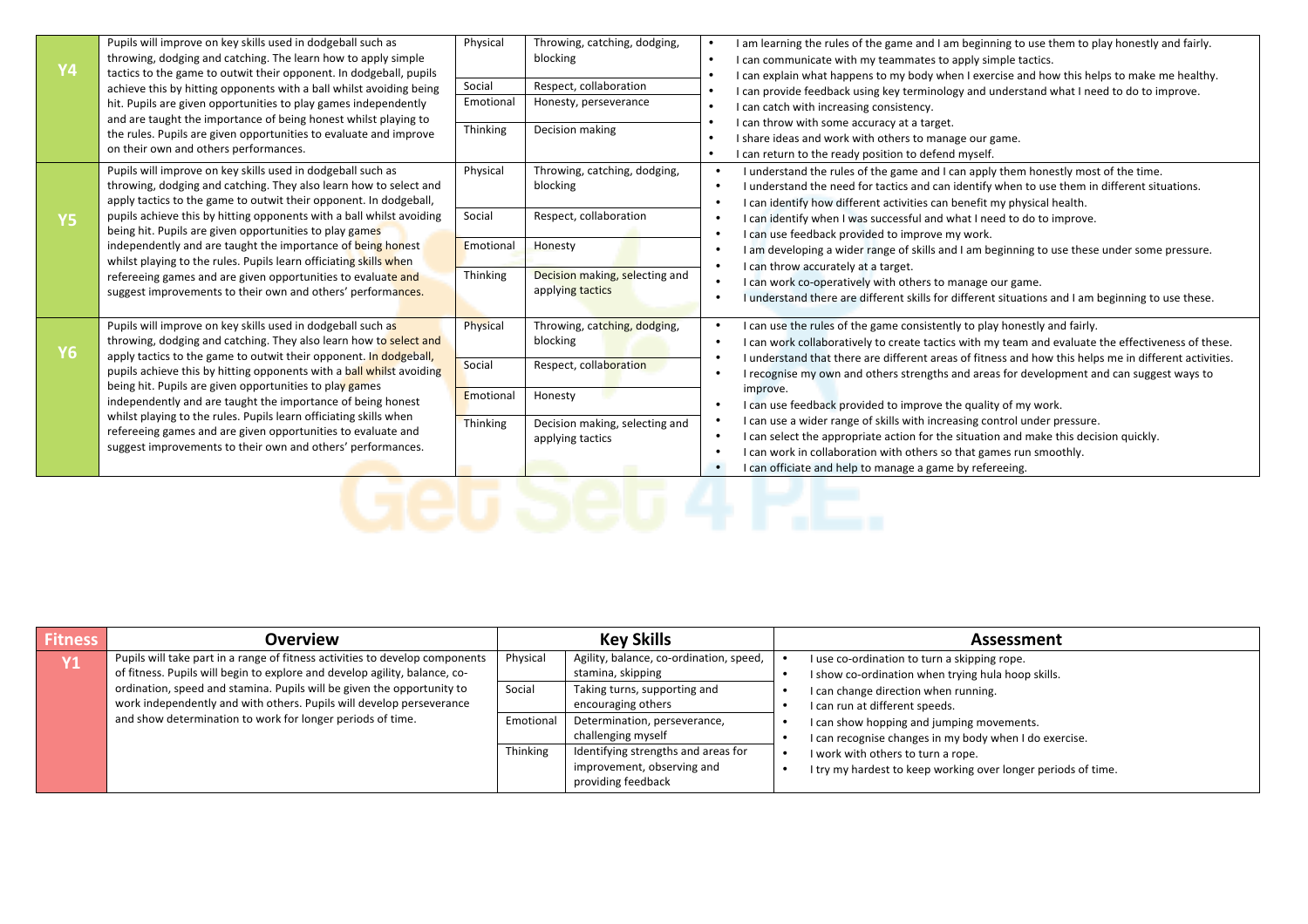| <b>Y2</b> | Pupils will take part in a range of fitness activities to develop components<br>of fitness. Pupils will begin to explore and develop agility, balance, co-<br>ordination, speed and stamina. Pupils will be given the opportunity to<br>work independently and with others. Pupils will develop perseverance<br>and show determination to work for longer periods of time. | Physical<br>Social<br>Emotional<br>Thinking | Agility, balance, co-ordination, speed,<br>stamina, skipping<br>Taking turns, supporting and<br>encouraging others<br>Determination, perseverance,<br>challenging myself<br>Identifying strengths and areas for<br>improvement, observing and<br>providing feedback | I can describe how my body feels during exercise.<br>I can link different hoop skills to create a routine.<br>I can show hopping and jumping movements with some balance and control.<br>I persevere with new challenges.<br>I show determination to continue working over a longer period of time.<br>I understand that running at a slower speed will allow me to run for a longer period of<br>time.<br>I work with others to turn a rope and encourage others to jump at the right time. |
|-----------|----------------------------------------------------------------------------------------------------------------------------------------------------------------------------------------------------------------------------------------------------------------------------------------------------------------------------------------------------------------------------|---------------------------------------------|---------------------------------------------------------------------------------------------------------------------------------------------------------------------------------------------------------------------------------------------------------------------|----------------------------------------------------------------------------------------------------------------------------------------------------------------------------------------------------------------------------------------------------------------------------------------------------------------------------------------------------------------------------------------------------------------------------------------------------------------------------------------------|
| <b>Y3</b> | Pupils will take part in a range of fitness challenges to test, monitor and<br>record their data. They will learn to understand different components of                                                                                                                                                                                                                    | Physical                                    | Agility, balance, co-ordination, speed,<br>stamina, strength, power                                                                                                                                                                                                 | I can collect and record personal fitness data and I can recognise my strengths.<br>I can complete exercises with control.                                                                                                                                                                                                                                                                                                                                                                   |
|           | fitness; speed, stamina, strength, coordination, balance and agility. Pupils<br>will be given opportunities to work at their maximum and improve their                                                                                                                                                                                                                     | Social                                      | Supporting others, working safely                                                                                                                                                                                                                                   | I can persevere when I find a challenge is hard.<br>I can provide feedback using key words.                                                                                                                                                                                                                                                                                                                                                                                                  |
|           | fitness levels. They will need to persevere when they get tired or when<br>they find a challenge hard and are encouraged to support others to do                                                                                                                                                                                                                           | Emotional                                   | Perseverance, determination                                                                                                                                                                                                                                         | I can use key points to help me to improve my sprinting technique.                                                                                                                                                                                                                                                                                                                                                                                                                           |
|           | the same. Pupils are asked to recognise areas for improvement and<br>suggest activities that they could do to do this. Pupils will be encouraged<br>to work safely and with control when performing new tasks.                                                                                                                                                             | Thinking                                    | Identifying areas of strength and<br>areas for development                                                                                                                                                                                                          | I can work safely with others.<br>I show balance when changing direction.<br>I understand the benefits of exercise.                                                                                                                                                                                                                                                                                                                                                                          |
| <b>Y4</b> | Pupils will take part in a range of fitness challenges to test, monitor and<br>record their data. They will learn to understand different components of                                                                                                                                                                                                                    | Physical                                    | Agility, balance, co-ordination, speed,<br>stamina, strength, power                                                                                                                                                                                                 | I can collect and record personal fitness data and identify areas I need to improve.<br>I can explain what happens to my body when I exercise and how this helps to make me                                                                                                                                                                                                                                                                                                                  |
|           | fitness; speed, stamina, strength, coordination, balance and agility. Pupils<br>will be given opportunities to work at their maximum and improve their                                                                                                                                                                                                                     | Social                                      | Supporting others, working safely                                                                                                                                                                                                                                   | healthy.<br>I can use key points to help me to improve my sprinting technique.                                                                                                                                                                                                                                                                                                                                                                                                               |
|           | fitness levels. They will need to persevere when they get tired or when<br>they find a challenge hard and are encouraged to support others to do                                                                                                                                                                                                                           | Emotional                                   | Perseverance, determination                                                                                                                                                                                                                                         | I share ideas and work with others to manage activities.                                                                                                                                                                                                                                                                                                                                                                                                                                     |
|           | the same. Pupils are asked to recognise areas for improvement and<br>suggest activities that they could do to do this. Pupils will be encouraged<br>to work safely and with control when performing new tasks.                                                                                                                                                             | Thinking                                    | Identifying areas of strength and<br>areas for development                                                                                                                                                                                                          | I show balance when changing direction at speed.<br>I show control when completing activities to improve balance.<br>I show determination to continue working at over a period of time.<br>I understand there are different areas of fitness and that each area challenges my body<br>differently.                                                                                                                                                                                           |
| <b>Y5</b> | Pupils will take part in a range of fitness challenges to test, monitor and<br>record their data. They will learn different components of fitness                                                                                                                                                                                                                          | Physical                                    | Agility, balance, co-ordination, speed,<br>stamina, strength, power                                                                                                                                                                                                 | I understand the different components of fitness and how to test them.<br>I can choose the best pace for a running event and maintain speed.                                                                                                                                                                                                                                                                                                                                                 |
|           | including speed, stamina, strength, coordination, balance and agility.<br>Pupils will be given opportunities to work at their maximum and improve                                                                                                                                                                                                                          | Social                                      | Supporting and encouraging others,<br>working collaboratively                                                                                                                                                                                                       | I can identify how different activities can benefit my physical health.<br>$\bullet$<br>I can analyse my fitness data to identify areas of improvement.                                                                                                                                                                                                                                                                                                                                      |
|           | their fitness levels. They will need to persevere when they get tired or<br>when they find a challenge hard and are encouraged to support others to                                                                                                                                                                                                                        | Emotional                                   | Perseverance, determination                                                                                                                                                                                                                                         | I can encourage and motivate others to work to their personal best.<br>I can work with others to manage activities.                                                                                                                                                                                                                                                                                                                                                                          |
|           | do the same. Pupils are asked to recognise areas in which they make the<br>most improvement using the data they have collected.                                                                                                                                                                                                                                            | Thinking                                    | Analysing data                                                                                                                                                                                                                                                      | I understand what my maximum effort looks and feels like and I am determined to<br>achieve it.                                                                                                                                                                                                                                                                                                                                                                                               |
| <b>Y6</b> | Pupils will take part in a range of fitness challenges to test, monitor and<br>record their data. They will learn different components of fitness<br>including speed, stamina, strength, coordination, balance and agility.<br>Pupils will be given opportunities to work at their maximum and improve                                                                     | Physical<br>Social                          | Agility, balance, co-ordination, speed,<br>stamina, strength, power<br>Supporting and encouraging others,<br>working collaboratively                                                                                                                                | $\bullet$<br>I can change my running technique to adapt to different distances.<br>I understand the different components of fitness and ways to test and develop them.<br>I understand that there are different areas of fitness and how this helps me in<br>different activities.                                                                                                                                                                                                           |
|           | their fitness levels. They will need to persevere when they get tired or<br>when they find a challenge hard and are encouraged to support others to                                                                                                                                                                                                                        | Emotional                                   | Perseverance, determination                                                                                                                                                                                                                                         | I can collect, record and analyse data to identify areas where I have made the most                                                                                                                                                                                                                                                                                                                                                                                                          |
|           | do the same. Pupils are asked to recognise areas in which they make the<br>most improvement using the data they have collected.                                                                                                                                                                                                                                            | Thinking                                    | Analysing data                                                                                                                                                                                                                                                      | improvement.<br>I encourage and motivate others to work to their best.<br>$\bullet$<br>I can work with others to organise, manage and record information at a station.<br>I work to my maximum consistently when presented with challenges.                                                                                                                                                                                                                                                  |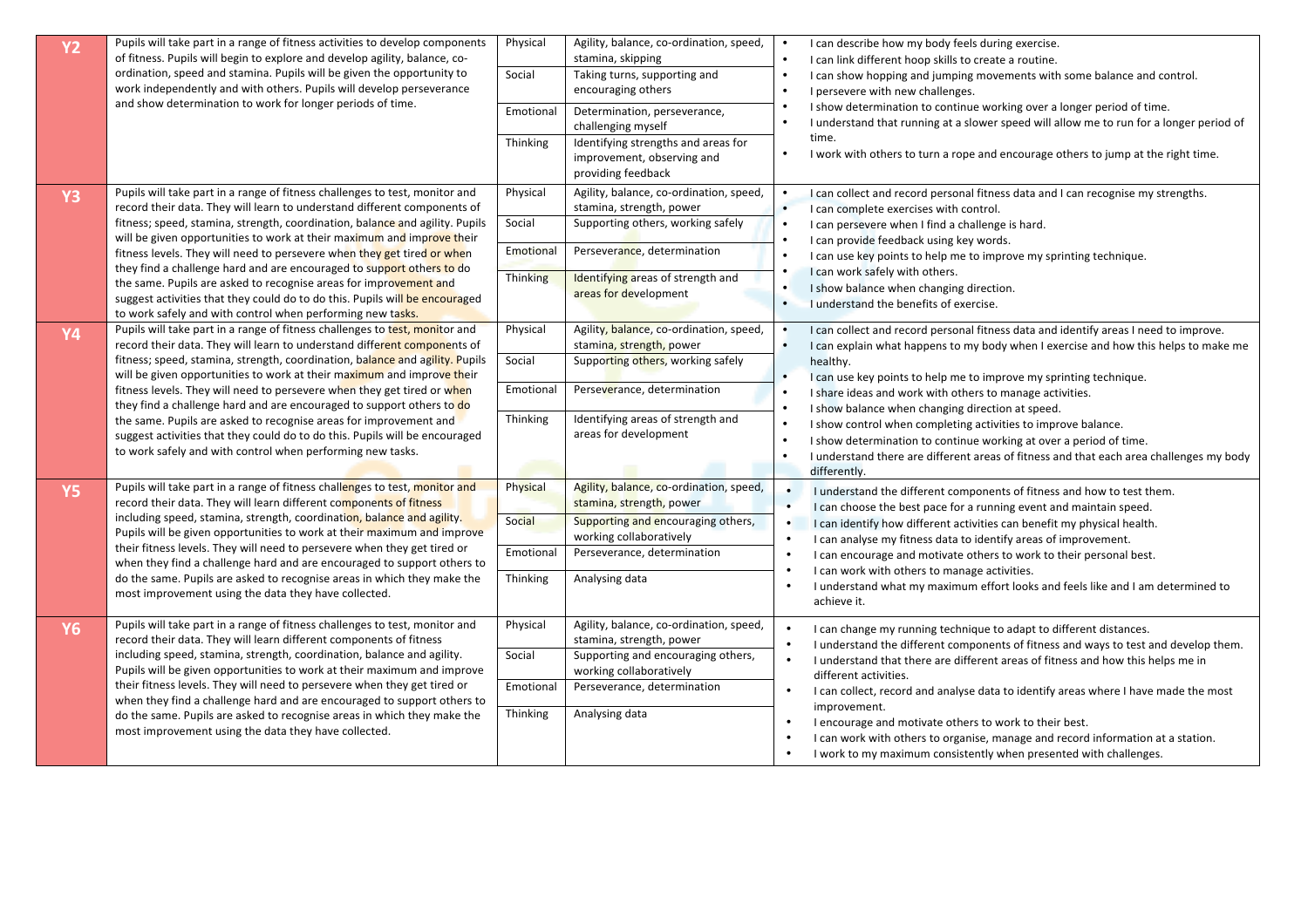| <b>Football</b> | <b>Overview</b>                                                                                                                                                                                                                                                                                                                                                                                                                                                                                                                                  |                                             | <b>Key Skills</b>                                                                                                                                                                                      | <b>Assessment</b>                                                                                                                                                                                                                                                                                                                                                                                                                                                                                                                                                                                                                                                                                                                                                                |  |  |
|-----------------|--------------------------------------------------------------------------------------------------------------------------------------------------------------------------------------------------------------------------------------------------------------------------------------------------------------------------------------------------------------------------------------------------------------------------------------------------------------------------------------------------------------------------------------------------|---------------------------------------------|--------------------------------------------------------------------------------------------------------------------------------------------------------------------------------------------------------|----------------------------------------------------------------------------------------------------------------------------------------------------------------------------------------------------------------------------------------------------------------------------------------------------------------------------------------------------------------------------------------------------------------------------------------------------------------------------------------------------------------------------------------------------------------------------------------------------------------------------------------------------------------------------------------------------------------------------------------------------------------------------------|--|--|
|                 | Pupils will be encouraged to persevere when developing<br>competencies in key skills and principles such as defending,<br>attacking, sending, receiving and dribbling a ball. They will start<br>by playing uneven and then move onto even sided games. They<br>learn to work one on one and cooperatively within a team,<br>showing respect for their teammates, opposition and referee.<br>Pupils will be given opportunities to select and apply tactics to<br>outwit the opposition.                                                         | Physical<br>Social<br>Emotional             | Dribbling, passing, ball control,<br>tracking, jockeying, turning<br>Communication, collaboration,<br>cooperation<br>Honesty, perseverance                                                             | I can dribble, pass, receive and shoot the ball with some control.<br>I can find space away from others and near to my goal.<br>I can move with a ball towards goal with increasing control.<br>I can track an opponent to slow them down.<br>I understand the benefits of exercise.<br>I work cooperatively with my group to self-manage games.<br>I can provide feedback using key words.<br>I understand my role as an attacker and as a defender.                                                                                                                                                                                                                                                                                                                            |  |  |
|                 |                                                                                                                                                                                                                                                                                                                                                                                                                                                                                                                                                  | Thinking                                    | Selecting and applying tactics,<br>decision making                                                                                                                                                     | I am learning the rules of the game and I am beginning to use them to play honestly and fairly.<br>I am beginning to use simple tactics.                                                                                                                                                                                                                                                                                                                                                                                                                                                                                                                                                                                                                                         |  |  |
|                 | Pupils will be encouraged to persevere when developing<br>competencies in key skills and principles such as defending.<br>attacking, sending, receiving and dribbling a ball. They will start<br>by playing uneven and then move onto even sided games. They<br>learn to work one on one and cooperatively within a team,<br>showing respect for their teammates, opposition and referee.<br>Pupils will be given opportunities to select and apply tactics to                                                                                   | Physical<br>Social<br>Emotional<br>Thinking | Dribbling, passing, ball control,<br>tracking, jockeving, turning<br>Communication, collaboration,<br>cooperation<br>Honesty, perseverance<br>Selecting and applying tactics,                          | I can dribble, pass, receive and shoot the ball with increasing control.<br>I can move to space to help my team to keep possession and score goals.<br>I can delay an opponent and help to prevent the other team from scoring.<br>I can explain what happens to my body when I exercise and how this helps to make me healthy.<br>I share ideas and work with others to manage our game.<br>I can provide feedback using key terminology and understand what I need to do to improve.<br>I am learning the rules of the game and I am beginning to use them to play honestly and fairly.                                                                                                                                                                                        |  |  |
|                 | outwit the opposition.                                                                                                                                                                                                                                                                                                                                                                                                                                                                                                                           |                                             | decision making                                                                                                                                                                                        | I can use simple tactics to help my team score or gain possession.                                                                                                                                                                                                                                                                                                                                                                                                                                                                                                                                                                                                                                                                                                               |  |  |
|                 | Pupils will improve their defending and attacking play,<br>developing further knowledge of the principles and tactics of<br>each. Pupils will begin to develop consistency and control in<br>dribbling, passing and receiving a ball. They will also learn the                                                                                                                                                                                                                                                                                   | Physical<br>Social                          | Dribbling, passing, ball control,<br>tracking, jockeying, turning,<br>goalkeeping<br>Communication, collaboration,                                                                                     | I can dribble, pass, receive and shoot the ball with some control under pressure.<br>I understand there are different skills for different situations and I am beginning to apply this.<br>I can communicate with my team and move into space to keep possession and score.<br>I can often make the correct decision of who to pass to and when.                                                                                                                                                                                                                                                                                                                                                                                                                                 |  |  |
|                 | basics of goalkeeping. Pupils will evaluate their own and other's<br>performances, suggesting improvements. They will learn the<br>importance of playing games fairly, abiding by the rules of the<br>game and being respectful of their teammates, opponents and                                                                                                                                                                                                                                                                                | Emotional                                   | cooperation, respect<br>Honesty, perseverance                                                                                                                                                          | I can use tracking and intercepting when playing in defence.<br>$\bullet$<br>I can identify how different activities can benefit my physical health.<br>I can identify when I was successful and what I need to do to improve.                                                                                                                                                                                                                                                                                                                                                                                                                                                                                                                                                   |  |  |
|                 | referees.                                                                                                                                                                                                                                                                                                                                                                                                                                                                                                                                        | Thinking                                    | Selecting and applying tactics,<br>decision making                                                                                                                                                     | I can use feedback provided to improve my work.<br>I know what position I am playing in and how to contribute when attacking and defending.<br>I understand the rules of the game and I can apply them honestly most of the time.<br>I understand the need for tactics and can identify when to use them in different situations.                                                                                                                                                                                                                                                                                                                                                                                                                                                |  |  |
|                 | Pupils will improve their defending and attacking play,<br>developing further knowledge of the principles and tactics of<br>each. Pupils will begin to develop consistency and control in<br>dribbling, passing and receiving a ball. They will also learn the<br>basics of goalkeeping. Pupils will evaluate their own and other's<br>performances, suggesting improvements. They will learn the<br>importance of playing games fairly, abiding by the rules of the<br>game and being respectful of their teammates, opponents and<br>referees. | Physical<br>Social<br>Emotional<br>Thinking | Dribbling, passing, ball control,<br>tracking, jockeying, turning,<br>goalkeeping<br>Communication, collaboration,<br>cooperation, respect<br>Honesty, perseverance<br>Selecting and applying tactics, | I can dribble, pass, receive and shoot the ball with increasing control under pressure.<br>I can select the appropriate action for the situation and make this decision quickly.<br>I can create and use space to help my team.<br>I can use marking, tackling and/or interception to improve my defence.<br>I understand that there are different areas of fitness and how this helps me in different activities.<br>I recognise my own and others strengths and areas for development and can suggest ways to<br>improve.<br>I can use feedback provided to improve the quality of my work.<br>I can use the rules of the game consistently to play honestly and fairly.<br>I can work collaboratively to create tactics with my team and evaluate the effectiveness of these. |  |  |
|                 |                                                                                                                                                                                                                                                                                                                                                                                                                                                                                                                                                  |                                             | decision making                                                                                                                                                                                        |                                                                                                                                                                                                                                                                                                                                                                                                                                                                                                                                                                                                                                                                                                                                                                                  |  |  |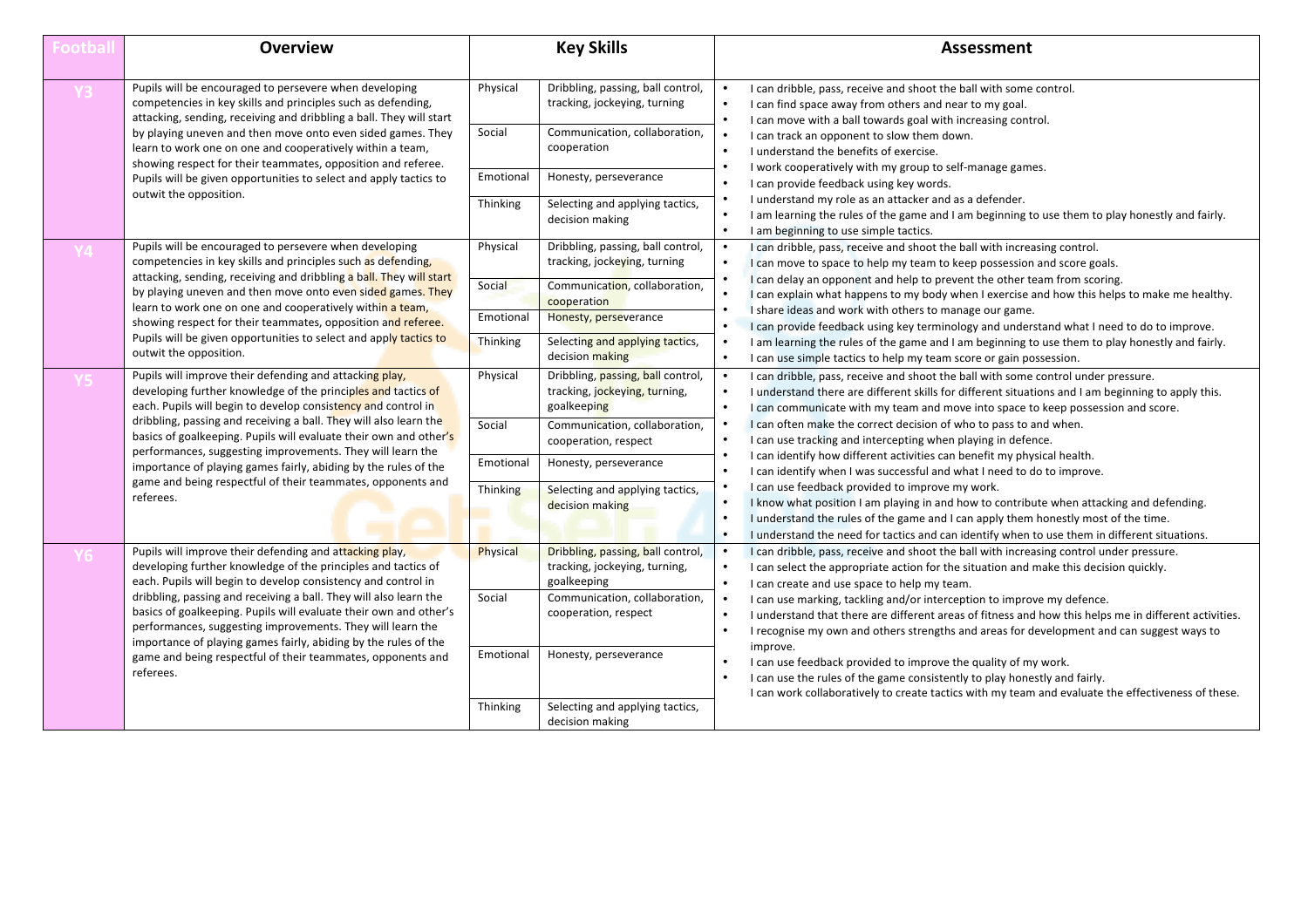| <b>Fundamentals</b> | <b>Overview</b>                                                                                                                                                                                           |           | <b>Key Skills</b>                                                             | <b>Assessment</b>                                                                                                                                                                                         |
|---------------------|-----------------------------------------------------------------------------------------------------------------------------------------------------------------------------------------------------------|-----------|-------------------------------------------------------------------------------|-----------------------------------------------------------------------------------------------------------------------------------------------------------------------------------------------------------|
| <b>EYFS</b>         | Children will develop their fundamental movement skills.<br>Fundamental skills will include balancing, running, changing<br>direction, jumping, hopping and travelling. Children will develop             | Physical  | Balancing, running, jumping, changing<br>direction, hopping, traveling        | I am confident to try new activities.<br>I ask for help if needed.<br>$\bullet$<br>I can handle equipment effectively.                                                                                    |
|                     | fine and gross motor skills through a range of activities. They will<br>learn how to stay safe using space, working independently and<br>with a partner.                                                  | Social    | Working safely, responsibility, helping<br>others                             | I can move confidently in a range of ways.<br>I can safely negotiate space.<br>$\bullet$<br>I can show good control and co-ordination in small and large movements.<br>$\bullet$                          |
|                     |                                                                                                                                                                                                           | Emotional | Honesty, challenging myself,<br>determination                                 | I can talk about ways to keep healthy and safe.<br>I know the importance for good health and physical exercise.<br>$\bullet$<br>I am sensitive to others' feelings.<br>$\bullet$                          |
|                     |                                                                                                                                                                                                           | Thinking  | Decision making, selecting and applying<br>actions, using tactics             | I play co-operatively, taking turns.<br>I can talk about my own ideas and use them in response to a task.<br>I understand and follow rules.<br>$\bullet$                                                  |
| <b>Y1</b>           | Pupils will develop the fundamental skills of balancing, running,<br>changing direction, jumping, hopping and skipping. Pupils will be                                                                    | Physical  | Balancing, sprinting, jogging, dodging,<br>jumping, hopping, skipping         | I can show hopping and jumping movements.<br>I can change direction.<br>$\bullet$                                                                                                                         |
|                     | given opportunities to work with a range of different equipment.<br>Pupils will be asked to observe and recognise improvements for<br>their own and others' skills and identify areas of strength. Pupils | Social    | Taking turns, supporting and<br>encouraging others, respect,<br>communication | I can run at different speeds.<br>I can select my own actions in response to a task.<br>I use co-ordination to turn a skipping rope.                                                                      |
|                     | will be given the opportunity to work collaboratively with others,<br>taking turns and sharing ideas.                                                                                                     | Emotional | Challenging myself, perseverance,<br>honesty                                  | I can work co-operatively with others to complete tasks.<br>I can recognise changes in my body when I do exercise.                                                                                        |
|                     |                                                                                                                                                                                                           | Thinking  | Selecting and applying actions,<br>identifying strengths                      |                                                                                                                                                                                                           |
| <b>Y2</b>           | Pupils will develop the fundamental skills of balancing, running,<br>changing direction, jumping, hopping and skipping. Pupils will be                                                                    | Physical  | Balancing, sprinting, jogging, dodging,<br>jumping, hopping, skipping         | I can show balance when changing direction.<br>I can show hopping, skipping and jumping movements with some balance and control.                                                                          |
|                     | given opportunities to work with a range of different equipment.<br>Pupils will be asked to observe and recognise improvements for<br>their own and others' skills and identify areas of strength. Pupils | Social    | Taking turns, supporting and<br>encouraging others, respect,<br>communication | I show balance and co-ordination when running at different speeds.<br>I am beginning to turn and jump in an individual skipping rope.<br>$\bullet$<br>I am beginning to provide feedback using key words. |
|                     | will be given the opportunity to work collaboratively with others,<br>taking turns and sharing ideas.                                                                                                     | Emotional | Challenging myself, perseverance,<br>honesty                                  | I can work co-operatively with a partner and a small group.<br>$\bullet$<br>I can describe how my body feels during exercise.                                                                             |
|                     |                                                                                                                                                                                                           | Thinking  | Selecting and applying actions,<br>identifying strengths                      |                                                                                                                                                                                                           |

|              |                                                                                                                                                                                                                                                                                                                                                            |                                             | <b>INCHLIPTIE SUCHELIS</b>                                                                                                                                                                                                                     |                                                                                                                                                                                                                                                                                                                                                                                                                                                                                                                                                                              |  |  |  |  |  |  |
|--------------|------------------------------------------------------------------------------------------------------------------------------------------------------------------------------------------------------------------------------------------------------------------------------------------------------------------------------------------------------------|---------------------------------------------|------------------------------------------------------------------------------------------------------------------------------------------------------------------------------------------------------------------------------------------------|------------------------------------------------------------------------------------------------------------------------------------------------------------------------------------------------------------------------------------------------------------------------------------------------------------------------------------------------------------------------------------------------------------------------------------------------------------------------------------------------------------------------------------------------------------------------------|--|--|--|--|--|--|
|              |                                                                                                                                                                                                                                                                                                                                                            |                                             |                                                                                                                                                                                                                                                |                                                                                                                                                                                                                                                                                                                                                                                                                                                                                                                                                                              |  |  |  |  |  |  |
| <b>Games</b> | Overview                                                                                                                                                                                                                                                                                                                                                   |                                             | <b>Key Skills</b>                                                                                                                                                                                                                              | <b>Assessment</b>                                                                                                                                                                                                                                                                                                                                                                                                                                                                                                                                                            |  |  |  |  |  |  |
| <b>EYFS</b>  | Children will develop their understanding of playing<br>games. Children will practise and further develop<br>fundamental movement skills through games. They<br>will also learn how to score and play by the rules,<br>how to work with a partner and begin to<br>understand what a team is, as well as learning how<br>to behave when winning and losing. | Physical<br>Social<br>Emotional<br>Thinking | Running, balancing, changing direction, striking a<br>ball, throwing<br>Communication, cooperation, taking turns,<br>supporting others, respect<br>Honesty and fair play, managing emotions,<br>perseverance<br>Using tactics, decision making | I am confident to try new activities.<br>I ask for help if needed.<br>I can handle equipment effectively.<br>I can move confidently in a range of ways.<br>I can safely negotiate space.<br>I can show good control and co-ordination in small and large movements.<br>I can talk about ways to keep healthy and safe.<br>I know the importance for good health and physical exercise.<br>I am sensitive to others' feelings.<br>I play co-operatively, taking turns.<br>I can talk about my own ideas and use them in response to a task.<br>I understand and follow rules. |  |  |  |  |  |  |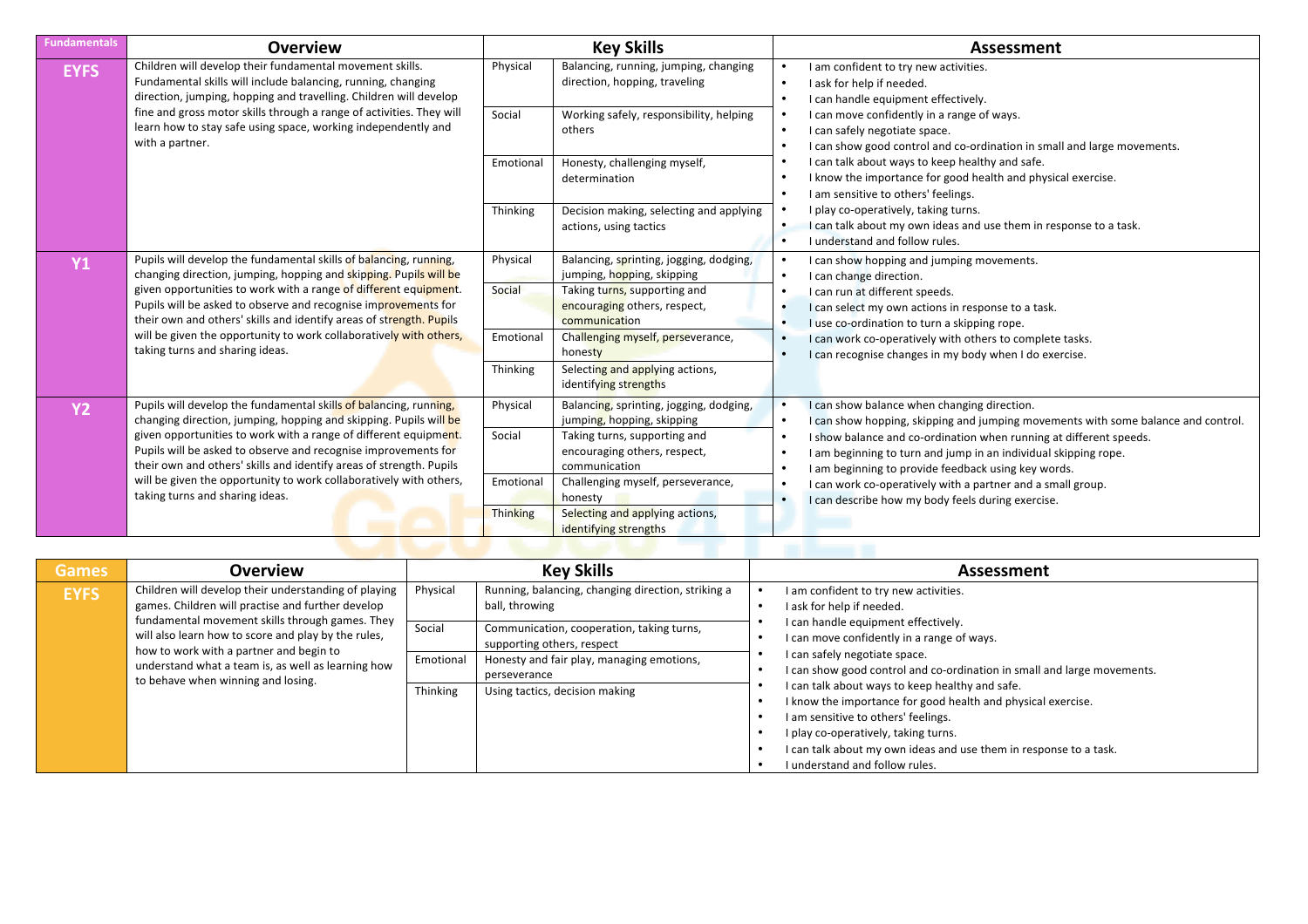| <b>Gymnast</b><br>ics. | <b>Overview</b>                                                                                                                                                                                             |                              | <b>Key Skills</b>                                                                                                                              | <b>Assessment</b>                                                                                                                                                                                         |
|------------------------|-------------------------------------------------------------------------------------------------------------------------------------------------------------------------------------------------------------|------------------------------|------------------------------------------------------------------------------------------------------------------------------------------------|-----------------------------------------------------------------------------------------------------------------------------------------------------------------------------------------------------------|
|                        | Children explore basic movements, creating shapes, balances,<br>jumps and rolls. They begin to develop an awareness of space<br>and how to use it safely. They perform basic skills on both floor           | Physical                     | Shapes, balances, jumps, rock and roll, barrel roll,<br>straight roll, progressions of a forward roll,<br>travelling                           | I am confident to try new activities.<br>I ask for help if needed.<br>I can handle equipment effectively.                                                                                                 |
| <b>EYFS</b>            | and apparatus. They copy, create, remember and repeat short<br>sequences. They begin to understand using levels and directions<br>when traveling and balancing.                                             | Social                       | Co-operation, taking turns, communication                                                                                                      | I can move confidently in a range of ways.<br>I can safely negotiate space.<br>I can show good control and co-ordination in small and large movements.<br>I can talk about ways to keep healthy and safe. |
|                        |                                                                                                                                                                                                             | Emotional                    | Confidence, determination                                                                                                                      | I know the importance for good health and physical exercise.<br>I am sensitive to others' feelings.<br>I play co-operatively, taking turns.                                                               |
|                        |                                                                                                                                                                                                             | Thinking                     | Selecting and applying skills, creating sequences                                                                                              | I can talk about my own ideas and use them in response to a task.<br>I understand and follow rules.                                                                                                       |
|                        | Pupils learn to use space safely and effectively. They explore and<br>develop basic gymnastic actions on the floor and using low                                                                            | Physical                     | Travelling, shapes, balances, jumps, barrel roll,<br>straight roll, progressions of a forward roll                                             | I can link simple actions together to create a sequence.<br>I can remember and repeat actions and shapes.                                                                                                 |
| <b>Y1</b>              | apparatus. Basic skills of jumping, rolling, balancing and travelling<br>are used individually and in combination to create movement<br>phrases. Pupils are given opportunities to select their own actions | Social                       | Sharing, working safely,                                                                                                                       | I am confident to perform in front of others.<br>I can recognise changes in my body when I do exercise.<br>I can say what I liked about someone else's performance.                                       |
|                        | to build short sequences and develop their confidence in<br>performing. Pupils begin to understand the use of levels,<br>directions and shapes when travelling and balancing.                               | Emotional                    | Confidence                                                                                                                                     | I can use apparatus safely and wait for my turn.<br>$\bullet$<br>I can make my body tense, relaxed, stretched and curled.                                                                                 |
|                        |                                                                                                                                                                                                             | Thinking                     | Observing and providing feedback, selecting and<br>applying skills                                                                             |                                                                                                                                                                                                           |
|                        | Pupils learn explore and develop basic gymnastic actions on the<br>floor and using apparatus. They develop gymnastic skills of<br>jumping, rolling, balancing and travelling individually and in            | Physical                     | Shapes, balances, shape jumps, take-off and<br>landing, travelling, barrel roll, straight roll,<br>forwards roll                               | I can plan and repeat simple sequences of actions.<br>I can perform the basic gymnastic actions with some control and balance.<br>I am proud of my work and confident to perform in front of others.      |
| <b>Y2</b>              | combination to create short sequences and movement phrases.<br>Pupils develop an awareness of compositional devices when                                                                                    | Social                       | Sharing equipment, working safely                                                                                                              | I can describe how my body feels during exercise.<br>I am beginning to provide feedback using key words.                                                                                                  |
|                        | creating sequences to include the use of shapes, levels and<br>directions. They learn to work safely with and around others and                                                                             | Emotional<br><b>Thinking</b> | Confidence, independence<br>Observing and providing feedback, selecting and                                                                    | I can work safely with others and apparatus.                                                                                                                                                              |
|                        | whilst using apparatus. Pupils are given opportunities to provide<br>feedback to others and recognise elements of high quality<br>performance.                                                              |                              | applying skills                                                                                                                                | I can use shapes when performing other skills.<br>I can use directions and levels to make my work look interesting.<br>$\bullet$                                                                          |
|                        | Pupils focus on improving the quality of their gymnastic<br>movements. They are introduced to the terms 'extension' and<br>'body tension.' They develop the basic skills of rolling, jumping                | Physical                     | Individual point and patch balances, straight roll,<br>barrel roll, forwards roll, straight jump, tuck jump,<br>star jump, rhythmic gymnastics | I can choose actions that flow well into one another.<br>I can adapt sequences to suit different types of apparatus.<br>I use a greater number of my own ideas for movements in response to a task.       |
|                        | and balancing and use them individually and in combination.<br>Pupils develop their sequence work, collaborating with others to                                                                             | Social                       | Collaboration, communication, respect                                                                                                          | I can choose and plan sequences of contrasting actions.                                                                                                                                                   |
| <b>Y3</b>              | use matching and contrasting actions and shapes and develop                                                                                                                                                 | Emotional                    | Confidence                                                                                                                                     | I can complete actions with increasing balance and control.<br>I understand the benefits of exercise.                                                                                                     |
|                        | linking sequences smoothly with actions that flow. Pupils develop<br>their confidence to perform, considering the quality and control<br>of their actions.                                                  | Thinking                     | Observing and providing feedback, selecting and<br>applying skills, evaluating and improving                                                   | I can provide feedback using key words.<br>With help, I can recognise how performances could be improved.<br>I can move in unison with a partner.                                                         |
|                        | Pupils create more complex sequences. They learn a wider range<br>of travelling actions and include the use of pathways. They<br>develop more advanced actions such as inverted movements and               | Physical                     | Individual and partner balances, jumps using<br>rotation, straight roll, barrel roll, forward roll,<br>straddle roll, bridge, shoulder stand   | I can plan and perform sequences with a partner that include a change of level<br>and shape.                                                                                                              |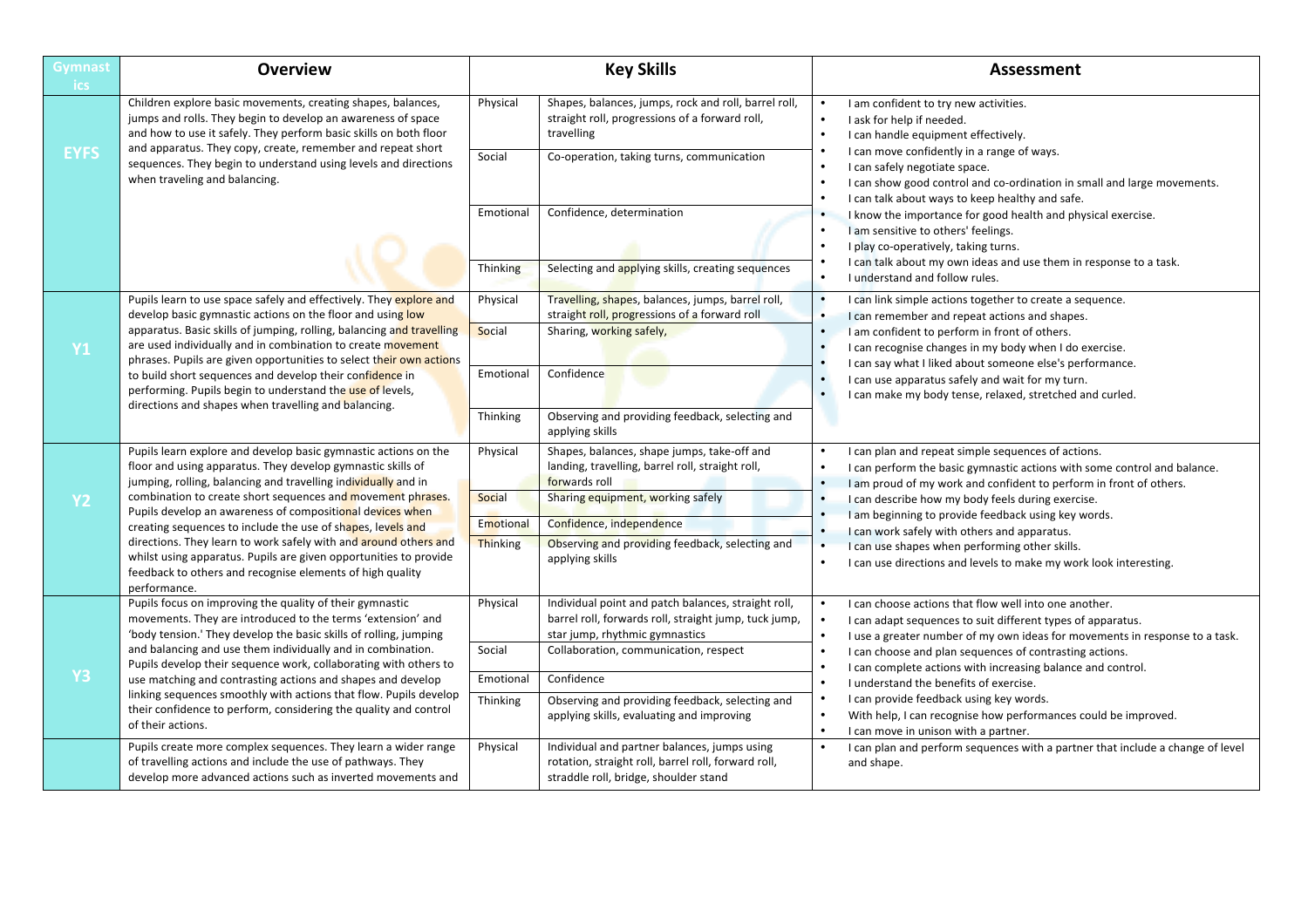| <b>Y4</b> | explore ways to include apparatus. They will demonstrate control<br>in their behaviour to create a safe environment for themselves                                                                                                                                                                                                                                       | Social    | Collaboration, communication, respect,<br>responsibility                                                                                                            | I understand how body tension can improve the control and quality of my<br>movements.                                                                                                                                                                                                                            |
|-----------|--------------------------------------------------------------------------------------------------------------------------------------------------------------------------------------------------------------------------------------------------------------------------------------------------------------------------------------------------------------------------|-----------|---------------------------------------------------------------------------------------------------------------------------------------------------------------------|------------------------------------------------------------------------------------------------------------------------------------------------------------------------------------------------------------------------------------------------------------------------------------------------------------------|
|           | and others to work in. They work independently and in<br>collaboration with a partner to create and develop sequences.<br>Pupils are given opportunities to receive and provide feedback in<br>order to make improvements on their performances. In<br>gymnastics as a whole, pupils develop performance skills<br>considering the quality and control of their actions. | Emotional | Confidence                                                                                                                                                          | I can explain what happens to my body when I exercise and how this helps to<br>make me healthy.                                                                                                                                                                                                                  |
|           |                                                                                                                                                                                                                                                                                                                                                                          | Thinking  | Observing and providing feedback, selecting and<br>applying skills, evaluating and improving                                                                        | I can identify some muscle groups used in gymnastic activities.<br>I can watch, describe and suggest possible improvements to others'<br>performances and my own.<br>I can provide feedback using appropriate language relating to the lesson.<br>I can safely perform balances individually and with a partner. |
|           | Pupils create longer sequences individually, with a partner and a<br>small group. They learn a wider range of actions such as inverted<br>movements to include cartwheels and handstands. They explore                                                                                                                                                                   | Physical  | Symmetrical and asymmetrical balances, straight<br>roll, forward roll, backward roll, straddle roll,<br>cartwheel, bridge, shoulder stand, handstand                | I can use strength and flexibility to improve the quality of a performance.<br>$\bullet$<br>I can create and perform sequences using apparatus, individually and with a<br>partner.                                                                                                                              |
| <b>Y5</b> | partner relationships such as canon and synchronisation and<br>matching and mirroring. Pupils are given opportunities to receive<br>and provide feedback in order to make improvements on their                                                                                                                                                                          | Social    | Collaboration, communication, respect,<br>responsibility                                                                                                            | I can use canon and synchronisation, and matching and mirroring when<br>performing with a partner and a group and say how it affects the performance.<br>I can use set criteria to make simple judgments about performances and                                                                                  |
|           | performances. In Gymnastics as a whole, pupils develop                                                                                                                                                                                                                                                                                                                   | Emotional | Confidence                                                                                                                                                          | suggest ways they could be improved.                                                                                                                                                                                                                                                                             |
|           | performance skills considering the quality and control of their<br>actions.                                                                                                                                                                                                                                                                                              | Thinking  | Observing and providing feedback, selecting and<br>applying skills, evaluating and improving                                                                        | I can use feedback provided to improve my work.<br>I can work safely when learning a new skill to keep myself and others safe.<br>I can lead a partner through short warm-up routines.                                                                                                                           |
|           | Pupils use their knowledge of compositional principles e.g. how<br>to use variations in level, direction and pathway, how to combine<br>and link actions, how to relate to a partner and apparatus, when<br>developing sequences. They build trust when working                                                                                                          | Physical  | Straddle roll, forward roll, backward roll,<br>counterbalance, countertension, group balances,<br>cartwheel, bridge, shoulder stand, handstand,<br>headstand, vault | I can combine and perform gymnastic actions, shapes and balances with<br>control and fluency.<br>I can create and perform sequences using compositional devices to improve<br>the quality.                                                                                                                       |
| <b>Y6</b> | collaboratively in larger groups, using formations to improve the<br>aesthetics of their performances. Pupils are given opportunities<br>to receive and provide feedback in order to make improvements                                                                                                                                                                   | Social    | Collaboration, communication, respect,<br>responsibility                                                                                                            | I can work collaboratively with others to create a sequence.<br>I understand what counter balance and counter tension is and can show<br>examples with a partner.                                                                                                                                                |
|           | on performances. In Gymnastics as a whole, pupils develop<br>performance skills considering the quality and control of their<br>actions.                                                                                                                                                                                                                                 | Emotional | Confidence                                                                                                                                                          | I understand that there are different areas of fitness and how this helps me in<br>different activities.<br>I can use appropriate language to evaluate and refine my own and others'                                                                                                                             |
|           |                                                                                                                                                                                                                                                                                                                                                                          | Thinking  | Observing and providing feedback, selecting and<br>applying skills, evaluating and improving                                                                        | work.<br>I can use feedback provided to improve the quality of my work.<br>I understand how to work safely when learning a new skill.<br>I can lead a small group through a short warm-up routine.                                                                                                               |

|  | <b>Overview</b>                                                                                                                                                                                                                                                                                                                                 |           | <b>Key Skills</b>                                                                              |  | <b>Assessment</b>                                                                                                                                                                                                                |
|--|-------------------------------------------------------------------------------------------------------------------------------------------------------------------------------------------------------------------------------------------------------------------------------------------------------------------------------------------------|-----------|------------------------------------------------------------------------------------------------|--|----------------------------------------------------------------------------------------------------------------------------------------------------------------------------------------------------------------------------------|
|  | Pupils will learn to contribute to the game by helping to keep<br>possession of the ball, use simple attacking tactics using sending,                                                                                                                                                                                                           | Physical  | Dribbling, passing, receiving,<br>intercepting, tackling                                       |  | I can dribble, pass, receive and shoot the ball with some control.<br>I can find space away from others and near to my goal.                                                                                                     |
|  | receiving and dribbling a ball. They will start by playing uneven and<br>then move onto even sided games. They will begin to think about                                                                                                                                                                                                        | Social    | Communication, collaboration,<br>inclusion                                                     |  | I can move with a ball towards goal with increasing control.<br>I can track an opponent to slow them down.                                                                                                                       |
|  | defending and winning the ball. Pupils will be encouraged to think<br>about how to use skills, strategies and tactics to outwit the<br>opposition. Pupils will understand the importance of playing fairly<br>and keeping to the rules. They will be encouraged to be a<br>supportive teammate and identify why this behaviour is<br>important. | Emotional | Honesty, perseverance,<br>empathy                                                              |  | I understand the benefits of exercise.<br>work cooperatively with my group to self-manage games.                                                                                                                                 |
|  |                                                                                                                                                                                                                                                                                                                                                 | Thinking  | Planning strategies and using<br>tactics, observing and providing<br>feedback, decision making |  | I can provide feedback using key words.<br>I understand my role as an attacker and as a defender.<br>I am learning the rules of the game and I am beginning to use them to play fairly.<br>I am beginning to use simple tactics. |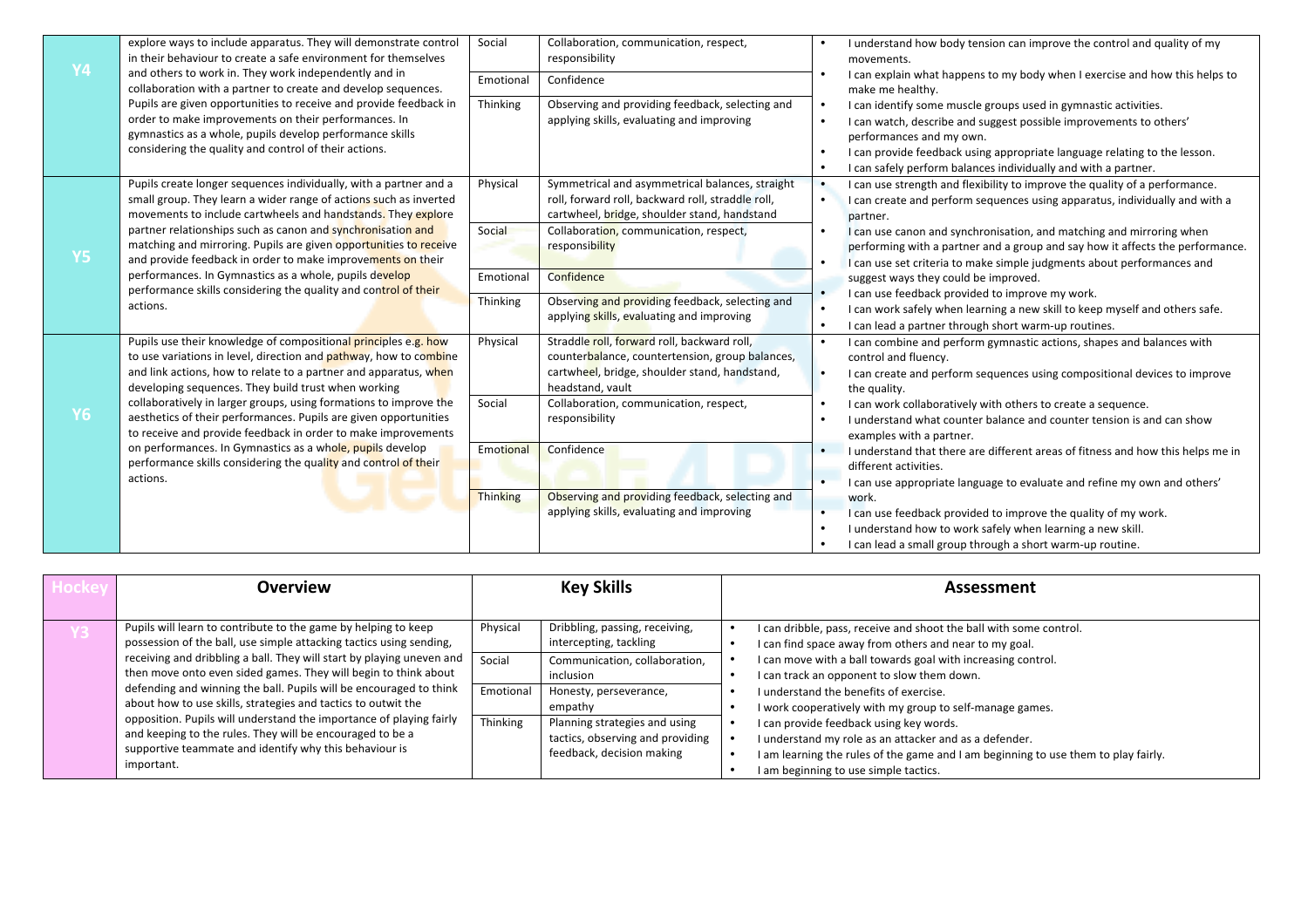|  | Pupils will learn to contribute to the game by helping to keep<br>possession of the ball, use simple attacking tactics using sending,<br>receiving and dribbling a ball. They will start by playing uneven and<br>then move onto even sided games. They will begin to think about<br>defending and winning the ball. Pupils will be encouraged to think | Physical        | Dribbling, passing, receiving,<br>intercepting, tackling                                       | I can dribble, pass, receive and shoot the ball with increasing control.<br>I can move to space to help my team to keep possession and score goals.                                                                                                                                                                                            |
|--|---------------------------------------------------------------------------------------------------------------------------------------------------------------------------------------------------------------------------------------------------------------------------------------------------------------------------------------------------------|-----------------|------------------------------------------------------------------------------------------------|------------------------------------------------------------------------------------------------------------------------------------------------------------------------------------------------------------------------------------------------------------------------------------------------------------------------------------------------|
|  |                                                                                                                                                                                                                                                                                                                                                         | Social          | Communication, collaboration,<br>inclusion                                                     | I can delay an opponent and help to prevent the other team from scoring.<br>I can explain what happens to my body when I exercise and how this helps to make me healthy.<br>$\bullet$<br>I share ideas and work with others to manage our game.                                                                                                |
|  | about how to use skills, strategies and tactics to outwit the<br>opposition. Pupils will understand the importance of playing fairly                                                                                                                                                                                                                    | Emotional       | Honesty, perseverance,<br>empathy                                                              | I can provide feedback using key terminology and understand what I need to do to improve.<br>I am learning the rules of the game and I am beginning to use them to play honestly and fairly.                                                                                                                                                   |
|  | and keeping to the rules. They will be encouraged to be a<br>supportive teammate and identify why this behaviour is<br>important.                                                                                                                                                                                                                       | Thinking        | Planning strategies and using<br>tactics, observing and providing<br>feedback, decision making | I can use simple tactics to help my team score or gain possession.                                                                                                                                                                                                                                                                             |
|  | Pupils will improve their defending and attacking play, developing<br>further knowledge of the principles and tactics of each. Pupils will<br>begin to develop consistency and control in dribbling, passing and                                                                                                                                        | Physical        | Dribbling, passing, ball control,<br>tracking, jockeying, turning,<br>goalkeeping              | I can dribble, pass, receive and shoot the ball with some control under pressure.<br>I understand there are different skills for different situations and I am beginning to apply this.<br>$\bullet$<br>I can communicate with my team and move into space to keep possession and score.<br>$\bullet$                                          |
|  | receiving a ball. They will also learn the basics of goalkeeping.<br>Pupils will evaluate their own and other's performances,<br>suggesting improvements. They will learn the importance of<br>playing games fairly, abiding by the rules of the game and being<br>respectful of their teammates, opponents and referees.                               | Social          | Communication, collaboration,<br>cooperation, respect                                          | I can often make the correct decision of who to pass to and when.<br>I can use tracking, tackling and intercepting when playing in defence.                                                                                                                                                                                                    |
|  |                                                                                                                                                                                                                                                                                                                                                         | Emotional       | Honesty, perseverance                                                                          | I can identify how different activities can benefit my physical health.<br>$\bullet$<br>I can identify when I was successful and what I need to do to improve.                                                                                                                                                                                 |
|  |                                                                                                                                                                                                                                                                                                                                                         | Thinking        | Selecting and applying tactics,<br>decision making                                             | I can use feedback provided to improve my work.<br>$\bullet$<br>I know what position I am playing in and how to contribute when attacking and defending.<br>I understand the rules of the game and I can apply them honestly most of the time.<br>I understand the need for tactics and can identify when to use them in different situations. |
|  | Pupils will improve their defending and attacking play, developing<br>further knowledge of the principles and tactics of each. Pupils will<br>begin to develop consistency and control in dribbling, passing and                                                                                                                                        | Physical        | Dribbling, passing, ball control,<br>tracking, jockeying, turning,<br>goalkeeping              | I can dribble, pass, receive and shoot the ball with increasing control under pressure.<br>$\bullet$<br>I can select the appropriate action for the situation and make this decision quickly.<br>I can create and use space to help my team.<br>$\bullet$                                                                                      |
|  | receiving a ball. They will also learn the basics of goalkeeping.<br>Pupils will evaluate their own and other's performances,<br>suggesting improvements. They will learn the importance of<br>playing games fairly, abiding by the rules of the game and being<br>respectful of their teammates, opponents and referees.                               | Social          | Communication, collaboration,<br>cooperation, respect                                          | I can use marking, tackling and/or interception to improve my defence.<br>I understand that there are different areas of fitness and how this helps me in different activities.<br>$\bullet$<br>I can work in collaboration with others so that games run smoothly.                                                                            |
|  |                                                                                                                                                                                                                                                                                                                                                         | Emotional       | Honesty, perseverance                                                                          | I recognise my own and others strengths and areas for development and can suggest ways to<br>improve.                                                                                                                                                                                                                                          |
|  |                                                                                                                                                                                                                                                                                                                                                         |                 |                                                                                                | I can use feedback provided to improve the quality of my work.<br>$\bullet$<br>I can use the rules of the game consistently to play honestly and fairly.<br>$\bullet$                                                                                                                                                                          |
|  |                                                                                                                                                                                                                                                                                                                                                         | <b>Thinking</b> | Selecting and applying tactics,<br>decision making                                             | I can work collaboratively to create tactics with my team and evaluate the effectiveness of these.                                                                                                                                                                                                                                             |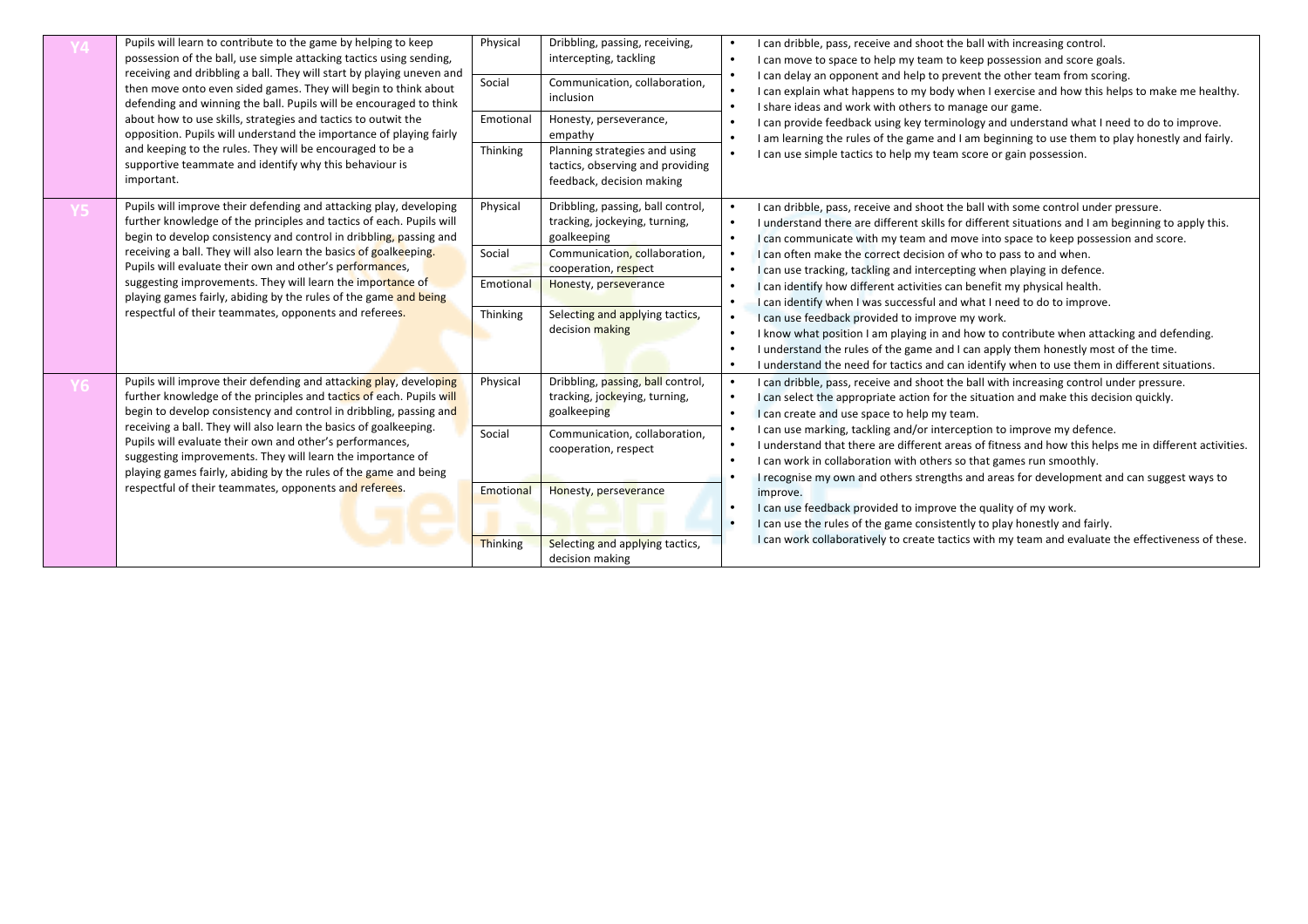| <b>Introduction</b> | <b>Overview</b>                                                                                                                                                                                                                                                                                                                                                                                                                                                        | <b>Key Skills</b>                                                                                                                                                                                                                                                                                                                                                   | Assessment                                                                                                                                                                                                                                                                                                                                                                                                                                                                                                                                                                   |
|---------------------|------------------------------------------------------------------------------------------------------------------------------------------------------------------------------------------------------------------------------------------------------------------------------------------------------------------------------------------------------------------------------------------------------------------------------------------------------------------------|---------------------------------------------------------------------------------------------------------------------------------------------------------------------------------------------------------------------------------------------------------------------------------------------------------------------------------------------------------------------|------------------------------------------------------------------------------------------------------------------------------------------------------------------------------------------------------------------------------------------------------------------------------------------------------------------------------------------------------------------------------------------------------------------------------------------------------------------------------------------------------------------------------------------------------------------------------|
| to PE               |                                                                                                                                                                                                                                                                                                                                                                                                                                                                        |                                                                                                                                                                                                                                                                                                                                                                     |                                                                                                                                                                                                                                                                                                                                                                                                                                                                                                                                                                              |
| <b>EYFS</b>         | Children will be introduced to Physical Education.<br>They will spend time learning basic principles of a<br>PE lesson such as finding space, freezing on<br>command, using and sharing equipment and<br>working individually, with a partner and group.<br>They will take part in activities, which will develop<br>fundamental movement skills such as running,<br>jumping, skipping. Children will also play simple<br>games and begin to understand and use rules. | Moving safely, running, jumping, throwing,<br>Physical<br>catching, following a path, rolling<br>Social<br>Sharing, taking turns, leadership, encouraging<br>and supporting others, responsibility<br>Emotional<br>Perseverance, confidence, honesty and fair play<br>Decision making, selecting and applying<br>Thinking<br>actions, understanding and using rules | I am confident to try new activities.<br>I ask for help if needed.<br>I can handle equipment effectively.<br>I can move confidently in a range of ways.<br>I can safely negotiate space.<br>I can show good control and co-ordination in small and large movements.<br>I can talk about ways to keep healthy and safe.<br>I know the importance for good health and physical exercise.<br>I am sensitive to others' feelings.<br>I play co-operatively, taking turns.<br>I can talk about my own ideas and use them in response to a task.<br>I understand and follow rules. |
|                     |                                                                                                                                                                                                                                                                                                                                                                                                                                                                        |                                                                                                                                                                                                                                                                                                                                                                     |                                                                                                                                                                                                                                                                                                                                                                                                                                                                                                                                                                              |

| nvasion | <b>Overview</b>                                                                                                                                                                                       |           | <b>Key Skills</b>                                                                          | <b>Assessment</b>                                                                                                                                                                   |
|---------|-------------------------------------------------------------------------------------------------------------------------------------------------------------------------------------------------------|-----------|--------------------------------------------------------------------------------------------|-------------------------------------------------------------------------------------------------------------------------------------------------------------------------------------|
|         | Pupils develop the basic skills required in invasion games such as<br>sending, receiving and dribbling a ball. They develop their                                                                     | Physical  | Throwing, catching, kicking, dribbling<br>with hands and feet, dodging                     | I am beginning to dribble a ball with my hands and feet.<br>I can send and receive a ball with hands and feet.                                                                      |
|         | understanding of attacking and defending and what being 'in<br>possession' means. They have the opportunity to play uneven and<br>even sided games. They learn how to score points in these types of  | Social    | Co-operation, communication,<br>supporting and encouraging others,<br>respect and kindness | I can change direction to move away from a defender.<br>I can recognise space when playing games.<br>I move my feet to stay with another player when defending.                     |
|         | games and how to play to the rules. They work independently, with<br>a partner and in a small group and begin to self-manage their own                                                                | Emotional | Honesty, fair play, managing emotions                                                      | I recognise changes in my body when I do exercise.<br>I can use simple rules to play fairly.                                                                                        |
|         | games, showing respect and kindness towards their teammates<br>and opponents.                                                                                                                         | Thinking  | Connecting information, decision<br>making, recalling information                          | I understand when I am a defender and when I am an attacker.<br>I know when I am successful.                                                                                        |
|         | Pupils develop the basic skills required in invasion games such as<br>sending, receiving and dribbling a ball. They develop their                                                                     | Physical  | Throwing, catching, kicking, dribbling<br>with hands and feet, dodging                     | I can dribble a ball with my hands and feet with increasing control.<br>I can send and receive a ball with increasing consistency with hands and feet.                              |
|         | understanding of attacking and defending and what being 'in<br>possession' means. They have the opportunity to play uneven and<br>even sided games. They learn how to score points in these types of  | Social    | Co-operation, communication,<br>supporting and encouraging others,<br>respect and kindness | I can move with a ball towards my goal.<br>I can find space away from others when playing games.<br>I can stay close to another player to try to stop them from getting the ball.   |
|         | games and how to play to the rules. They work independently, with<br>a partner and in a small group and begin to self-manage their own<br>games, showing respect and kindness towards their teammates | Emotional | Honesty, fair play, managing emotions                                                      | I can describe how my body feels during exercise.<br>I understand the rules and can use them to keep a game going.<br>I understand what to do when I am an attacker and a defender. |
|         | and opponents.                                                                                                                                                                                        | Thinking  | Connecting information, decision<br>making, recalling information                          | I am beginning to provide feedback using key words.                                                                                                                                 |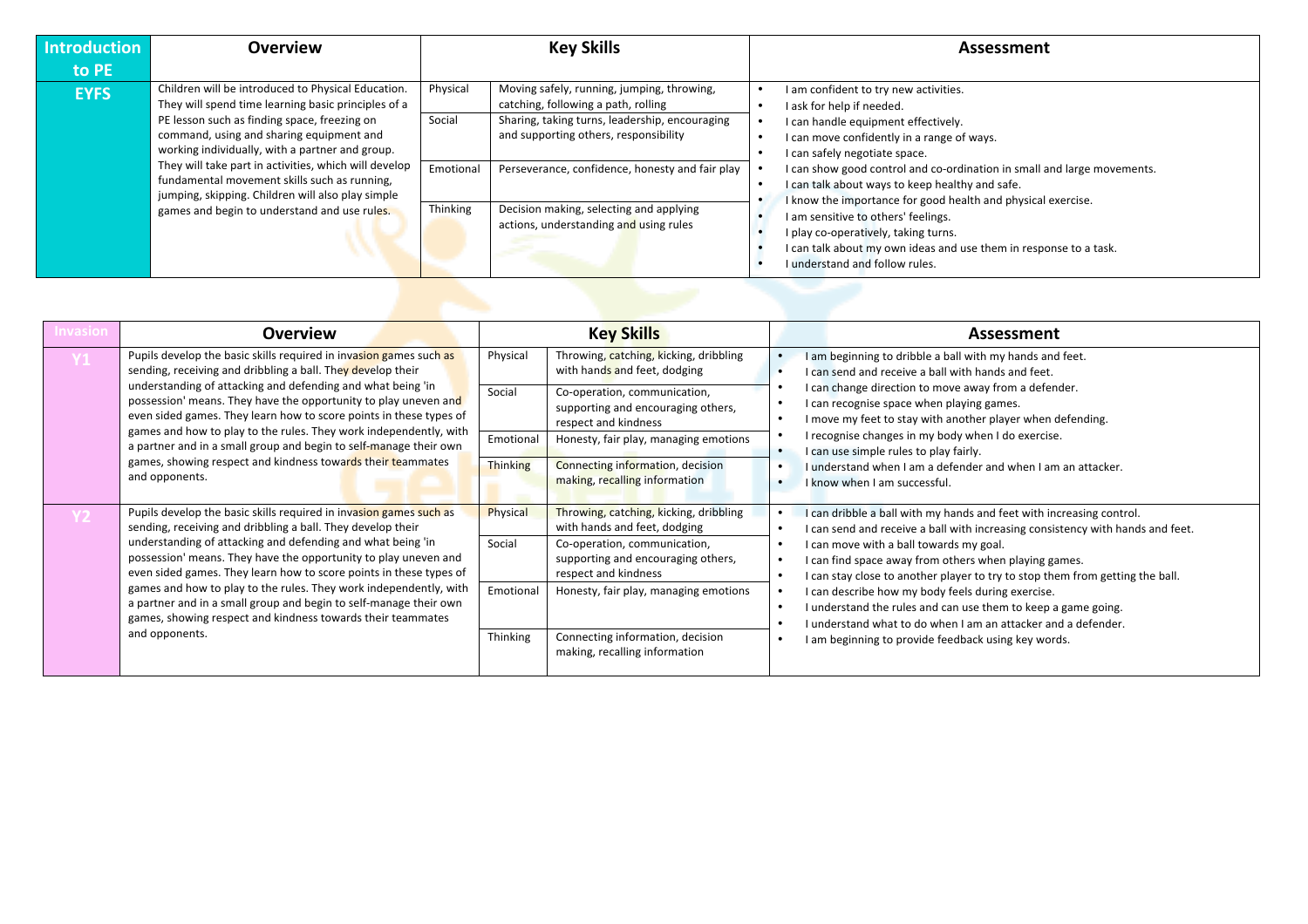| <b>Net</b>  | <b>Overview</b>                                                                                                                                                                                                                                                                                                                                                      |                                 | <b>Key Skills</b>                                                                                                        | Assessment                                                                                                                                                                                                                                                         |
|-------------|----------------------------------------------------------------------------------------------------------------------------------------------------------------------------------------------------------------------------------------------------------------------------------------------------------------------------------------------------------------------|---------------------------------|--------------------------------------------------------------------------------------------------------------------------|--------------------------------------------------------------------------------------------------------------------------------------------------------------------------------------------------------------------------------------------------------------------|
| and<br>Wall |                                                                                                                                                                                                                                                                                                                                                                      |                                 |                                                                                                                          |                                                                                                                                                                                                                                                                    |
| Υ1          | Pupils will be introduced to the basic skills required in Net and Wall<br>games. Pupils will learn the importance of the ready position. They<br>will develop throwing, catching and racket skills, learning to track<br>and hit a ball. They will learn to play against an opponent and over<br>a net. They will begin to use rules and simple tactics when playing | Physical<br>Social<br>Emotional | Throwing, catching, hitting a ball, tracking a<br>ball<br>Respect, communication<br>Honesty and fair play, determination | I can hit a ball using a racket.<br>I can throw a ball to land over the net and into the court area.<br>I can use a ready position to move to the ball.<br>I can track balls and other equipment sent to me.<br>I recognise changes in my body when I do exercise. |
|             | against a partner. They will be encouraged to demonstrate good<br>sportsmanship and show respect towards others.                                                                                                                                                                                                                                                     | Thinking                        | Decision making, using simple tactics,<br>recalling information, comprehension                                           | I know how to score points.<br>I show honesty and fair play when playing against an opponent.                                                                                                                                                                      |
|             | Pupils will be introduced to the basic skills required in Net and Wall<br>games. Pupils will learn the importance of the ready position. They                                                                                                                                                                                                                        | Physical                        | Throwing, catching, hitting a ball, tracking a<br>ball                                                                   | I can hit a ball over the net and into the court area.<br>I can throw accurately to a partner.                                                                                                                                                                     |
| Υ2          | will develop throwing, catching and racket skills, learning to track                                                                                                                                                                                                                                                                                                 | Social                          | Respect, communication                                                                                                   | I can defend space on my court using the ready position.                                                                                                                                                                                                           |
|             | and hit a ball. They will learn to play against an opponent and over<br>a net. They will begin to use rules and simple tactics when playing                                                                                                                                                                                                                          | Emotional                       | Honesty and fair play, determination                                                                                     | I can describe how my body feels during exercise.<br>I can use simple tactics to make it difficult for an opponent.                                                                                                                                                |
|             | against a partner. They will be encouraged to demonstrate good<br>sportsmanship and show respect towards others.                                                                                                                                                                                                                                                     | Thinking                        | Decision making, using simple tactics,<br>recalling information, comprehension                                           | I know how to score points and can remember the score.<br>I show good sportsmanship when playing against an opponent.                                                                                                                                              |
|             |                                                                                                                                                                                                                                                                                                                                                                      |                                 |                                                                                                                          |                                                                                                                                                                                                                                                                    |

| 의미개 | <b>Overview</b>                                                                                                                                                                                                                                                                                                                                                                                                                                                                                                             |                                             | <b>Key Skills</b>                                                                                                                                                                                                   | <b>Assessment</b>                                                                                                                                                                                                                                                                                                                                                                                                                                                                                                                                                                                                                                                                                                  |
|-----|-----------------------------------------------------------------------------------------------------------------------------------------------------------------------------------------------------------------------------------------------------------------------------------------------------------------------------------------------------------------------------------------------------------------------------------------------------------------------------------------------------------------------------|---------------------------------------------|---------------------------------------------------------------------------------------------------------------------------------------------------------------------------------------------------------------------|--------------------------------------------------------------------------------------------------------------------------------------------------------------------------------------------------------------------------------------------------------------------------------------------------------------------------------------------------------------------------------------------------------------------------------------------------------------------------------------------------------------------------------------------------------------------------------------------------------------------------------------------------------------------------------------------------------------------|
|     | Pupils will be encouraged to persevere when developing<br>competencies in key skills and principles such as defending,<br>attacking, throwing, catching and shooting. They will learn to use<br>a range of different passes in different situations to keep<br>possession and attack towards goal. Pupils will learn about<br>defending and attacking play as they begin to play even-sided<br>versions of 5-a-side Netball. They will learn key rules of the game<br>such as footwork, held ball, contact and obstruction. | Physical<br>Social<br>Emotional<br>Thinking | Passing, catching, footwork,<br>intercepting, shooting<br>Working safely, communication,<br>collaboration<br>Honesty, perseverance<br>Planning strategies and using<br>tactics, observing and providing<br>feedback | I can pass, receive and shoot the ball with some control.<br>$\bullet$<br>I can communicate with my team and move into space to support them.<br>$\bullet$<br>I can move with a ball towards goal with increasing control.<br>I can defend an opponent and try to win the ball.<br>$\bullet$<br>I understand the benefits of exercise.<br>$\bullet$<br>work cooperatively with my group to self-manage games.<br>I can provide feedback using key words.<br>$\bullet$<br>I understand my role as an attacker and as a defender.<br>$\bullet$<br>I am learning the rules of the game and I am beginning to use them to play honestly and fairly.<br>$\bullet$<br>I am beginning to use simple tactics.<br>$\bullet$ |
|     | Pupils will be encouraged to persevere when developing<br>competencies in key skills and principles such as defending,<br>attacking, throwing, catching and shooting. They will learn to use<br>a range of different passes in different situations to keep<br>possession and attack towards goal. Pupils will learn about<br>defending and attacking play as they begin to play even-sided<br>versions of 5-a-side Netball. They will learn key rules of the game<br>such as footwork, held ball, contact and obstruction. | Physical<br>Social<br>Emotional<br>Thinking | Passing, catching, footwork,<br>intercepting, shooting<br>Working safely, communication,<br>collaboration<br>Honesty, perseverance<br>Planning strategies and using<br>tactics, observing and providing<br>feedback | I can pass, receive and shoot the ball with increasing control.<br>$\bullet$<br>I can move to space to help my team to keep possession and score goals.<br>$\bullet$<br>I can defend one on one and know when to win the ball.<br>$\bullet$<br>I can explain what happens to my body when I exercise and how this helps to make me healthy.<br>I share ideas and work with others to manage our game.<br>$\bullet$<br>I can provide feedback using key terminology and understand what I need to do to improve.<br>I am learning the rules of the game and I am beginning to use them to play honestly and fairly.<br>$\bullet$<br>I can use simple tactics to help my team score or gain possession.<br>$\bullet$ |
|     | Pupils will develop defending and attacking play during even-<br>sided 5-a-side netball. Pupils will learn to use a range of different<br>passes to keep possession and attack towards a goal. Pupils will<br>be encouraged to work collaboratively to think about how to use                                                                                                                                                                                                                                               | Physical<br>Social                          | Passing, catching, footwork,<br>intercepting, shooting<br>Communication, collaboration                                                                                                                              | I can pass, receive and shoot the ball with some control under pressure.<br>$\bullet$<br>I understand there are different skills for different situations and I am beginning to apply this.<br>$\bullet$<br>I can communicate with my team and move into space to keep possession and score.<br>$\bullet$<br>I can often make the correct decision of who to pass to and when.<br>٠                                                                                                                                                                                                                                                                                                                                |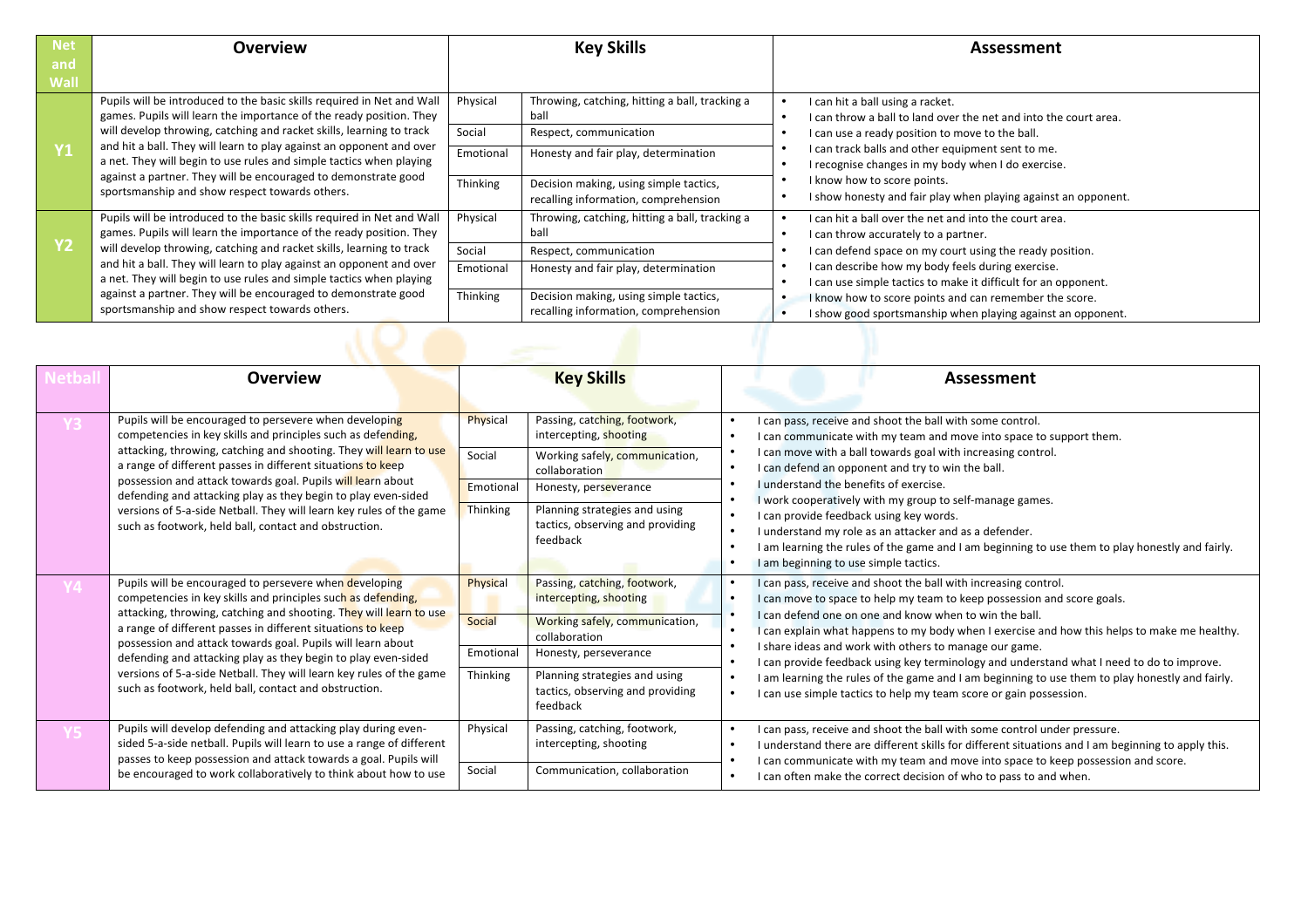|     | skills, strategies and tactics to outwit the opposition. They will<br>start to show control and fluency when passing, receiving and                                                                                                                                                                                                                                                                                  | Emotional                           | Honesty, perseverance                                                                                                                                                                                                                                                                                                                                                                                                             | $\bullet$<br>$\bullet$                                        | I can stay with an opponent and I confident to attempt to intercept.<br>I can identify how different activities can benefit my physical health.                                                                                                                                                                                                                                                     |
|-----|----------------------------------------------------------------------------------------------------------------------------------------------------------------------------------------------------------------------------------------------------------------------------------------------------------------------------------------------------------------------------------------------------------------------|-------------------------------------|-----------------------------------------------------------------------------------------------------------------------------------------------------------------------------------------------------------------------------------------------------------------------------------------------------------------------------------------------------------------------------------------------------------------------------------|---------------------------------------------------------------|-----------------------------------------------------------------------------------------------------------------------------------------------------------------------------------------------------------------------------------------------------------------------------------------------------------------------------------------------------------------------------------------------------|
|     | shooting the ball. They will learn key rules of the game such as<br>footwork, held ball, contact and obstruction. Pupils also develop<br>their understanding of the importance of fair play and honesty<br>while self managing games.                                                                                                                                                                                | Thinking                            | Planning strategies and using<br>tactics, observing and providing<br>feedback, decision making                                                                                                                                                                                                                                                                                                                                    | $\bullet$<br>$\bullet$<br>$\bullet$<br>$\bullet$<br>$\bullet$ | can identify when I was successful and what I need to do to improve.<br>can use feedback provided to improve my work.<br>I know what position I am playing in and how to contribute when attacking and defending.<br>understand the rules of the game and I can apply them honestly most of the time.<br>understand the need for tactics and can identify when to use them in different situations. |
| YO. | Pupils will develop defending and attacking play during even-<br>sided 5-a-side netball. Pupils will learn to use a range of different                                                                                                                                                                                                                                                                               | Physical                            | Passing, catching, footwork,<br>intercepting, shooting                                                                                                                                                                                                                                                                                                                                                                            | $\bullet$<br>$\bullet$                                        | I can pass, receive and shoot the ball with increasing control under pressure.<br>can select the appropriate action for the situation and make this decision quickly.                                                                                                                                                                                                                               |
|     | passes to keep possession and attack towards a goal. Pupils will                                                                                                                                                                                                                                                                                                                                                     | Social                              | Communication, collaboration                                                                                                                                                                                                                                                                                                                                                                                                      | $\bullet$                                                     | I can create and use space to help my team.                                                                                                                                                                                                                                                                                                                                                         |
|     | be encouraged to work collaboratively to think about how to use<br>skills, strategies and tactics to outwit the opposition. They will                                                                                                                                                                                                                                                                                | Emotional                           | Honesty, perseverance                                                                                                                                                                                                                                                                                                                                                                                                             | $\bullet$                                                     | I can use marking, and/or interception to improve my defence.<br>I understand that there are different areas of fitness and how this helps me in different activities.                                                                                                                                                                                                                              |
|     | start to show control and fluency when passing, receiving and<br>Thinking<br>Planning strategies and using<br>shooting the ball. They will learn key rules of the game such as<br>tactics, observing and providing<br>footwork, held ball, contact and obstruction. Pupils also develop<br>feedback, decision making<br>their understanding of the importance of fair play and honesty<br>while self managing games. | $\bullet$<br>$\bullet$<br>$\bullet$ | I can work in collaboration with others so that games run smoothly.<br>I recognise my own and others strengths and areas for development and can suggest ways to<br>improve.<br>I can use feedback provided to improve the quality of my work.<br>I can use the rules of the game consistently to play honestly and fairly.<br>I can work collaboratively to create tactics with my team and evaluate the effectiveness of these. |                                                               |                                                                                                                                                                                                                                                                                                                                                                                                     |
|     |                                                                                                                                                                                                                                                                                                                                                                                                                      |                                     |                                                                                                                                                                                                                                                                                                                                                                                                                                   |                                                               |                                                                                                                                                                                                                                                                                                                                                                                                     |

| <b>Rounders</b> | <b>Overview</b>                                                                                                                                                                                                                                                                                                                                                                                                                                                                                                                                                                                  |                                             | <b>Key Skills</b>                                                                                                                                                                                                                                                                                                         | <b>Assessment</b>                                                                                                                                                                                                                                                                                                                                                                                                                                                                                                                                                                                                                                                |
|-----------------|--------------------------------------------------------------------------------------------------------------------------------------------------------------------------------------------------------------------------------------------------------------------------------------------------------------------------------------------------------------------------------------------------------------------------------------------------------------------------------------------------------------------------------------------------------------------------------------------------|---------------------------------------------|---------------------------------------------------------------------------------------------------------------------------------------------------------------------------------------------------------------------------------------------------------------------------------------------------------------------------|------------------------------------------------------------------------------------------------------------------------------------------------------------------------------------------------------------------------------------------------------------------------------------------------------------------------------------------------------------------------------------------------------------------------------------------------------------------------------------------------------------------------------------------------------------------------------------------------------------------------------------------------------------------|
| <b>Y3</b>       | Pupils learn how to score points by striking a ball into space and<br>running around cones or bases. When fielding, they learn how<br>to play in different fielding roles. They focus on developing their<br>throwing, catching and batting skills. In all games activities,<br>pupils have to think about how they use skills, strategies and<br>tactics to outwit the opposition. Pupils are given opportunities<br>to work in collaboration with others, play fairly demonstrating                                                                                                            | Physical<br>Social<br>Emotional             | Underarm and overarm throwing,<br>catching, tracking a ball, fielding a<br>ball, batting<br>Communication, collaboration,<br>respect, supporting and encouraging<br>others<br>Honesty and fair play, confident to                                                                                                         | I am able to bowl a ball towards a target.<br>I am beginning to strike a bowled ball.<br>I can use overarm and underarm throwing and catching skills.<br>I am learning the rules of the game and I am beginning to use them.<br>I am developing an understanding of tactics and I am beginning to use them in game<br>situations.<br>I understand the benefits of exercise.                                                                                                                                                                                                                                                                                      |
|                 | an understanding of the rules, as well as being respectful of the<br>people they play with and against.                                                                                                                                                                                                                                                                                                                                                                                                                                                                                          | Thinking                                    | take risks, managing emotions<br>Observing and providing feedback,<br>decision making, using tactics                                                                                                                                                                                                                      | I can provide feedback using key words.<br>I work cooperatively with my group to self-manage games.<br>I understand the aim of the game.                                                                                                                                                                                                                                                                                                                                                                                                                                                                                                                         |
| <b>Y4</b>       | Pupils learn how to score points by striking a ball into space and<br>running around cones or bases. When fielding, they learn how<br>to play in different fielding roles. They focus on developing their<br>throwing, catching and batting skills. In all games activities,<br>pupils have to think about how they use skills, strategies and<br>tactics to outwit the opposition. Pupils are given opportunities<br>to work in collaboration with others, play fairly demonstrating<br>an understanding of the rules, as well as being respectful of the<br>people they play with and against. | Physical<br>Social<br>Emotional<br>Thinking | Underarm and overarm throwing,<br>catching, tracking a ball, fielding a<br>ball, batting<br>Communication, collaboration,<br>respect, supporting and encouraging<br>others<br>Honesty and fair play, confident to<br>take risks, managing emotions<br>Observing and providing feedback,<br>decision making, using tactics | I am able to bowl a ball with some accuracy, and consistency.<br>I can strike a bowled ball with adapted equipment (e.g. a tennis racket).<br>I can use overarm and underarm throwing and catching skills with increasing accuracy.<br>I am learning the rules of the game and I am beginning to use them to play honestly and fairly.<br>I can communicate with my teammates to apply simple tactics.<br>I can explain what happens to my body when I exercise and how this helps to make me<br>healthy.<br>I can provide feedback using key terminology and understand what I need to do to improve.<br>I share ideas and work with others to manage our game. |
| <b>Y5</b>       | Pupils develop the quality and consistency of their fielding skills<br>and understanding of when to use them such as throwing<br>underarm and overarm, catching and retrieving a ball. They<br>learn how to play the different roles of bowler, backstop, fielder<br>and batter and to apply tactics in these positions. In all games<br>activities, pupils have to think about how they use skills,                                                                                                                                                                                             | Physical<br>Social                          | Throwing and catching tracking,<br>fielding and retrieving a ball, batting<br>Organising and self-managing<br>games, respect, supporting and<br>encouraging others, communicating<br>ideas and reflecting with others                                                                                                     | I am beginning to strike a ball with a rounders bat.<br>I am developing a wider range of fielding skills and I am beginning to use these under some<br>pressure.<br>I understand there are different skills for different situations and I am beginning to use this.<br>I understand the rules of the game and I can apply them honestly most of the time.                                                                                                                                                                                                                                                                                                       |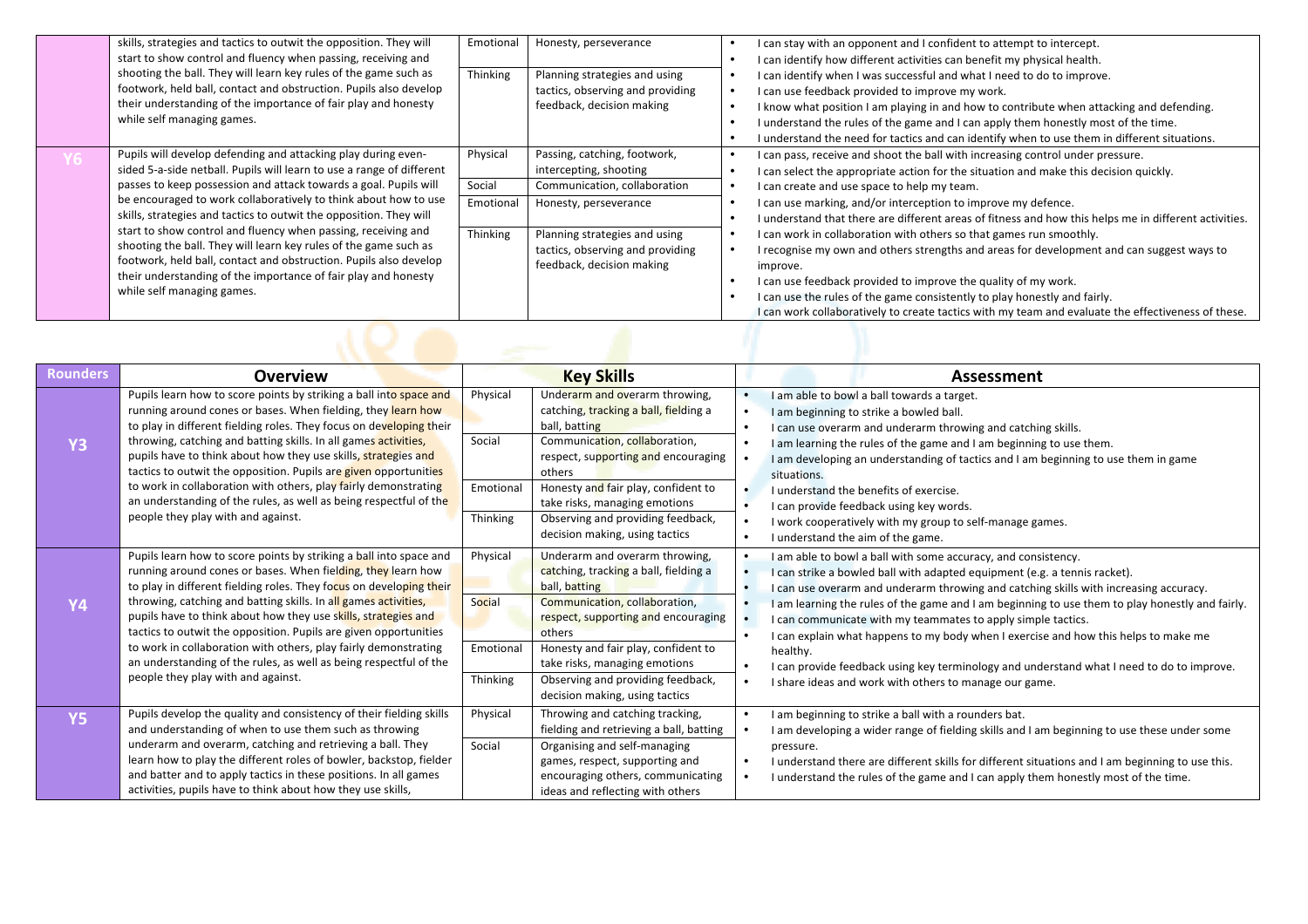|    | strategies and tactics to outwit the opposition. Pupils work with<br>a partner and group to organise and self-manage their own  | Emotional | Honesty and fair play, confident to<br>take risks, managing emotions  | I understand the need for tactics and can identify when to use them in different situations.<br>I can identify how different activities can benefit my physical health. |
|----|---------------------------------------------------------------------------------------------------------------------------------|-----------|-----------------------------------------------------------------------|-------------------------------------------------------------------------------------------------------------------------------------------------------------------------|
|    | games. Pupils play with honesty and fair play when playing<br>competitively.                                                    | Thinking  | Using tactics, identifying how to<br>improve, selecting skills        | I can identify when I was successful and what I need to do to improve.<br>I can use feedback provided to improve my work.                                               |
|    |                                                                                                                                 |           |                                                                       | I can work co-operatively with others to manage our game.                                                                                                               |
| Y6 | Pupils develop the quality and consistency of their fielding skills                                                             | Physical  | Throwing and catching tracking,                                       | I can strike a bowled ball with increasing consistency.                                                                                                                 |
|    | and understanding of when to use them such as throwing                                                                          |           | fielding and retrieving a ball, batting                               | I can use a wider range of skills with increasing control under pressure.                                                                                               |
|    | underarm and overarm, catching and retrieving a ball. They                                                                      | Social    | Organising and self-managing                                          | I can use the rules of the game consistently to play fairly.                                                                                                            |
|    | learn how to play the different roles of bowler, backstop, fielder                                                              |           | games, respect, supporting and                                        | I understand and can apply some tactics in the game as a batter, bowler and fielder.                                                                                    |
|    | and batter and to apply tactics in these positions. In all games<br>activities, pupils have to think about how they use skills, |           | encouraging others, communicating<br>ideas and reflecting with others | I understand that there are different areas of fitness and how this helps me in different<br>activities.                                                                |
|    | strategies and tactics to outwit the opposition. Pupils work with                                                               | Emotional | Honesty and fair play, confident to                                   | I recognise my own and others strengths and areas for development and can suggest ways to                                                                               |
|    | a partner and group to organise and self-manage their own                                                                       |           | take risks, managing emotions                                         | improve.                                                                                                                                                                |
|    | games. Pupils play with honesty and fair play when playing                                                                      | Thinking  | Using tactics, identifying how to                                     | I can use feedback provided to improve the quality of my work.                                                                                                          |
|    | competitively.                                                                                                                  |           | improve, selecting skills                                             | I can work in collaboration with others so that games run smoothly.                                                                                                     |
|    |                                                                                                                                 |           |                                                                       | I can work collaboratively with others to get batters out.                                                                                                              |

| Sending                 | <b>Overview</b>                                                                                                                                                                                                                                                                                                                                                                                                                                                                                                                             | <b>Key Skills</b>                                                                                                                                                                                                                                   | Assessment                                                                                                                                                                                                                                                                                                                                                                                                                                                                                                                                                                                     |
|-------------------------|---------------------------------------------------------------------------------------------------------------------------------------------------------------------------------------------------------------------------------------------------------------------------------------------------------------------------------------------------------------------------------------------------------------------------------------------------------------------------------------------------------------------------------------------|-----------------------------------------------------------------------------------------------------------------------------------------------------------------------------------------------------------------------------------------------------|------------------------------------------------------------------------------------------------------------------------------------------------------------------------------------------------------------------------------------------------------------------------------------------------------------------------------------------------------------------------------------------------------------------------------------------------------------------------------------------------------------------------------------------------------------------------------------------------|
| and<br><b>Receiving</b> |                                                                                                                                                                                                                                                                                                                                                                                                                                                                                                                                             |                                                                                                                                                                                                                                                     |                                                                                                                                                                                                                                                                                                                                                                                                                                                                                                                                                                                                |
| <b>Y1</b>               | Pupils will develop their sending and receiving skills including<br>throwing and catching, rolling, kicking, tracking and stopping<br>a ball. They will also use equipment to send and receive a<br>ball. Pupils will be given opportunities to work with a range of<br>different sized balls. They will apply their skills individually, in<br>pairs and in small groups and begin to organise and self-<br>manage their own activities. They will understand the<br>importance of abiding by rules to keep themselves and<br>others safe. | Rolling, kicking, throwing,<br>Physical<br>catching, tracking<br>Social<br>Cooperation, communication,<br>keeping others safe<br>Emotional<br>Perseverance, challenging<br>myself<br>Thinking<br>Identifying how to improve,<br>transferring skills | I am beginning to send and receive a ball using a piece of equipment.<br>I am beginning to send and receive a ball with my feet.<br>I can catch a ball after one bounce.<br>I can roll a ball towards a target.<br>I can throw a ball to a partner.<br>I can track a ball that is coming towards me.<br>I can work co-operatively with a partner.<br>I can recognise changes in my body when I do exercise.                                                                                                                                                                                    |
| <b>Y2</b>               | Pupils will develop their sending and receiving skills including<br>throwing and catching, rolling, kicking, tracking and stopping<br>a ball. They will also use equipment to send and receive a<br>ball. Pupils will be given opportunities to work with a range of<br>different sized balls. They will apply their skills individually, in<br>pairs and in small groups and begin to organise and self-<br>manage their own activities. They will understand the<br>importance of abiding by rules to keep themselves and<br>others safe. | Physical<br>Rolling, kicking, throwing,<br>catching, tracking<br>Social<br>Cooperation, communication,<br>keeping others safe<br>Emotional<br>Perseverance, challenging<br>myself<br>Thinking<br>Identifying how to improve,<br>transferring skills | I am beginning to trap and cushion a ball that is coming towards me.<br>I can accurately kick a ball to a partner.<br>I can catch a ball passed to me, with and without a bounce.<br>I can roll a ball to hit a target.<br>I can accurately throw a ball to a partner.<br>I can track a ball and stop it using my hands and feet.<br>I am beginning to provide feedback using key words.<br>I can work safely to send a ball towards a partner using a piece of equipment.<br>I can describe how my body feels during exercise.<br>I can work co-operatively with a partner and a small group. |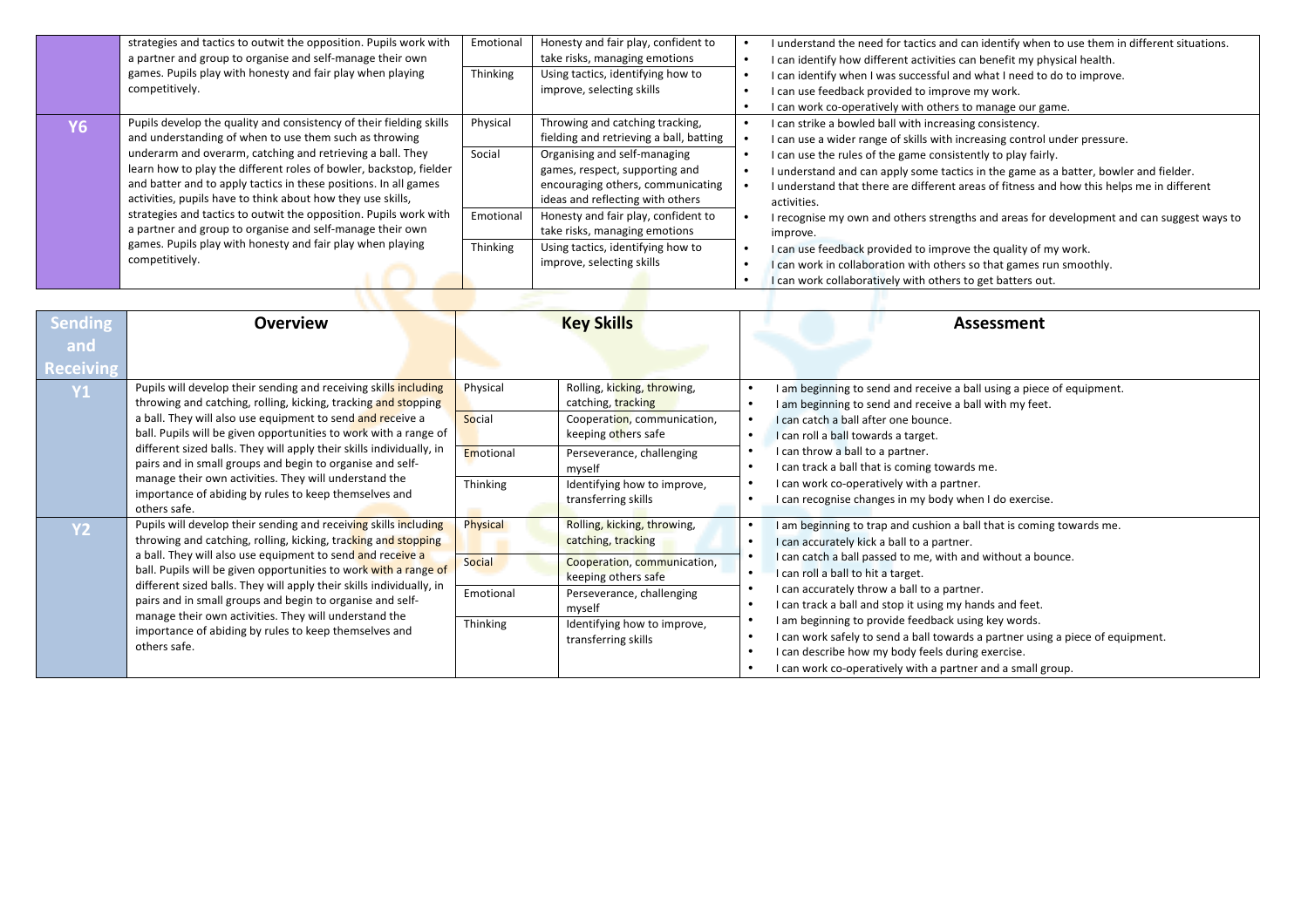| <b>Striking</b> | <b>Overview</b>                                                                                                                                                                                                                                                                                                                                            | <b>Key Skills</b>  |                                                                                                                                                               |                                     | Assessment                                                                                                                                                                                                                                             |
|-----------------|------------------------------------------------------------------------------------------------------------------------------------------------------------------------------------------------------------------------------------------------------------------------------------------------------------------------------------------------------------|--------------------|---------------------------------------------------------------------------------------------------------------------------------------------------------------|-------------------------------------|--------------------------------------------------------------------------------------------------------------------------------------------------------------------------------------------------------------------------------------------------------|
| and             |                                                                                                                                                                                                                                                                                                                                                            |                    |                                                                                                                                                               |                                     |                                                                                                                                                                                                                                                        |
| <b>Fielding</b> |                                                                                                                                                                                                                                                                                                                                                            |                    |                                                                                                                                                               |                                     |                                                                                                                                                                                                                                                        |
| Y1              | Pupils develop their basic understanding of striking and fielding<br>games such as Rounders and Cricket. They learn skills including<br>throwing and catching, stopping a rolling ball, retrieving a ball and<br>striking a ball. They are given opportunities to play one against one,<br>one against two, and one against three. They learn how to score | Physical<br>Social | Throwing, catching, retrieving a ball,<br>tracking a ball, striking a ball<br>Communication, supporting and<br>encouraging others, consideration of<br>others |                                     | I can catch a beanbag and a medium-sized ball.<br>I can roll a ball towards a target.<br>I can strike a ball using my hand.<br>I can track a ball that is coming towards me.<br>I understand the rules and I am beginning to use these to play fairly. |
|                 | points and how to to use simple tactics. They learn the rules of the<br>games and use these to play fairly. They show respect towards others                                                                                                                                                                                                               | Emotional          | Perseverance, honesty and fair play                                                                                                                           |                                     | I can recognise changes in my body when I do exercise.                                                                                                                                                                                                 |
|                 | when playing competitively and develop communication skills.                                                                                                                                                                                                                                                                                               | Thinking           | Using tactics, selecting and applying skills,<br>decision making                                                                                              |                                     | I say what I liked about someone else's performance.<br>I show honesty and fair play when playing against an opponent.<br>I know how to score points.                                                                                                  |
|                 | Pupils develop their basic understanding of striking and fielding<br>games such as Rounders and Cricket. They learn skills including                                                                                                                                                                                                                       | Physical           | Throwing, catching, retrieving a ball,<br>tracking a ball, striking a ball                                                                                    | $\bullet$                           | I am developing underarm and overarm throwing skills.<br>I can roll a ball to hit a target.                                                                                                                                                            |
| <b>Y2</b>       | throwing and catching, stopping a rolling ball, retrieving a ball and<br>striking a ball. They are given opportunities to play one against one,<br>one against two, and one against three. They learn how to score                                                                                                                                         | Social             | Communication, supporting and<br>encouraging others, consideration of<br>others                                                                               | $\bullet$<br>$\bullet$<br>$\bullet$ | I can sometimes hit a ball using a racket.<br>I can track a ball and collect it.<br>I understand the rules of the game and can use these to play fairly in a small group.                                                                              |
|                 | points and how to to use simple tactics. They learn the rules of the<br>games and use these to play fairly. They show respect towards others                                                                                                                                                                                                               | Emotional          | Perseverance, honesty and fair play                                                                                                                           |                                     | I can use simple tactics.<br>I can describe how my body feels during exercise.                                                                                                                                                                         |
|                 | when playing competitively and develop communication skills.                                                                                                                                                                                                                                                                                               | <b>Thinking</b>    | Using tactics, selecting and applying skills,<br>decision making                                                                                              | $\bullet$                           | I am beginning to provide feedback using key words.<br>I know how to score points and can remember the score.                                                                                                                                          |

| <b>Swimming</b>   | <b>Overview</b>                                                                                                                                                                                                                                                                                                                 |                     | <b>Key Skills</b>                                                                                                                                                         | <b>Assessment</b>                                                                                                                                                                                                                                                                                                                    |
|-------------------|---------------------------------------------------------------------------------------------------------------------------------------------------------------------------------------------------------------------------------------------------------------------------------------------------------------------------------|---------------------|---------------------------------------------------------------------------------------------------------------------------------------------------------------------------|--------------------------------------------------------------------------------------------------------------------------------------------------------------------------------------------------------------------------------------------------------------------------------------------------------------------------------------|
| <b>Beginners</b>  | This unit is aimed at beginner swimmers. In this unit pupils will<br>learn about water safety and enjoy being in the water. They<br>will learn how to travel, float and submerge with increasing<br>confidence. Pupils will begin to learn to use legs and arms to<br>propel them. Pupils will be given the opportunity to work | Physical<br>Social  | Float, travel, submerge, kick with legs, pull with<br>arms, glide<br>Cooperation, supporting others                                                                       | Easier<br>I can explain a pool rule that helps me to stay safe.<br>I can float on my front and back.<br>I can move and submerge confidently in the water.<br>I can swim over a distance of 10m with a buoyancy aid.                                                                                                                  |
|                   | independently and with others. They will develop confidence<br>to persevere with new and challenging situations.                                                                                                                                                                                                                |                     | Confidence, determination, challenging myself                                                                                                                             | I know and can demonstrate what to do if I fall into water.<br>Harder<br>I can begin to use arms and legs together to move effectively across the water.                                                                                                                                                                             |
|                   |                                                                                                                                                                                                                                                                                                                                 | Thinking            | Using tactics, creating actions                                                                                                                                           | I can demonstrate what to do if I fall into water.<br>I can float on my front and back.<br>I can glide on both front and back.<br>I can roll from my front to my back and then regain a standing position.<br>I can swim over a distance of 10m unaided.<br>I know several pool rules and can explain how they help me to stay safe. |
| <b>Developers</b> | This unit is aimed at developing swimmers. In this unit, pupils<br>will be introduced to specific swimming strokes on their front<br>and on their back. They will learn how to travel, float and<br>submerge with increasing confidence. They will learn and use                                                                | Physical            | Submersion, floating, gliding, front crawl,<br>backstroke, breaststroke, rotation, sculling,<br>treading water, handstands, surface dives,<br>H.E.L.P and huddle position | I can swim competently, confidently and proficiently over a distance of at least<br>25 metres.<br>I can perform safe self-rescue in different water-based situations.<br>I can use a range of strokes effectively [for example, front crawl, backstroke                                                                              |
|                   | different kicking and arm actions. Pupils will be given<br>opportunities to observe others and provide feedback. They<br>will also be introduced to some personal survival skills and                                                                                                                                           | Social<br>Emotional | Communication, supporting and encouraging<br>others, keeping myself and others safe                                                                                       | and breaststroke].                                                                                                                                                                                                                                                                                                                   |
|                   | how to stay save around water.<br>Thinking                                                                                                                                                                                                                                                                                      |                     | Confidence<br>Comprehension, planning tactics                                                                                                                             |                                                                                                                                                                                                                                                                                                                                      |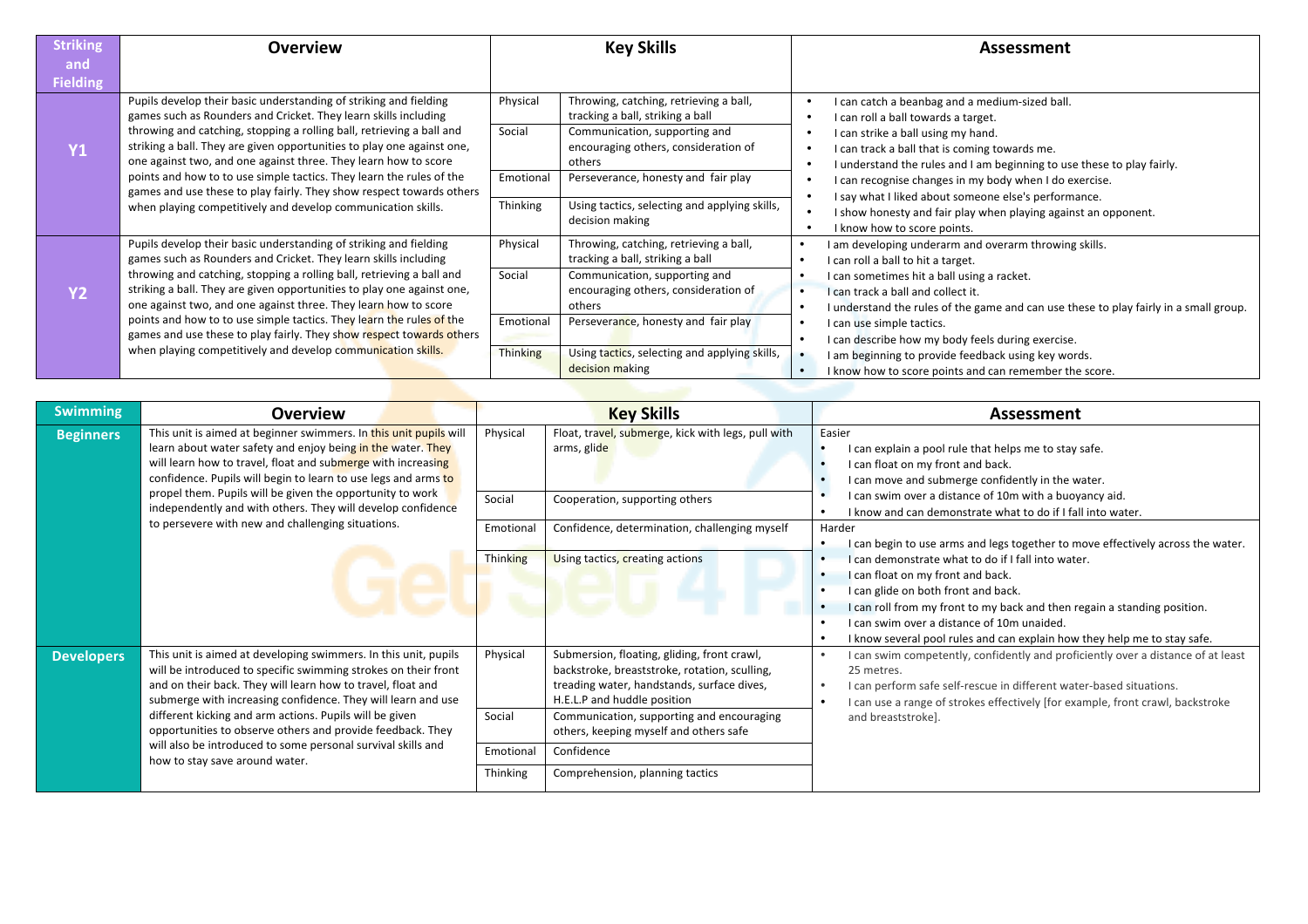| <b>Intermediate</b> | This unit is aimed at intermediate swimmers. Pupils focus on<br>swimming more fluently and with increased confidence and | Physical | Rotation, sculling, treading water, gliding, front<br>crawl, backstroke, breaststroke, surface dives, | I can swim competently, confidently and proficiently over a distance of at least<br>25 metres. |
|---------------------|--------------------------------------------------------------------------------------------------------------------------|----------|-------------------------------------------------------------------------------------------------------|------------------------------------------------------------------------------------------------|
|                     | control. Pupils work to improve their swimming strokes, learn                                                            |          | floating, H.E.L.P and huddle positions                                                                | I can perform safe self-rescue in different water-based situations.                            |
|                     | personal survival techniques and how to stay safe around                                                                 | Social   | Communication, supporting and encouraging                                                             | I can use a range of strokes effectively [for example, front crawl, backstroke                 |
|                     | water. Pupils have to keep afloat and propel themselves                                                                  |          | others                                                                                                | and breaststroke].                                                                             |
|                     | through the water. Pupils are given the opportunity to be                                                                | Emotiona | Determination                                                                                         |                                                                                                |
|                     | creative, designing their own personal survival course and                                                               |          |                                                                                                       |                                                                                                |
|                     | creating a synchronised swimming sequence. Pupils take part                                                              | Thinking | Creating, decision making, using tactics                                                              |                                                                                                |
|                     | in team games, collaborating and communicating with others.                                                              |          |                                                                                                       |                                                                                                |
|                     |                                                                                                                          |          |                                                                                                       |                                                                                                |

| <b>Overview</b>                                                                                                                                                                                                                                                                                                                                                                                                                                                                                                                                                                                                                                                                                                                         |                                                    | <b>Key Skills</b>                                                                                                                                                                                                                   |                                                                                                                                                          | Assessment                                                                                                                                                                                                                                                                                                                                                                                                                                                                                                                                                                                                                                                                                                                                                                                                                                                                                                                                          |
|-----------------------------------------------------------------------------------------------------------------------------------------------------------------------------------------------------------------------------------------------------------------------------------------------------------------------------------------------------------------------------------------------------------------------------------------------------------------------------------------------------------------------------------------------------------------------------------------------------------------------------------------------------------------------------------------------------------------------------------------|----------------------------------------------------|-------------------------------------------------------------------------------------------------------------------------------------------------------------------------------------------------------------------------------------|----------------------------------------------------------------------------------------------------------------------------------------------------------|-----------------------------------------------------------------------------------------------------------------------------------------------------------------------------------------------------------------------------------------------------------------------------------------------------------------------------------------------------------------------------------------------------------------------------------------------------------------------------------------------------------------------------------------------------------------------------------------------------------------------------------------------------------------------------------------------------------------------------------------------------------------------------------------------------------------------------------------------------------------------------------------------------------------------------------------------------|
| Pupils will learn to keep possession of the ball using attacking<br>skills. They will play uneven and then even sided games,<br>developing strategies and social skills to self-manage games. Pupils<br>will understand the importance of playing fairly and keeping to the<br>rules. Pupils will think about how to use skills, strategies and<br>tactics to outwit the opposition. They will learn how to evaluate<br>their own and others' performances and suggest improvements.                                                                                                                                                                                                                                                    | Physical<br>Social<br>Emotional<br>Thinking        | Passing, catching, dodging,<br>tagging, scoring<br>Communication, collaboration,<br>inclusion<br>Honesty, perseverance,<br>confidence<br>Planning strategies and using<br>tactics, observing and providing<br>feedback              | $\bullet$<br>$\bullet$<br>$\bullet$<br>$\bullet$<br>$\bullet$<br>$\bullet$<br>$\bullet$<br>$\bullet$<br>$\bullet$                                        | I can pass and receive the ball with some control.<br>I can communicate with my team and move into space to help them.<br>I can move with a ball towards goal with increasing control.<br>I can defend an opponent and attempt to tag them.<br>I understand the benefits of exercise.<br>I work cooperatively with my group to self-manage games.<br>I can provide feedback using key words.<br>I understand my role as an attacker and as a defender.<br>I am learning the rules of the game and I am beginning to use them to play honestly.                                                                                                                                                                                                                                                                                                                                                                                                      |
| Pupils will learn to keep possession of the ball using attacking<br>skills. They will play uneven and then even sided games,<br>developing strategies and social skills to self-manage games. Pupils<br>will understand the importance of playing fairly and keeping to the<br>rules. Pupils will think about how to use skills, strategies and<br>tactics to outwit the opposition. They will learn how to evaluate<br>their own and others' performances and suggest improvements.                                                                                                                                                                                                                                                    | Physical<br>Social<br>Emotional<br><b>Thinking</b> | Passing, catching, dodging,<br>tagging, scoring<br>Communication, collaboration,<br>inclusion<br>Honesty, perseverance,<br>confidence<br>Planning strategies and using<br>tactics, observing and providing<br>feedback              | $\bullet$<br>$\bullet$<br>$\bullet$<br>$\bullet$<br>$\bullet$<br>$\bullet$<br>$\bullet$                                                                  | I can pass and receive the ball with increasing control.<br>I can help my team keep possession and score tries when I play in attack.<br>I can delay an opponent and help prevent the other team from scoring.<br>I can explain what happens to my body when I exercise and how this helps to make me healthy.<br>I share ideas and work with others to manage our game.<br>I can provide feedback using key terminology and understand what I need to do to improve.<br>I am learning the rules of the game and I am beginning to use them to play honestly and fairly.<br>I can use simple tactics to help my team score or gain possession.                                                                                                                                                                                                                                                                                                      |
| Pupils will develop key skills and principles such as defending,<br>attacking, throwing, catching, running and dodging. When<br>attacking, pupils will support the ball carrier using width and<br>drawing defence. When defending, pupils learn how to tag, how to<br>track and slow down an opponent, working as a defensive unit.<br>They will play collaboratively in both uneven and then even sided<br>games. Pupils will be encouraged to think about how to use skills,<br>strategies and tactics to outwit the opposition. They develop their<br>understanding of the importance of fair play and honesty while<br>self managing games, as well as developing their ability to<br>evaluate their own and others' performances. | Physical<br>Social<br>Emotional<br>Thinking        | Throwing, catching, running,<br>dodging, tagging, scoring<br>Communication, collaboration<br>Honesty, perseverance,<br>confidence<br>Planning strategies and using<br>tactics, observing and providing<br>feedback, decision making | $\bullet$<br>$\bullet$<br>$\bullet$<br>$\bullet$<br>$\bullet$<br>$\bullet$<br>$\bullet$<br>$\bullet$<br>$\bullet$<br>$\bullet$<br>$\bullet$<br>$\bullet$ | I can pass, receive and shoot the ball with some control under pressure.<br>I can pass and receive the ball with some control under pressure.<br>I understand there are different skills for different situations and I am beginning to apply this.<br>I can communicate with my team and move into space to keep possession and score.<br>I can often make the correct decision of who to pass to and when.<br>I can tag opponents and close down space.<br>I can identify how different activities can benefit my physical health.<br>I can identify when I was successful and what I need to do to improve.<br>I can use feedback provided to improve my work.<br>I know what position I am playing in and how to contribute when attacking and defending.<br>I understand the rules of the game and I can apply them honestly most of the time.<br>I understand the need for tactics and can identify when to use them in different situations. |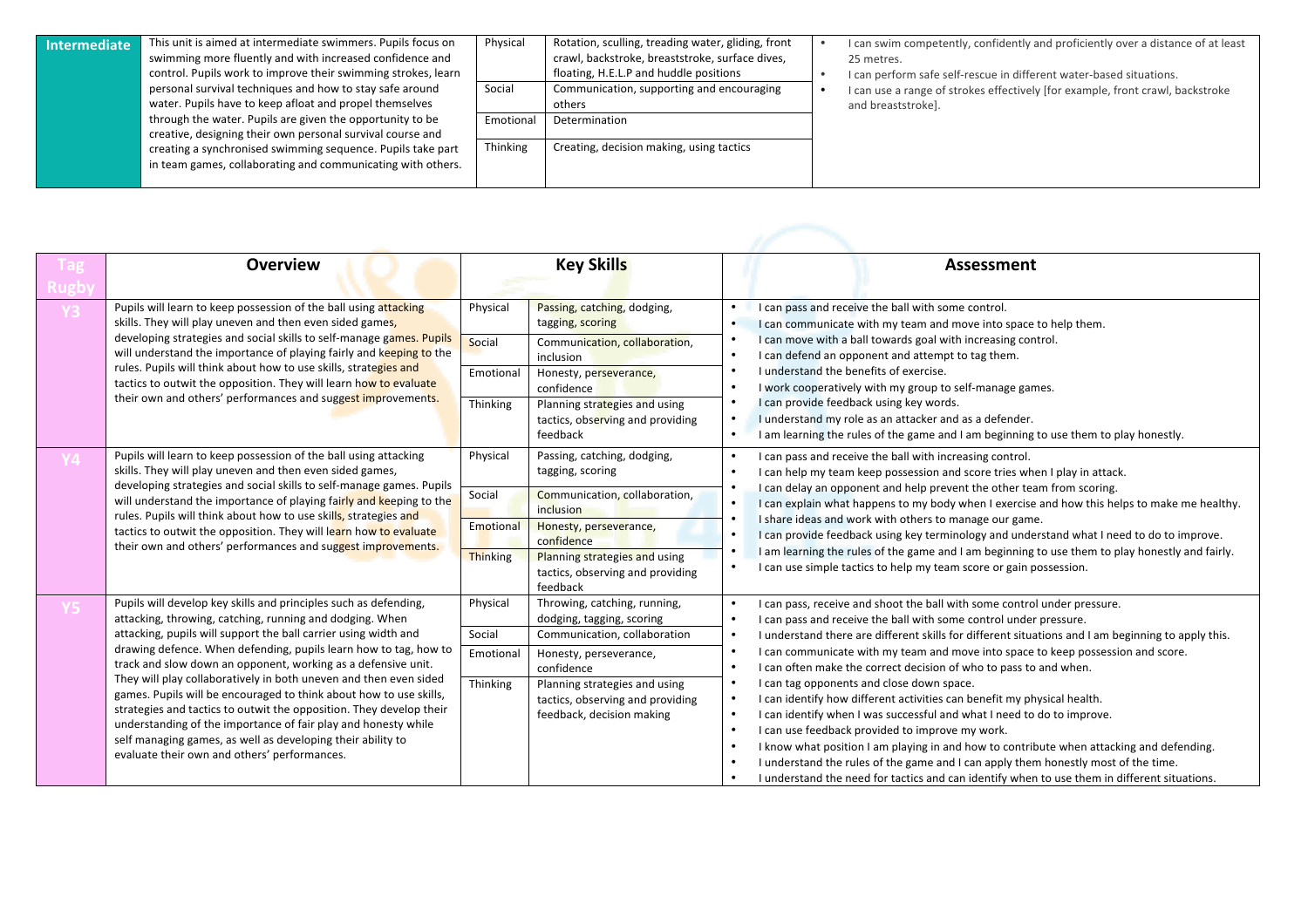| Pupils will develop key skills and principles such as defending,<br>attacking, throwing, catching, running and dodging. When                                                                                                                                                                                               | Physical  | Throwing, catching, running,<br>dodging, tagging, scoring                                                  |                                                                                                                                                                                                                                                                                                                                                | I can pass and receive the ball with increasing control under pressure.<br>I can select the appropriate action for the situation and make this decision quickly.             |
|----------------------------------------------------------------------------------------------------------------------------------------------------------------------------------------------------------------------------------------------------------------------------------------------------------------------------|-----------|------------------------------------------------------------------------------------------------------------|------------------------------------------------------------------------------------------------------------------------------------------------------------------------------------------------------------------------------------------------------------------------------------------------------------------------------------------------|------------------------------------------------------------------------------------------------------------------------------------------------------------------------------|
| attacking, pupils will support the ball carrier using width and<br>drawing defence. When defending, pupils learn how to tag, how to                                                                                                                                                                                        | Social    | Communication, collaboration                                                                               |                                                                                                                                                                                                                                                                                                                                                | I can create and use space to help my team.<br>I can tag opponents individually and when working within a unit.                                                              |
| track and slow down an opponent, working as a defensive unit.<br>They will play collaboratively in both uneven and then even sided                                                                                                                                                                                         | Emotional | Honesty, perseverance,<br>confidence                                                                       |                                                                                                                                                                                                                                                                                                                                                | I understand that there are different areas of fitness and how this helps me in different activities.<br>I can work in collaboration with others so that games run smoothly. |
| games. Pupils will be encouraged to think about how to use skills,<br>strategies and tactics to outwit the opposition. They develop their<br>understanding of the importance of fair play and honesty while<br>self managing games, as well as developing their ability to<br>evaluate their own and others' performances. | Thinking  | Planning strategies and using<br>tactics, observing and providing<br>improve.<br>feedback, decision making | I recognise my own and others strengths and areas for development and can suggest ways to<br>I can use feedback provided to improve the quality of my work.<br>I can use the rules of the game consistently to play honestly and fairly.<br>I can work collaboratively to create tactics with my team and evaluate the effectiveness of these. |                                                                                                                                                                              |

| <b>Team</b>     | <b>Overview</b>                                                                                                                                                                          |                         | <b>Key Skills</b>                                                             |           | <b>Assessment</b>                                                                                                                                                 |
|-----------------|------------------------------------------------------------------------------------------------------------------------------------------------------------------------------------------|-------------------------|-------------------------------------------------------------------------------|-----------|-------------------------------------------------------------------------------------------------------------------------------------------------------------------|
| <b>Building</b> |                                                                                                                                                                                          |                         |                                                                               |           |                                                                                                                                                                   |
| /OAA            |                                                                                                                                                                                          |                         |                                                                               |           |                                                                                                                                                                   |
|                 | Pupils develop their communication and problem solving                                                                                                                                   | Physical                | <b>Balancing, travelling</b>                                                  | $\bullet$ | I can follow instructions.                                                                                                                                        |
| Y1              | skills. They work individually, in pairs and in small groups,<br>learning to take turns, work collaboratively and lead each<br>other. They are given the opportunity to discuss and plan | Social                  | Communication, sharing ideas, inclusion,<br>encouraging and supporting others | $\bullet$ | I can communicate simple instructions.<br>I can suggest ideas to solve tasks.<br>I can listen to others' ideas.                                                   |
|                 | their ideas.                                                                                                                                                                             | Emotional               | Confidence, trust, honesty                                                    | $\bullet$ | I understand the rules of the game.                                                                                                                               |
|                 |                                                                                                                                                                                          | Thinking                | Decision making, using tactics, providing                                     | $\bullet$ | I can work with a partner and a small group.                                                                                                                      |
|                 |                                                                                                                                                                                          |                         | instructions, planning, problem solving                                       | $\bullet$ | I can follow a simple diagram/map.                                                                                                                                |
|                 | Pupils develop their communication and problem-solving                                                                                                                                   | Physical                | Balancing, travelling, jumping                                                | $\bullet$ | I can follow instructions carefully.                                                                                                                              |
| <b>Y2</b>       | skills. They work individually, in pairs and in small groups.<br>Throughout, there is an emphasis on teamwork. They learn                                                                | Social                  | Communication, listening inclusion, leading                                   |           | I can share my ideas and listen to others to help to solve tasks.                                                                                                 |
|                 | to discuss, plan and reflect on ideas and strategies. They                                                                                                                               | Emotional               | Trust, honesty, fair play, acceptance                                         |           | I can say when I was successful at solving challenges.<br>I can work co-operatively with a partner and a small group.                                             |
|                 | lead a partner whilst considering safety. Pupils have the                                                                                                                                | Thinking                | Decision making, planning, problem solving                                    |           | I show honesty and can play fairly.                                                                                                                               |
|                 | opportunity to show honesty and fair play.                                                                                                                                               |                         |                                                                               | $\bullet$ | I understand how to use, follow and create a simple diagram/map.                                                                                                  |
|                 | Pupils develop problem solving skills through a range of                                                                                                                                 | Physical                | Balance, running                                                              | $\bullet$ | I can follow and give instructions.                                                                                                                               |
|                 | challenges. Pupils work as a pair and small group to plan,                                                                                                                               |                         |                                                                               | $\bullet$ | I can listen to and am accepting of others' ideas.                                                                                                                |
|                 | solve, reflect and improve on strategies. They learn to be<br>inclusive of others and work collaboratively to overcome                                                                   | Social                  | Communication, teamwork, trust,<br>inclusion, listening                       | $\bullet$ | I can plan and attempt to apply strategies to solve problems.                                                                                                     |
| <b>Y3</b>       | challenges. Pupils learn to orientate a map, identify key                                                                                                                                | Emotional               | Confidence                                                                    |           | I can reflect on when I was successful at solving challenges and am beginning to understand<br>why.                                                               |
|                 | symbols and follow routes.                                                                                                                                                               |                         |                                                                               |           | I can work collaboratively with a partner and a small group.                                                                                                      |
|                 |                                                                                                                                                                                          | Thinking                | Planning, map reading, decision making,                                       | $\bullet$ | I am developing map reading skills.                                                                                                                               |
|                 |                                                                                                                                                                                          |                         | problem solving                                                               |           |                                                                                                                                                                   |
|                 | Pupils develop problem solving skills through a range of                                                                                                                                 | Physical                | Balance, running                                                              | $\bullet$ | I can accurately follow and give instructions.                                                                                                                    |
|                 | challenges. Pupils work as a pair and small group to plan,                                                                                                                               | Social                  | Communication, teamwork, trust,                                               |           | I can confidently communicate my ideas and listen to others.                                                                                                      |
|                 | solve, reflect and improve on strategies. They learn to be                                                                                                                               |                         | inclusion, listening                                                          |           | I can plan and apply strategies to solve problems.<br>$\bullet$<br>I can reflect on when and why I was successful at solving challenges.<br>$\bullet$             |
| <b>Y4</b>       | inclusive of others and work collaboratively to overcome<br>challenges. Pupils learn to orientate a map, identify key                                                                    | Confidence<br>Emotional |                                                                               |           |                                                                                                                                                                   |
|                 | symbols and follow routes.                                                                                                                                                               | Thinking                | Planning, map reading, decision making,                                       |           | I can work collaboratively and effectively with a partner and a small group.<br>I can identify key symbols on a map and use a key to help navigate around a grid. |
|                 |                                                                                                                                                                                          |                         | problem solving                                                               |           |                                                                                                                                                                   |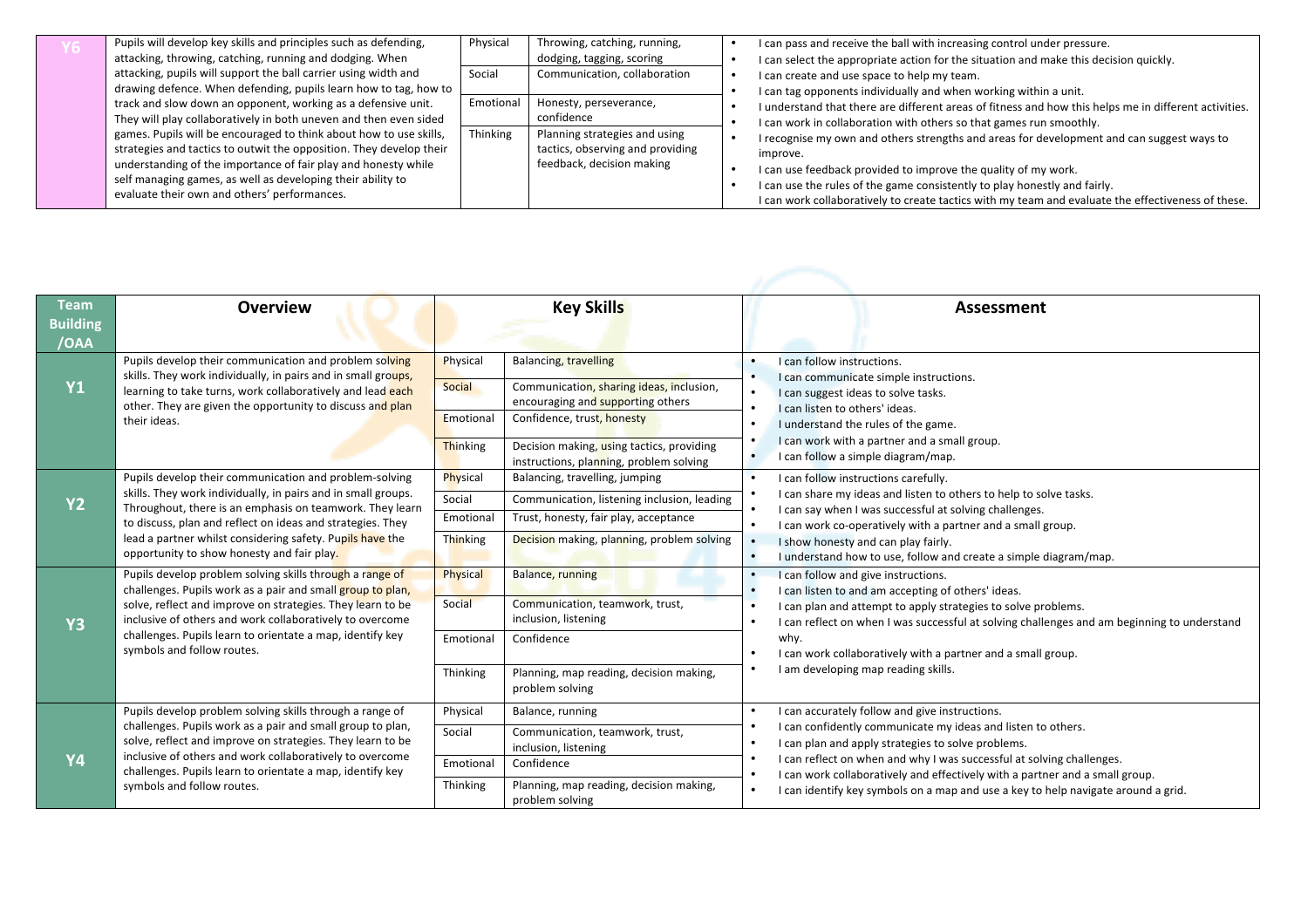|           | Pupils develop teamwork skills through completion of a                                                                  | Physical              | Stamina, running                                        | I can use critical thinking skills to approach a task.                                                                                             |
|-----------|-------------------------------------------------------------------------------------------------------------------------|-----------------------|---------------------------------------------------------|----------------------------------------------------------------------------------------------------------------------------------------------------|
|           | number of challenges. Pupils work individually,<br>collaboratively in pairs and groups to solve problems. They          | Social                | Communication, teamwork, trust,<br>inclusion, listening | I can reflect on when I was successful at solving challenges and alter my methods in order to<br>improve.                                          |
| Y5        | are encouraged to be inclusive of others, share ideas to<br>create strategies and plans to produce the best solution to | Emotional<br>Thinking | Confidence<br>Planning, map reading, decision making,   | I am inclusive of others and can share job roles.<br>I can work effectively with a partner and a small group, sharing ideas and agreeing on a team |
|           | a challenge. Pupils are also given the opportunity to lead a                                                            |                       | problem solving                                         | strategy.                                                                                                                                          |
|           | small group. Pupils learn to orientate and navigate using a                                                             |                       |                                                         | I can navigate around a course using a map.                                                                                                        |
|           | map.                                                                                                                    |                       |                                                         | I can orientate a map confidently.                                                                                                                 |
|           | Pupils develop teamwork skills through completion of a                                                                  | Physical              | Stamina, running                                        | I can pool ideas within a group, selecting and applying the best method to solve a problem.                                                        |
|           | number of challenges. Pupils work individually,                                                                         | Social                | Communication, teamwork, trust,                         | I can use critical thinking skills to form ideas and strategies to solve challenges.                                                               |
|           | collaboratively in pairs and groups to solve problems. They                                                             |                       | inclusion, listening                                    | I can reflect on when and how I successful at solving challenges and alter my methods in                                                           |
| <b>Y6</b> | are encouraged to be inclusive of others, share ideas to<br>create strategies and plans to produce the best solution to | Emotional             | Confidence                                              | order to improve.<br>I am inclusive of others, can share job roles and lead when necessary                                                         |
|           | a challenge. Pupils are also given the opportunity to lead a                                                            | Thinking              | Planning, map reading, decision making,                 | I can work effectively with a partner and a group to solve challenges.                                                                             |
|           | small group. Pupils learn to orientate and navigate using a                                                             |                       | problem solving                                         | I can orientate a map efficiently to navigate around a course.                                                                                     |
|           | map.                                                                                                                    |                       |                                                         |                                                                                                                                                    |

| <b>Tennis</b> | <b>Overview</b>                                                                                                                                                                                                                                                                                                                                                                                         | <b>Key Skills</b>                                                                                                                                                                                                                                                                                                          | <b>Assessment</b>                                                                                                                                                                                                                                                                                                                                                                                                                                                                                                                                                                                                                                                                                                                                             |
|---------------|---------------------------------------------------------------------------------------------------------------------------------------------------------------------------------------------------------------------------------------------------------------------------------------------------------------------------------------------------------------------------------------------------------|----------------------------------------------------------------------------------------------------------------------------------------------------------------------------------------------------------------------------------------------------------------------------------------------------------------------------|---------------------------------------------------------------------------------------------------------------------------------------------------------------------------------------------------------------------------------------------------------------------------------------------------------------------------------------------------------------------------------------------------------------------------------------------------------------------------------------------------------------------------------------------------------------------------------------------------------------------------------------------------------------------------------------------------------------------------------------------------------------|
| <b>Y3</b>     | Pupils develop the key skills required for tennis such as the<br>ready position, racket control and hitting a ball. They learn<br>how to score points and how to use skills, simple strategies<br>and tactics to outwit the opposition. Pupils are given                                                                                                                                                | Forehand, backhand, throwing,<br>Physical<br>catching, ready position<br>Social<br>Respect, collaboration,<br>supporting others                                                                                                                                                                                            | I can return a ball to a partner.<br>I am learning the rules of the game and I am beginning to use them to play honestly.<br>$\bullet$<br>I understand the benefits of exercise.<br>I can provide feedback using key words.<br>$\bullet$                                                                                                                                                                                                                                                                                                                                                                                                                                                                                                                      |
|               | opportunities to play games independently and are taught<br>the importance of being honest whilst playing to the rules.                                                                                                                                                                                                                                                                                 | Emotional<br>Honesty, perseverance<br>Thinking<br>Decision making, using tactics,<br>understanding rules                                                                                                                                                                                                                   | I work cooperatively with my group to self-manage games.<br>$\bullet$<br>I can use basic racket skills.<br>I understand the aim of the game.<br>$\bullet$                                                                                                                                                                                                                                                                                                                                                                                                                                                                                                                                                                                                     |
| Υ4            | Pupils develop the key skills required for tennis such as the<br>ready position, racket control and forehand and backhand<br>ground strokes. Pupils learn how to score points and how to<br>use skills, strategies and tactics to outwit the opposition.<br>Pupils are given opportunities to play games independently<br>and are taught the importance of being honest whilst playing<br>to the rules. | Physical<br>Forehand, backhand, throwing,<br>catching, ready position<br>Social<br>Respect, collaboration,<br>supporting others<br>Emotional<br>Honesty, perseverance<br><b>Thinking</b><br>Decision making, selecting and<br>applying skills and tactics,                                                                 | I can sometimes play a continuous game.<br>• I am learning the rules of the game and I am beginning to use them to play honestly and fairly.<br>• I can communicate with my teammates to apply simple tactics.<br>• I can explain what happens to my body when I exercise and how this helps to make me healthy.<br>I can provide feedback using key terminology and understand what I need to do to improve.<br>I share ideas and work with others to manage our game.<br>• I can use a range of basic racket skills.<br>I can return to the ready position to defend my own court.                                                                                                                                                                          |
| <b>Y5</b>     | Pupils develop their competencies in racket skills when<br>playing Tennis. They learn specific skills such as a forehand,<br>backhand, volley and underarm serve. Pupils are given<br>opportunities to work cooperatively with others and show<br>honesty and fair play when abiding by the rules. Pupils<br>develop their tactical awareness, learning how to outwit an<br>opponent.                   | understanding rules<br>Forehand groundstroke,<br>Physical<br>backhand groundstroke,<br>forehand volley, backhand volley,<br>underarm serve<br>Social<br>Respect, communication,<br>collaboration<br>Honesty and fair play,<br>Emotional<br>determination<br>Thinking<br>Decision making, selecting and<br>applying tactics | I am developing a wider range of skills and I am beginning to use these under some pressure.<br>$\bullet$<br>I understand the rules of the game and I can apply them honestly most of the time.<br>$\bullet$<br>I understand the need for tactics and can identify when to use them in different situations.<br>$\bullet$<br>I can identify how different activities can benefit my physical health.<br>$\bullet$<br>I can identify when I was successful and what I need to do to improve.<br>I can use feedback provided to improve my work.<br>I can work co-operatively with others to manage our game.<br>I understand there are different skills for different situations and I am beginning to apply this.<br>I can play cooperatively with a partner. |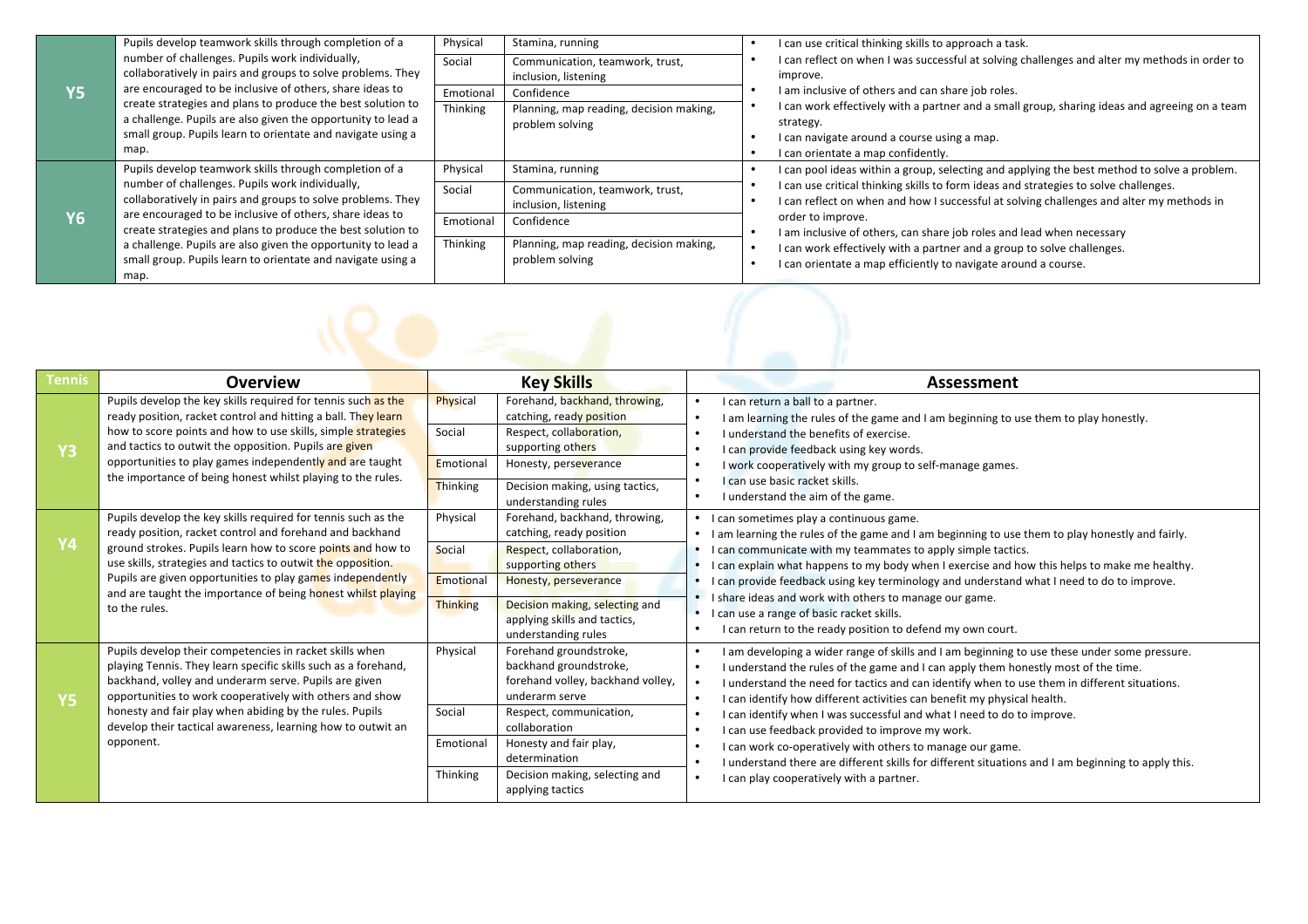|    | Pupils develop their racket skills when playing tennis. They   | Physical  | Forehand groundstroke,            | I can use a wider range of skills with increasing control under pressure.                             |
|----|----------------------------------------------------------------|-----------|-----------------------------------|-------------------------------------------------------------------------------------------------------|
|    | learn specific skills such as a forehand, backhand, volley and |           | backhand groundstroke,            | I can use the rules of the game consistently to play honestly and fairly.                             |
| Y6 | underarm serve. Pupils develop their tactical awareness        |           | forehand volley, backhand volley, | I can work collaboratively to create tactics with my team and evaluate the effectiveness of these.    |
|    | including how to play with a partner and against another       |           | underarm serve, split step        | I understand that there are different areas of fitness and how this helps me in different activities. |
|    | pair. They are encouraged to show respect for their            | Social    | Respect, communication,           | I recognise my own and others strengths and areas for development and can suggest ways to improve.    |
|    | teammates as well as their opponents when self managing        |           | collaboration                     | I can use feedback provided to improve the quality of my work.                                        |
|    | games. Pupils are also given opportunities to reflect on their | Emotional | Honesty, perseverance             | I can work in collaboration with others so that games run smoothly.                                   |
|    | own and other's performances and identify areas to improve.    | Thinking  | Decision making, selecting and    | I can select the appropriate action for the situation and make this decision quickly.                 |
|    |                                                                |           | applying tactics, evaluating and  | I can play cooperatively with a partner.                                                              |
|    |                                                                |           | improving                         |                                                                                                       |

| <b>Volleyball</b> | <b>Overview</b>                                                                                                                                                                                                                                                                                                                                                                                                                                                                                                                                                                                                                                                                                                                                                                                                         | <b>Key Skills</b>                                                                                             |                                                                                                                                                                                                                                                                                                                                                                                         | Assessment                                                                                                                                                                                                                                                                                                                                                                                                                                                                                                                                                                                                                                                                                                                                                                               |
|-------------------|-------------------------------------------------------------------------------------------------------------------------------------------------------------------------------------------------------------------------------------------------------------------------------------------------------------------------------------------------------------------------------------------------------------------------------------------------------------------------------------------------------------------------------------------------------------------------------------------------------------------------------------------------------------------------------------------------------------------------------------------------------------------------------------------------------------------------|---------------------------------------------------------------------------------------------------------------|-----------------------------------------------------------------------------------------------------------------------------------------------------------------------------------------------------------------------------------------------------------------------------------------------------------------------------------------------------------------------------------------|------------------------------------------------------------------------------------------------------------------------------------------------------------------------------------------------------------------------------------------------------------------------------------------------------------------------------------------------------------------------------------------------------------------------------------------------------------------------------------------------------------------------------------------------------------------------------------------------------------------------------------------------------------------------------------------------------------------------------------------------------------------------------------------|
| <b>Y5</b>         | Pupils focus on developing the skills they need to play continuous<br>rallies in volleyball. They will learn about the ready position, ball<br>control, sending a ball over a net and how to use these skills to<br>make the game difficult for their opponent. In all games activities,<br>pupils have to think about how they use skills, strategies and                                                                                                                                                                                                                                                                                                                                                                                                                                                              | Physical<br>Volley, dig, set, serve<br>$\bullet$<br>$\bullet$<br>Social<br>Respect, communication, supporting | I am developing a wider range of skills and I am beginning to use these under some pressure.<br>I understand there are different skills for different situations and I am beginning to use these.<br>I understand the rules of the game and I can apply them honestly most of the time.<br>I understand the need for tactics and can identify when to use them in different situations. |                                                                                                                                                                                                                                                                                                                                                                                                                                                                                                                                                                                                                                                                                                                                                                                          |
|                   | tactics to outwit the opposition. Pupils will be given the<br>opportunity to work collaboratively with others and will develop<br>confidence to achieve their best. They will understand the<br>importance of abiding by rules to keep themselves & others safe.<br>Pupils will develop character and control through engaging with<br>coping strategies when exposed to competition and will be given<br>the opportunity to take on the role of referee.                                                                                                                                                                                                                                                                                                                                                               | Emotional                                                                                                     | and encouraging others<br>Honesty, confidence, perseverance                                                                                                                                                                                                                                                                                                                             | I can identify how different activities can benefit my physical health.<br>I can identify when I was successful and what I need to do to improve.<br>I can use feedback provided to improve my work.<br>I can work co-operatively with others to manage our game.<br>$\bullet$<br>I can use the rules to referee a game.                                                                                                                                                                                                                                                                                                                                                                                                                                                                 |
|                   |                                                                                                                                                                                                                                                                                                                                                                                                                                                                                                                                                                                                                                                                                                                                                                                                                         | Thinking                                                                                                      | Using tactics, selecting and applying<br>skills, identifying strengths and areas<br>for development                                                                                                                                                                                                                                                                                     |                                                                                                                                                                                                                                                                                                                                                                                                                                                                                                                                                                                                                                                                                                                                                                                          |
| <b>Y6</b>         | Pupils focus on developing the skills they need to play continuous<br>rallies in volleyball. They will learn about the ready position, ball<br>control, sending a ball over a net and how to use these skills to<br>make the game difficult for their opponent. In all games activities,<br>pupils have to think about how they use skills, strategies and<br>tactics to outwit the opposition. Pupils will be given the<br>opportunity to work collaboratively with others and will develop<br>confidence to achieve their best. They will understand the<br>importance of abiding by rules to keep themselves & others safe.<br>Pupils will develop character and control through engaging with<br>coping strategies when exposed to competition and will be given<br>the opportunity to take on the role of referee. | Physical                                                                                                      | Volley, dig, set, serve                                                                                                                                                                                                                                                                                                                                                                 | I am confident to make decisions when refereeing.<br>$\bullet$<br>I can select the appropriate action for the situation and make this decision quickly.<br>I can use a wider range of skills with increasing control under pressure.<br>I can use feedback provided to improve the quality of my work.<br>I can use the rules of the game consistently to play honestly and fairly.<br>I can work collaboratively to create tactics with my team and evaluate the effectiveness of<br>these.<br>I can work in collaboration with others so that games run smoothly.<br>I recognise my own and others strengths and areas for development and can suggest ways to<br>improve.<br>I understand that there are different areas of fitness and how this helps me in different<br>activities. |
|                   |                                                                                                                                                                                                                                                                                                                                                                                                                                                                                                                                                                                                                                                                                                                                                                                                                         | Social                                                                                                        | Respect, communication, supporting<br>and encouraging others                                                                                                                                                                                                                                                                                                                            |                                                                                                                                                                                                                                                                                                                                                                                                                                                                                                                                                                                                                                                                                                                                                                                          |
|                   |                                                                                                                                                                                                                                                                                                                                                                                                                                                                                                                                                                                                                                                                                                                                                                                                                         | Emotional                                                                                                     | Honesty, confidence, perseverance                                                                                                                                                                                                                                                                                                                                                       |                                                                                                                                                                                                                                                                                                                                                                                                                                                                                                                                                                                                                                                                                                                                                                                          |
|                   |                                                                                                                                                                                                                                                                                                                                                                                                                                                                                                                                                                                                                                                                                                                                                                                                                         | Thinking                                                                                                      | Using tactics, selecting and applying<br>skills, identifying strengths and areas<br>for development                                                                                                                                                                                                                                                                                     |                                                                                                                                                                                                                                                                                                                                                                                                                                                                                                                                                                                                                                                                                                                                                                                          |